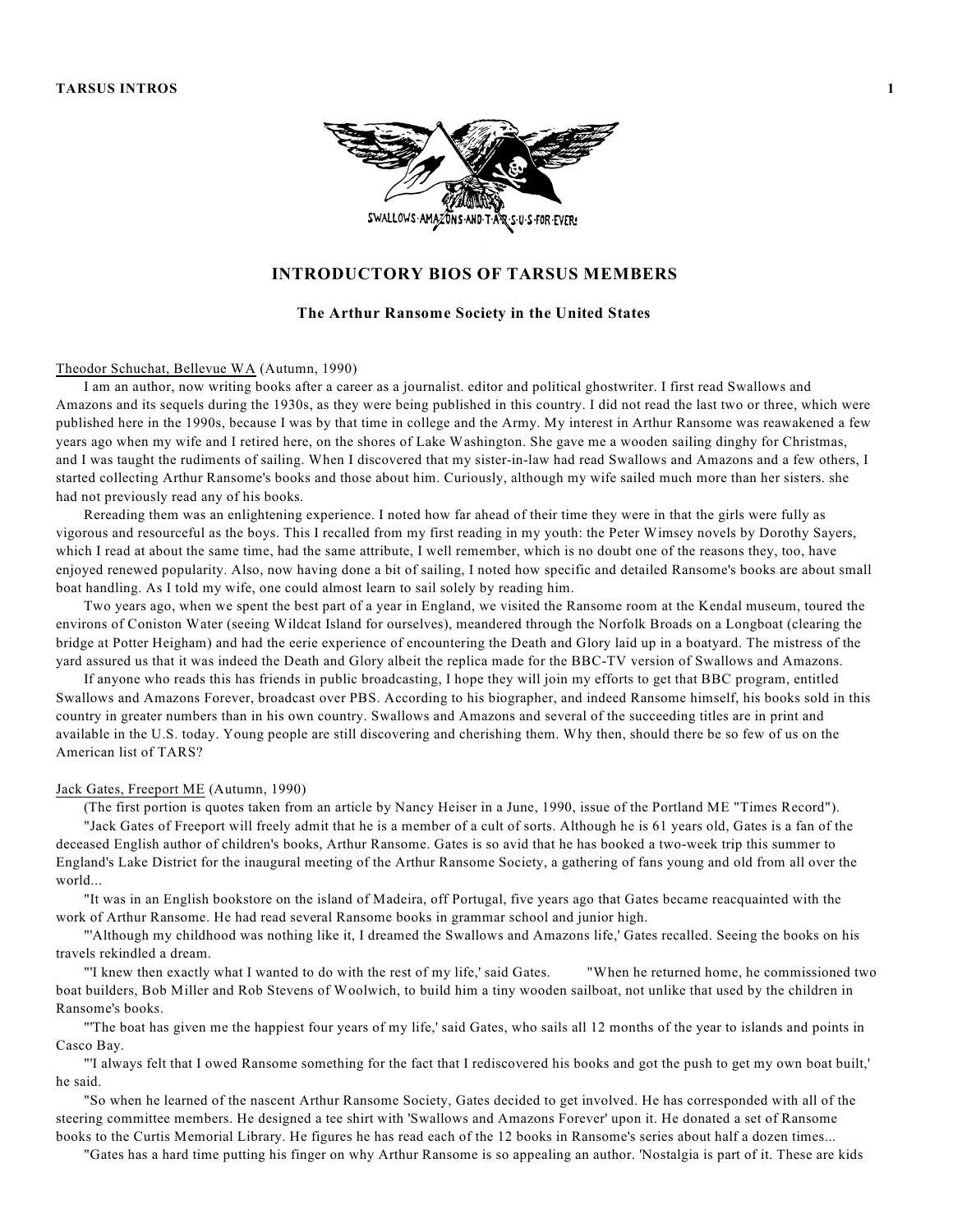living an ideal childhood. Plus they are whopping good stories,' he said...

"Gates himself...has engineered his work life to give him the most time to follow his avocations--sailing, hiking, skating, music..., and the natural world. He graduated from Harvard in 1951, pursued an advanced degree in marine biology at Cornell, got involved in theater work in New York City and Boston, worked on and off in libraries, and finally, 19 years ago, ended up as nighttime circulation assistant at Bowdoin College's library... He works from 5 to midnight, leaving his days free for other pursuits. Gates is also a freelance indexer."

(End of newspaper quotes). Now follows Mr. Gates' account of his time in England. :

I spent one week in Lake District and one week in the Norfolk Broads & East Anglia. In the Lake District, after the "launch" of T.A.R.S. I visited Ransome's grave (also Beatrix Potter's Hill Top farm), then went over to Coniston Water, where I saw Wildcat Island & secret harbor, hiked around the fells & found Swallowdale (I think) & climbed Kanchenjunga (in a torrential rain!) Also saw Holly Howe & Swainson's Farm from a distance.

In the Broads, I took public steamers from Wroxham, Horning, & Potter Heigham, and was the guest of a very nice couple for a day on their "Teasel" look-alike, who pointed out everything to me--where no. 6 coot with the white feather nested, etc., etc.

Then up to Walton-on-Naze where I walked the Wade (at 8-9 p.m. with the tide coming in!) Then to Pin Mill--lovely town. Invited into Alma Cottage by Ransome fans living there, and taken out to inspect the Nancy Blackett (the model for the Goblin) by its present owner.

Full trip, exhausting, but very rewarding.

I wish these annual get-togethers could be longer--exploring the Lake District a week, and then the Broads-Pin Mill-Secret Water area for a week --whole families, with the adults doing things together, & their children having adventures together on their own.

I also wish that once a year--perhaps during Xmas or Easter vacation, there could be a real boat trip on the ocean--perhaps to Madeira over there, or Caribbean over here.

Also I think the-AR publishers might market a AR calendar--one of his drawings from each of the books for each month; also a board game, using all the characters, boats, animals, etc., & let children invent their own adventures.

Looking forward to hearing about the other American A.R.fans... Swallows and Amazons for ever!

#### Ellen Tillinghast. Burlington VT (Autumn, 1990)

Almost 60 years ago (I'm now 70), in January, 1931, my father brought a book home for me, in bed with a bad cold. I thanked him, of course, but, hard to believe, my first reaction was negative. I thought by the title that the book was about birds in South America. I opened it, liked the end paper map and the familiar poetry and song quotations from the first and second chapter headings, and now much more drawn to it, began to read it. "Read"? No, devoured it. After its last word, I turned back to the beginning and read it all over again.

Often I've since wondered about its appeal and strong hold. With Depression anxiety in the air and with my growing difficulties over some schoolwork, life with the Swallows and Amazons was a matter of utter sunshine and achievement. I was incorporated into their island life. They were my closest friends. My behavior depended on their opinion, and I refrained (or tried to) from doing what they wouldn't like. Whenever I couldn't sleep, I thought of Titty unable to stay awake in the captured "Amazon", and I slept - also.

At first I didn't even realize that the author and characters were English, the locale England. What put me straight on that is long forgotten, but once I knew it, my whole life became determined by an inner conviction that rapidly developed, namely, "If England and English people are like this, I want to go there."

I would need to wait six years. During that time I wrote my first letter to Mr. Ransome and have his reply on a plain postcard, "Sorry, I can't write more than one book a year." I kept a scrap book of Ransome material, plenty of it as a new book appeared each year. It contains book covers of the American and English editions, reviews from the "New York Times" and the "New York Herald Tribune", also articles from the Junior Literary Guild's magazine, "Young Wings", when his book had been selected for a particular month. More and more over the years has been and continues to be added to the collection.

In 1937 I went to England with an organization that places each American in your group with a family for a month and that also provides time for the group both to cycle through an area and to spend time in one place. The second lifelong thread in my life, Ransome being the first, started when I met the Stanier family. We've remained friends ever since. One of them in particular and I have made countless Ransome- related excursions in the Lakes and East Anglia. And the third thread, also started that summer, was the Lake District. The organization might have chosen any beautiful area for our group, but they happened to select the one I wanted to visit above all else, the Lake District. I've lost count of the number of times I've returned. It never fails to produce what I call U.K. euphoria.

Now, a brief finish to who I am. I've been a college faculty wife, am a mother of three daughters, and a grandmother to four boys and a girl. The daughters share my love of the books, but they've not caught fire for the grandchildren. I've never worked for money, but as a volunteer I've been active in the Episcopal Church with diocesan and parish committees and, now, work daily at the local public library. I am blissfully content handling the books and paying close attention to nitpicky details that mean books are in the right place for when the patrons want them. Any book may do for somebody what Ransome has done for me.

### I. W. Stephenson. Menominee MI (Autumn, 1990)

Why did I join TARS? Since the days of WW II I have enjoyed the various Swallows & Amazons books as well as other AR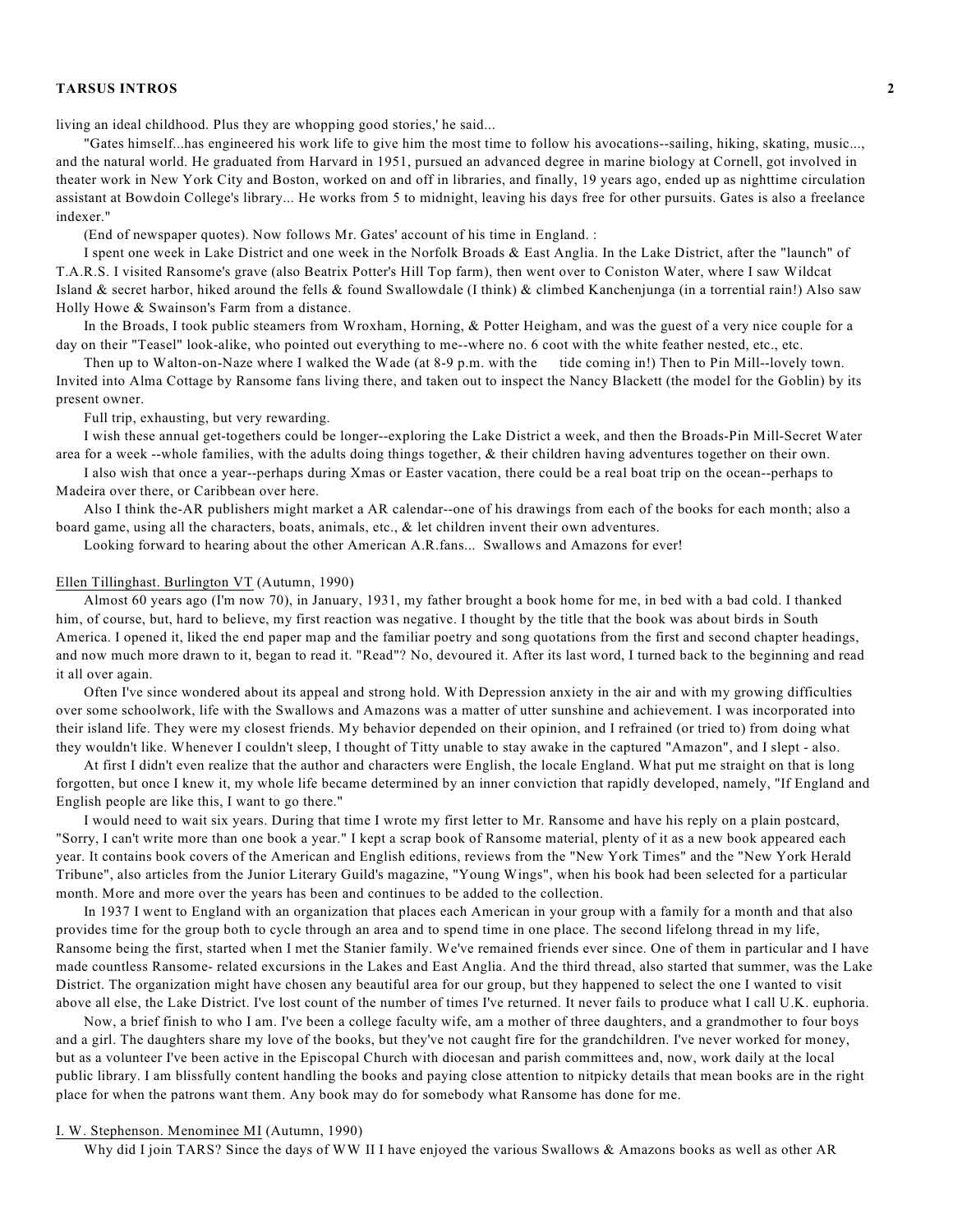writings that I have been able to find. Particularly enjoyed was Racundra's First Cruise.

Now a retired air carrier pilot, I live with my wife in a home on the shores of Green Bay. I often think of it as Beckfoot. In 1969 I acquired a replica of "Amazon" from Landamore's of Wroxham. She summers in our local marina and lives in our barn in the winter. Built of varnished mahogany, she is a real beauty. Any TARS members are certainly welcome to have a sail in her!

#### I. W. Stephenson IV, Menominee MI (Spring,1991)

I am writing to inform on someone, namely me, a new member of TARS. I am the son (& only child) of fellow TARS member Capt. I.W. Stephenson.

So, who am I? I am 19 yrs. old, a student at UW Green Bay. I carry a double major of History & Social Change & Development. Through the halfway point of my sophomore year I'm doing quite well. I am also on the sailing team at school. As far as my hobbies are concerned, they include sailing, avid reading (of course including Ransome) & other various sports.

During my summers I do my best to live up to the standards set by Mr. Ransome. I've owned a series of small sailboats, raced them, and have also raced on my Dad's boat & others. I've sailed all over our home waters of the Bay of Green Bay & on Lake Michigan, including several Chicago to MacKinac races. Currently I own a boat that is 14 feet long, (a Johnstone one design 14) that I now think that I will name Swallow. Perhaps, not an exact replica like my father's, but none the less a boat deserving of the name, I do believe. One final personal note. My girl friend has recently become quite interested in Ransome's books. We recently gave her a full set of S & A's books, yet another satisfied (word not included).

I hope in the future to be able to attempt to contribute to TARS Journal. I have several ideas which I hope to work on, probably not until the summer months. I will soon have an Apple MacIntosh Classic up & running. There is a possibility that this could be put to the service of TARS.

Why did I join TARS? Literally I joined because my father (fellow TARS member) was kind enough to pay this typically broke college student's way.

Besides that, Ransome has been a part of my life ever since I can remember. My Dad read them to me & then gave me my own set, which now fill a shelf at school.

I have spent numerous summers on my home waters trying to re-create various Ransome stories in a variety of sailboats. In fact, my current boat will likely be named Swallow. Although my boat is for the younger generation & more unstable than my father's boat, any TARS member is welcome on board. So, I will sign off this dispatch.

### Frank Kurt Cylke, Great Falls VA (Spring, 1991) (as reported by Mr. David Carter, TARS Chairman)

"By occupation he is the Director of the National Library Service for the Blind and Physically Handicapped, in the Library of Congress. He has undertaken to produce Braille and audiocassette versions of 'Mixed Moss' for us, (as well as publicising the Society's existence in specialised and other libraries and library publications), in the hope that we may draw more members that way and introduce more disadvantaged children to the Ransome books."

#### Dorothy M. Hill. (Mrs. William H.) Jacksonville FL (June, 1991)

A very dear friend of mine in England sent me a piece from a magazine telling about the founding of TARS and I couldn't wait to join.

I was born in Headingley, Leeds, Yorkshire in December 1926 and attended Leeds Girls High School there and also (after being called up and working in a Government office at the end of W.W.II) college. Then I taught students at the North of England Secretarial College to take letters in French and German in Pitmans Shorthand... sounds very old-fashioned now. In 1948 I married a foreigner--a young man from Derbyshire--and we lived both in Derbyshire and then back in Yorkshire and gradually acquired three young sons. My husband attended the Harvard Business School in 1954/6 on a Fellowship and Fulbright Grant and we spent the second year together in Boston and returned to England for two years and in 1958 returned to live and work in the U.S.A. and are still here.

My very first Arthur Ransome book was a gift from an aunt--she continued the practice for quite a few years and I still have all those old copies. I knew a girl who was at LGHS at the same time as I was, called Cecily Lupton, and rumour had it that she was Arthur Ransome's niece, but she was very quiet about it! Fifty years later we met again in Windermere at the TARS fifth anniversary party. There wasn't much time to talk that evening but we enjoyed the little visit we did manage.

When I try to pin down why I love his children's books so it isn't easy. My family (I have one younger sister) was to say the least very un-adventurous--so I suppose that's why the families I met in AR's books became 80 dear to me. All I know about sailing, sea-going, etc. I have learned from AR.

When my sons were all in school--in Baltimore, MD--I started-working as a volunteer in the elementary school library and this led to a whole new career. I returned to the university to take library science courses and have been involved in school libraries ever since... really a natural for an old bookworm like me. Whilst in Baltimore we added a little girl to our family and moving later to Jacksonville we enrolled her in a small private girls' school and before you knew it I was working in the library and have now been with the school for fourteen years, during many of which I've been teaching Latin and typing and running the library. Our school has just been merged with another bigger private school and at present I'm in limbo not knowing whether they'll want me back here in September. I probably wouldn't be too unhappy to retire--could go and volunteer in the public library, or I have a friend who manages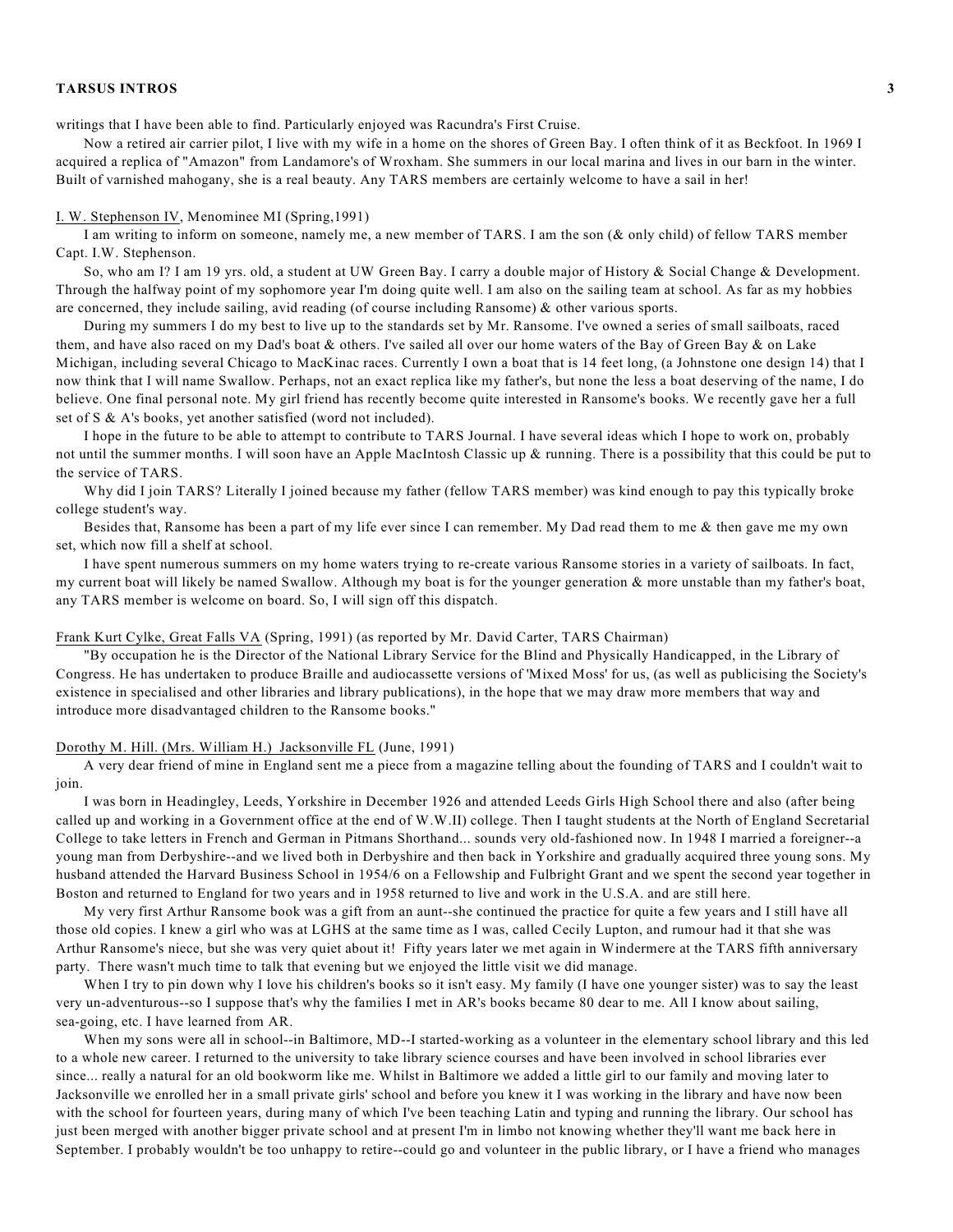a book store. Plenty of other options and my husband is going to retire soon anyway.

Back to AR--through the years I have collected quite a lot of material about and by him and I think you could say it is one of my hobbies. Of course whatever library I've worked in has always had AR books and I've read and "book talked" them to many middle schoolers through the years. I regard him as a wonderful early example of Young Adult literature--would there were more like him. Tomorrow my husband and I are leaving for three weeks in England --the first week on the edge of Lake Windermere! I'm excited about visiting Abbot Hall and doing some AR exploring. Previously we've only been in the area on very brief stop-overs so this will be a treat. I'll be busy with my camera. Wish I weren't going to have left the area by the AG Meeting date.

### Wayne Hammond, Williamstown MA (June, 1991)

I discovered Arthur Ransome only in 1987, when I was 34. I have an interest in children's literature, and bought Swallows and Amazons on a whim. I had not read so splendid a story in a long time! I immediately bought the remaining books in the series as well, and since then, my Ransome shelf has grown to include some of his non-Swallows books, and books about him. I was instantly attracted to the Walkers and Blacketts (and later the Callums), and attracted to the camaraderie and adventures, such as I never had as a painfully shy boy but am pleased to enjoy now--as much as a working life allows, and though I'm not much of a sailor or camper.

In 1988 I went on a two-day coach (bus) tour of the Lake District, not (as the guide assumed of everyone) to worship Wordsworth or Ruskin or even Beatrix Potter. Ransome was never mentioned by anyone, and I saw few of his books for sale. Unfortunately, the coach stopped for only a few minutes at one end of Coniston Water, which was shrouded in fog. Of course, I went to the water's edge and dipped in my hand. I was also sorry that we did not stop at the Abbot Hall Museum in Kendal. But the tour did include a steamer excursion on Lake Windermere ending in Bowness, and I had Arthur Ransome and Captain Flint's Trunk at hand to refer to Christina Hardyment's maps. It was an overcast, very chilly day on the lake--early October, the end of the tourist season--but I left the comfort of the steamer's cabin for the deck, both to see better and to feel the elements as we passed Blakeholme and Silverholme islands and proceeded into (as I automatically called it) Rio Bay. I was too happy to feel the cold. The tour lodged overnight in Grasmere, where I took a photo of a firefighters' meeting point and thought of Pigeon Post.

For the past fifteen years I've been a rare books librarian at Williams College in western Massachusetts. But now I have a fiancee in London (also a librarian and Ransome fan), and I hope to emigrate within a year or two if suitable work can be found. I'm also active in societies concerned with fantasy literature, especially the works of J.R.R. Tolkien (with whom Arthur Ransome corresponded about The Hobbit).

### Richard Evans, Burbank CA (July, 1991)

#### SWALLOWS, AMAZONS AND ME

I'm not sure but I may be the only Englishman who is a member of the American branch of the Arthur Ransome Society but this English-man certainly did mean to go to sea.

I started reading Arthur Ransome's books as a child in England in the late 1940's. My brother had had "Swallows and Amazons" read to him by his English teacher at school and had immediately got hooked and had spent his pocket money on Ransome's books buying them as fast as he could read them. I, in turn read them after him and can still recollect the sensation of feeling those dark green covers, seeing the now familiar type....and the smell of those Jonathan Cape books still takes me back to my childhood.

Although I've read all the books countless times and know the stories and details inside out I can still remember my first impressions of the Ransome books. The images I had in my mind's eye then are still the images that I have today when I re-read the books.

At the age of eight our family moved to North Wales. My father had taken on a job as estate manager to Lord Mostyn...one of the old Welsh lords who had a vast estate that had been in his family since the days of Henry Tudor. Part of the estate consisted of a lake, small by Coniston standards, but a lake nevertheless. The lake was hidden from public knowledge in the middle of a huge forest.

Lord Mostyn allowed us to visit the lake and make use of the facilities. These included a lovely old boathouse that dated back to the 1800's, old wooden jetties, a couple of very sorry looking dinghies and free run of the place!

Many years of my childhood were spent at 'The Lake'. My brother, sister, myself and friends camped out in the old boathouse in our home-made sleeping bags, falling asleep to the crackle of the fire. We fished. We even caught pike in a place immediately named Shark Bay. We made canoes. One night we set up leading lights and sailed out into the lake and straight back into the boathouse, the lights guiding our way home safely.

Visits were made to the Lake District, to Coniston and Windermere and the thrill of being 'where it happened' was always there. We would look at Arthur Ransome's maps and at actual maps of the area and it never seemed to be right so we figured out very early on that some artistic licence had been used by Mr. Ransome. But it didn't seem to matter.

When I was nine my brother, Brian, nine years my senior and very much a combination of Captains John, Nancy and Flint, took my sister and me on a Norfolk Broads holiday...an old yacht, naturally, complete with quant and awning...another Teasel. Over the years we made several trips to the Broads, each time with Big Six and Coot Club to read, and identified the many Ransome places. And today we still go at every opportunity.

Some five years ago Brian decided it was time to really go and find the places in the books. He had moved back to Manchester and was now closer than ever to the Lakes. Being a person who never ever throws anything away in case it might come in useful (the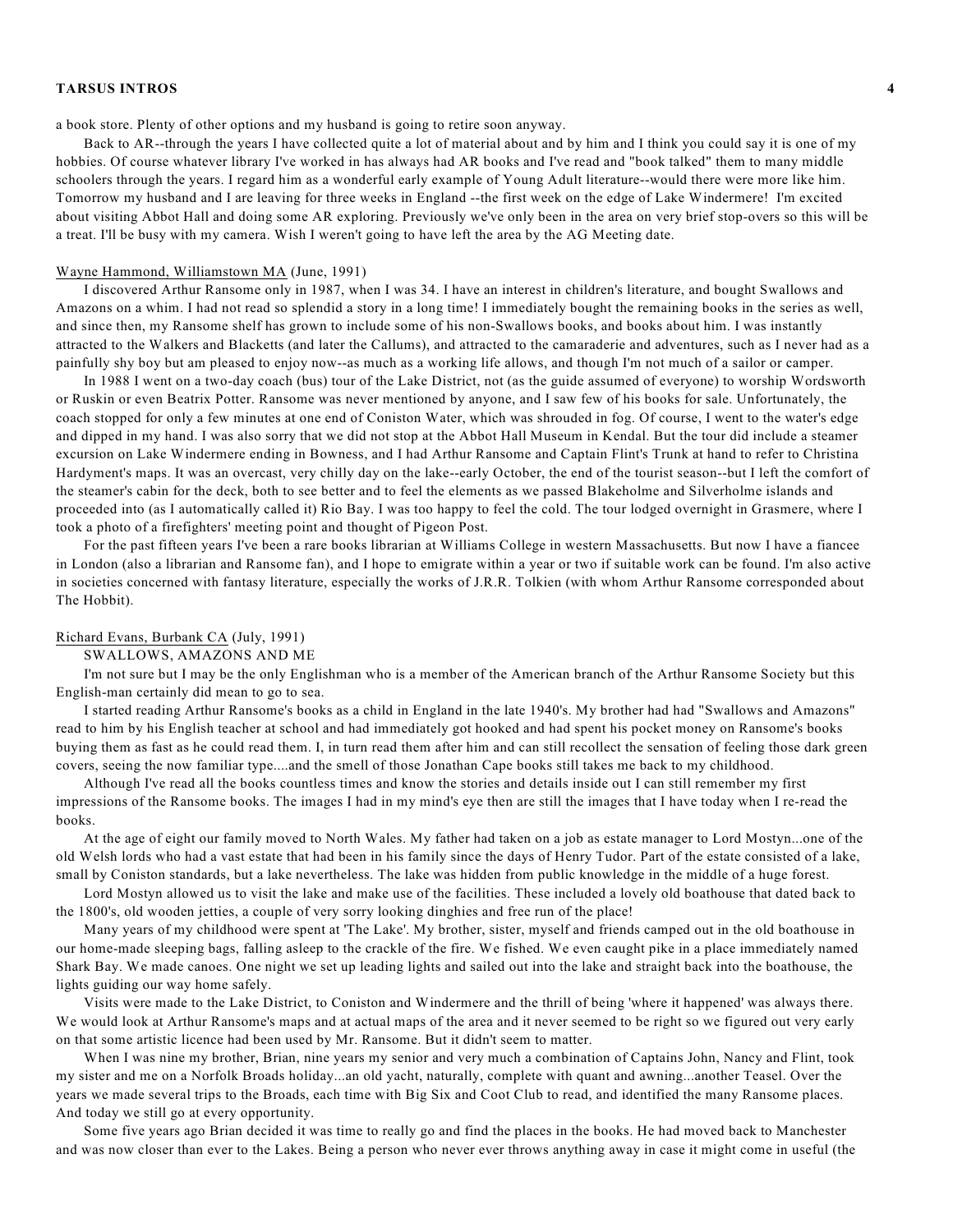Death & Glory's would be proud of him) he came across a book on boat building that he had bought in 1948 at the age of twelve and thought that perhaps now was the time to build that boat. So, using the thirty-eight year old plans he set about building Sinbad... named after Bridget's kitten. Sinbad was launched on Coniston Water on Christmas Day 1988. Christmas Dinner consisted of turkey soup and sandwiches in the boat moored in the middle of the lake! By summer of 1989 the mast had been carved and the sail made. By the end of September we made our first voyage to Wild Cat Island landing in the secret harbour. Provisions and grog were brought ashore slung from an oar and lunch was consumed at the camp site ...pemmican, grog (ginger beer) and tea. The iron kettle boiled on the Primus (no fires allowed).

Since that wonderful day we have visited all the known places in Mr. Ransome's books. Swallowdale has been searched for endlessly...the fells having been combed many times and we all believe that no-one has yet found the 'real' Swallowdale...many likely contenders though.

We still visit the Broads. Brian last month finally bought a riverside cottage at Brundall and named it Swallowdale. You see, he did find it. Secret Water is always a place to visit. We are very lucky to be able to stay at the Witches Cottage and, yes, it really does have a cracked windowpane. And now it also has an eel totem carved by the captain of Sinbad.

Sinbad has sailed in all the Ransome waters, the Lakes, the Broads and Secret Water many times. We've seen a coots nest each year in exactly the spot where no.7 nested once. Are they descendants, we wonder? Each year the number of Hullabaloos increases and each year much fist-waving goes on!

Living in America I sometimes miss all those magic places but having twelve hardback books (thirteen including Coots In The North) close at hand (and twelve paperbacks for travelling) I'm soon transported back.

My wife and I got married at the beginning of May on the island of Kauai in Hawaii. Brian could not make the trip. But his telegram was plain and simple. It read:

'Better bound than lovers if not lovers won't bind'

Post Script--The following is taken from Mr. Evans' July 2, 1991, letter to Mrs. Tillinghast:

I remember a couple of years ago leaning on a gate close to the Witches Cottage with my elder brother (also a big AR fan) watching the sun set and the tide come in over the Wade. An American tourist pushing his bicycle stopped to say 'hello' and my brother remarked to him "You'll be looking for Mastodon tracks, I expect". The tourist's face lit up with recognition. It turned out he was a life-long AR fan and was touring England on his bicycle searching for and seeing for the first time all the places he'd read about.

### Mrs. Carolyn M. Jones, Columbia MO (August, 1991)

(Written on 11 August, 60th anniversary of the climb to the top of Kanchenjunga)

I discovered the AR books in the 1940's. The first one I read was The Big Six, and then I read the rest of them. I was born in London (my parents were Americans who lived over there in the 20's and 30's). I spent most of my youth in New York City and Atlanta, Ga. I liked to read books by English authors and/or with an English setting. So I found the AR books most appealing. I also enjoyed the outdoor setting and activities. These were quite a contrast to the urban environment I lived in. I also liked these books because the girls in the stories were as important and skillful as the boys.

When I married and had children I introduced both of my sons to AR, and they both enjoyed the books. It was at this time that I started buying the books. I picked up copies at used book stores and/or library book sales. I now have 2 complete sets--one for each son. The first grand child in the family is due in December and I expect to introduce him/her to AR and the wonderful world of the Swallows and Amazons.

I have been back to England in 61, 86, 89, and 90. In 61 my husband and I visited the Norfolk Broads. I have never been to the Lake District. but I hope to do so next year.

For many years I thought I was the only person in the U.S. who knew and read and loved the Ransome books. I am glad to know that there are others who share this interest.

My husband is a college professor at a college in a nearby town, and I am the Director of the library at a small liberal arts college here in Columbia.

What do TARS members think of AR's illustrations for the books? I rather like the American editions of the first 6 books which were illustrated by Helene Carter and Mary E. Shepard (Pigeon Post). The maps and illustrations H. Carter did for Coot Club are outstanding.

# Alan Truelove, Quantum Research, Falls Church VA (September 1991)

We are a small (partly family-staffed) software company founded (by me) in 1974, a prime contractor to USAF, etc. We have all the books, bios., commentaries and both videos. I have attempted to introduce AR to the 2nd (and 3rd) generation with varying degrees of success.

Around '47 (when I was 12 or so) I got my father to take me camping to Secret Water, Pin Mill, and the Lakes, and have continued this tradition ever since with my own kids.

In Summer, 1990, my son Graham and his wife Margaret climbed Kanchenjunga, (back route) hiking all the way from their B & B in Torver, and took 360 degree photos from the top on a very clear day.

Some of us hope to attend the 1992 convention at Newby Bridge.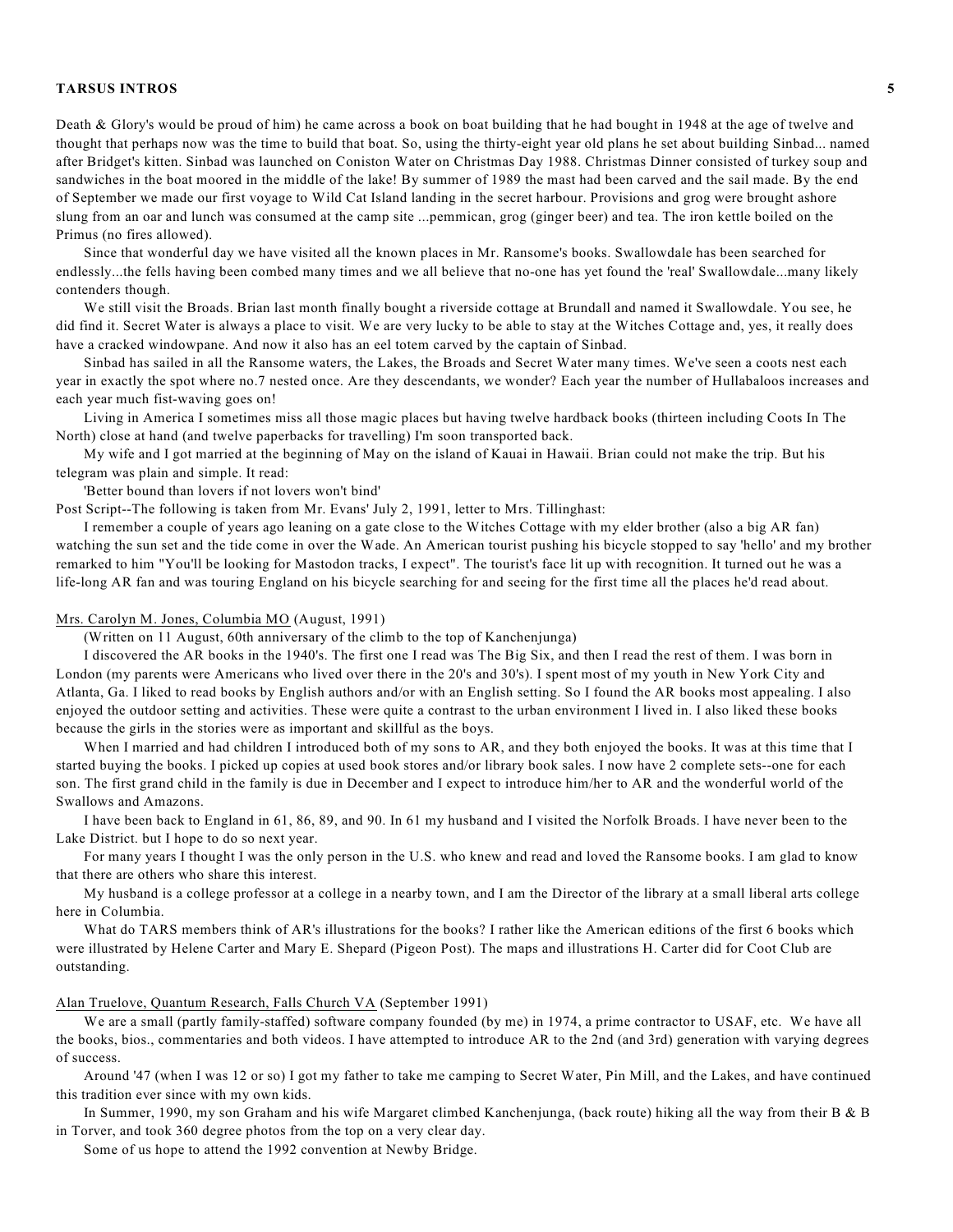# Robert K. Barcus, Spokane WA (October, 1991)

TARS Overseas Member No. 589

I was seven years old when "Swallows and Amazons" was first published.

My mother was widowed in 1930 with two boys to raise, so I am a true child of the Great American Depression. By some blessed miracle, the public library in Santa Monica, California, acquired each of AR's books as they came out. I read them in the proper sequence, and was able to share vicariously all 'the adventures of the Walkers, Blacketts, Ds, and Death & Glories through these borrowed treasures.

In a few years I learned enough from the books to pass myself off as a sailor when the Star Class owners assembled on Santa Monica Pier for the regular Sunday races. Occasionally a skipper whose crew failed to show up would impress me for that service, and eventually I became a regular who was even allowed to take the tiller if my boat had fallen hopelessly behind.

During World War II I was in the U.S. Merchant Marine Cadet Corps. I spent three months at a basic school in San Mateo, California, learning seamanship, navigation, ship construction, oarsmanship, and other maritime subjects. Then I was away a year in a Liberty ship shuttling between Australia and New Guinea. We were bombed twice with only minor damage, aground once and strafed from the air on an uncharted New Guinea reef, and finally sent home when the weeds on our bottom reduced our laden speed to seven knots.

The final year of training was at the academy in King's Point, New York, where I sailed the magnificent yachts (up to 90 feet) lent to the academy for the duration. I got my Third Mate's licence and went into the U.S. Navy as an Ensign. I was in the Philippines in an attack transport staging for the invasion of Japan when The Bomb mercifully delivered me and my shipmates from possible Death without Glory.

After the War, I became a mining engineer and worked all over the U.S. and in several foreign countries. I retired to bicycling, golf, travel, and occasional sailing in 1982. My wife and I have owned only one boat, a 14' lap strake sloop forty years ago, but every year we charter a boat and sail for a week through the San Juan Islands of Washington's Puget Sound.

In 1974, I was navigator in a 3-man crew who sailed a Fisher 25 ketch from Long Beach, California, around the tip of Baja, California, and up the Sea of Cortez to Guaymas. Every other winter I teach a night school course in celestial navigation to aspiring yachtsmen, and several of my students have gone on to long voyages on blue water.

I have two daughters whose names, significantly, are Susan and Nancy. They were exposed to the Ransome books, became passable if not enthusiastic sailors, and have moved on to careers in surgery (Susan) and electrical engineering (Nancy).

Susan has two rambunctious daughters of her own, who are currently 8 and 6 and have never yet been sailing! In another year or two, we expect them to settle down enough that they'll be neither duffers nor drowned when their grandmother and I take them with us on a San Juan cruise. And that's when I expect to start them on Swallows & Amazons.

It should be obvious that AR had a profound effect upon my life. The children in his books when I read them were my contemporaries. They were real people to me and I shared their adventures with them. Collectively they were good role models for a developing child.

Without AR, it is possible I might never have gone sailing at all. And without the sailing background, I might even have ended up in the Army (ugh!) during the war instead of geeing the world from the deck of a ship and sailing yachts on Long Island Sound.

And my daughters would undoubtedly have had different names.

# Dr. John D. Forbes, Charlottesville VA (February, 1992)

# OF THE WORLD'S RANSOM(E)

I became aware of the Swallows & Amazons canon late in life. At my son's rambling, shingled, summer "cottage" on Greening's Island off Southwest Harbor, Maine, there was a bookshelf with two complete sets of the S & A series, one set in hard cover, the other in paperback. These, I learned belonged to my grandson, Alex.

I picked up and started to read Swallows & Amazons. It was not a case of love at first sight. After a few pages, Commander Walker's telegram turned up authorizing the expedition by boat to Wild Cat Island. My reaction was: so this nautical character thinks that if children aged 12, 10, 8, etc. can't work a sailing dinghy, they're better off drowned. The man is an ass. So I put the book down and it stayed down for several years.

The next attempt may have been We Didn't Mean to Go to Sea. That was much better. Very much better. In fact, it turned out to be a classic in the great tradition of Captains Courageous, Otto of the Silver Hand, and The Lost Prince.

The S & A books are uneven. We Didn't Mean towers above the rest. At the bottom is Missy Lee, which only just noses out Picts & Martyrs. Number two may be Swallowdale. I feel muddy all the way through Secret Water.

The characters are a mixed bag, too. John Walker is the prize of the lot, really a dear boy. I like Titty, though, speaking as a dowser, I don't see why she made such heavy weather out of finding that waterhole.

Peggy Blackett's lack of gumption exasperated me because somebody should have beaten down her bossy elder sister, Nancy. Nancy was a gracious loser in a boat race, you've got to give her that. In other respects and circumstances, she was a pain in the neck. No, her concern for her mother vis-a-vis the Great Aunt was very thoughtful.

But my un-favorite character is Roger, that gluttonous monster of insensitivity. He's right in there with the birds egg feller and the unspeakable George who made life so miserable for everybody on the Broads. The bespectacled and bookish Dick is most appealing.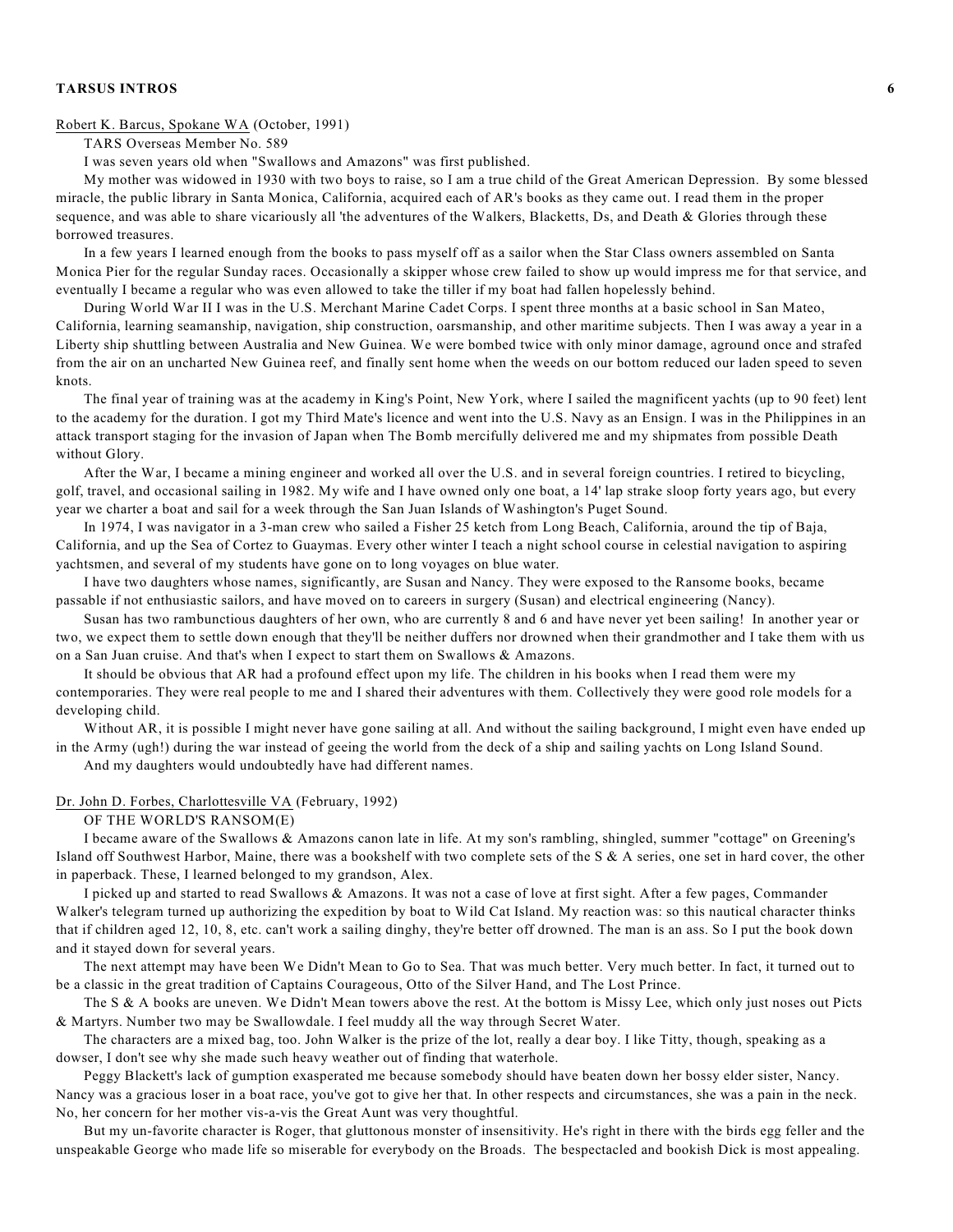#### Captain Flint is a nice man.

With all the ups and downs and assorted vagaries, the series are still great reading aloud, and the people, whether you like them or not, are real people and always spoken of as acquaintances at our house.

# Nancy Hunt Bowman, Bonita Springs FL (December, 1992)

I'm an elderly widow (66 in two months' time), a retired writer and editor for the Chicago Tribune, and an instrument-rated private pilot. I've been a foreign correspondent in the Middle East and a combat correspondent in Vietnam. I've written about Hollywood stars and an assortment of medical topics with lots of slice-by-slice descriptions of surgery. I've covered the Chicago Symphony and the architecture of Louis Sullivan and children's television shows. I've accompanied cops on drug raids and firemen as they entered burning buildings (to the considerable annoyance of the firemen). I've pontificated on everything imaginable and known very little about any of it.

My third-grade teacher read "Swallows and Amazons" aloud to us, and I was immediately enthralled. I quickly devoured every Arthur Ransome book in the New Haven public library, and there were a good many. But I read them too young and too fast and soon forgot most of them, though "Swallows and Amazons" remained firmly rooted in my head. I never read them to my three children because it never occurred to me that the books were still in print or that they held any value to anyone but me. About 20 years ago in England, I came across a whole slew of AR paperbacks in a store, including "Swallows and Amazons," which I bought. I later wished I'd bought the whole bunch, but at the time I wasn't sure that the cast of characters would exercise the same charms for me. They still did, however.

The life on the lake was very different from my own and very much more pleasant. Unlike my cold and disapproving mother, the children's mother was loving, supportive, willing and able to enter into their games. Unlike my bullying older sisters, the children were nice to each other, polite, fairminded. The stories were erected on timbers of civility, good manners, and freedom to choose. "Better drowned than duffers," as the telegram said, "if not duffers won't drown." What terrific parents!

I've taken my own chances on drowning often enough. When I was a child, my mother packed me off to summer camp intending that I should learn tennis, which she considered a social asset. She appeared not to have known that the camp stressed sailing. For two summers I contrived to-avoid the tennis courts except when all of us were turned out to weed them. I spent all my time on or in the water. I learned to swim an Australian crawl, row a boat, paddle a canoe, and sail any of a small fleet of sailboats, in particular two 16-foot Cape Cod Knockabouts; Later as an adult, I raced Stars, Lightnings, Comets, 110s, Snipes -- anything where I could wangle a berth as crew. I sailed in offshore sailing races too, notably the Mackinac Island race. All of this frenetic watery action had its roots, I believe, aboard Swallow and Amazon.

Later still, I learned to fly and gradually turned my back on boats except to run the outboard when my husband went fishing. I'm sure the Swallows, the Amazons, and Mr. Ransome would have disparaged my apostasy in deserting sail for a 25-horsepower Evinrude, and I have since corrected this moral lapse. I am now awaiting delivery of a collapsible kayak, but at least it won't render the sky hideous with the fumes and noise of internal combustion.

### Robert S. Montgomery, North Royalton, Ohio (Autumn, 1993)

I am a retired businessman, my hobbies are collector cars (Buicks) and playing the bagpipes. I am a native of northeast Ohio, but now spend my winters in Sarasota Fla.

I first discovered Arthur Ransome as a boy of 10 or 11 in 1938 or 1939. I lived in a semi-rural area and not having many playmates I spent a lot of time roaming the woods and fields with my dog and reading. One day at the library I found Swallows and Amazons! It was love at first reading, these children had adventures like those I imagined and many more. I read and reread all of the series that the library had, most of them many times.

I grew up found other interests and did not think too much about the books for many years, however I never forgot them either. A couple of years ago as my grandchildren began to approach the age of ten I thought of Swallows and Amazons and decided to try to find the books in hopes that they would prove to be as exciting to my grandchildren as they had been to me.

With the help of a friend who is a research librarian, several book dealers and an English cousin in Cheshire I have collected the set of twelve. It still remains to be seen if my grandchildren will like them, but I am extremely happy to have rediscovered Arthur Ransome and am reading the series again with as much joy as I did 55 years ago.

In one of the books I recently got from my Cheshire cousin there was information about The Arthur Ransome Society, I wrote for information and here I am. SWALLOWS AND AMAZONS FOREVER!

#### Richard D. Evans, Burbank CA (Additional details, Fall, 1993)

I am off back to England for a week long business trip and looking forward very much to a two day trip up to the Broads to stay at my brother's new riverside home at Brundall. He bought it a couple of years ago and it will be my first trip to the house. It's been renamed "Swallowdale." He now keeps his sailing dinghy, Sinbad, down there. He tells me that it's surprising the number of AR related boats one can spot on the Broads. There's a privately owned yacht up at Horning called Peter Duck, a dinghy called Titmouse and he often see the hullabaloos' Margoletta and Sir Garnett (as used in the BBC films.)

In the early 1970s I owned a house about two blocks from AR's London flat (Hurlingham Court) and never knew that that's where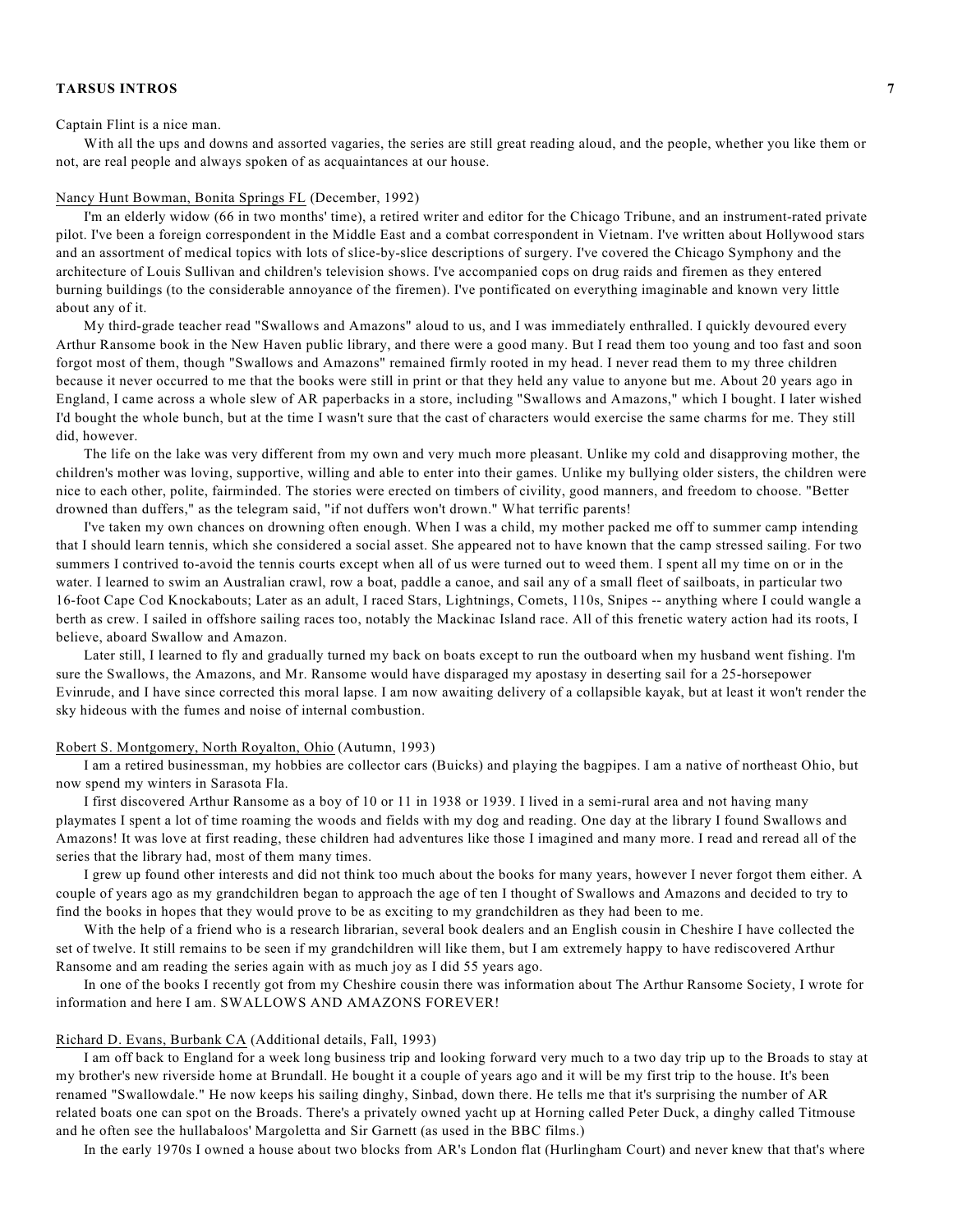he had once lived. A further coincidence: I have been rereading AR's 'Bohemia in London' written at the turn of the century and, I think, his first published book. In it he mentions moving by horse and cart from his then home in Clapham, south London over the Thames to take up rooms in the Kings Road, Chelsea. In 1976 after I moved from Putney I moved to a house in Clapham in the same street. Every day on my way to work I would retrace AR's journey from Clapham through Battersea to Chelsea and his description of the streets and buildings hasn't changed in ninety years. I don't know if this book is available in the U.S. but it's a marvelous account of London life at the turn of the century. It's strange that I seemed to have followed AR round London over the years!

This all finally came to a head in 1988 when I bought my current flat in Little Venice on the Regents Canal, close to Paddington. The elderly couple who sold me the flat had been friends of AR's and the Collingwoods, and the wife claimed that she and her sister could have been the inspiration for the Blackett girls! The flat was adorned with paintings and drawings of the Lakes, some by W.G. Collingwood himself. I was shown some wonderful sepia photographs of the wife as a child playing with her sister, AR and the Collingwoods up at Coniston. To bring the tale full circle, after I bought the flat I remodeled it, during which time I gave a lot of the old shelving timbers etc. to my brother. He never throws anything away and loves to reuse old wood and fittings etc. So in due course the shelf timbers became the mid and stern thwarts in Sinbad. "Peggy's shelves," he'll mutter with great pride when asked about the building of Sinbad.

#### David C. Thewlis, Eureka CA (Winter 1993-94)

I'm in my early 50s. By profession I am a computer consultant and technology futurist. My hobbies are books, medieval historical recreation, aircraft and modeling, travel, and a growing and necessary interest in historical preservation. My wife and I live in Eureka, a town of about 25,000 on the north coast of California about 300 miles north of San Francisco, where we own and are restoring a 1901 transitional Victorian/Edwardian home (hence the "necessary" interest in historical preservation!) Susan, my wife, is a graphics designer, illustrator and painter, and also the current president of the Eureka Heritage Society.

I grew up in the Washington D.C. area (suburban Maryland) and found the Ransome novels in the local library when I was about ten years old. I have always been fond of English children's novels, and the Ransome books certainly helped to establish or feed that interest. Although I learned about sailing from Ransome, I was never in a sailboat until I learned to sail on the Wannsee in Berlin in the early 1960s when I was stationed there in the Air Force. After my service, I moved to California and entered data processing as a career, which I've largely done since then. I've never had much luck finding anybody else who has read the Ransome books (until last summer, that is), although they are always in libraries.

I didn't return to Europe until 1982, when I attended a computer conference and remembered how much I had enjoyed Germany. Finally, in 1985 my son (then 14, and also a Ransome fan) and I visited Germany and the U.K. for several weeks, and spent three very rainy days in the Lake District, hoping to see where the Ransome stories had been set and if we could discover anything more about them. We were also hoping to find information on the BBC "Swallows and Amazons Forever" movie made in the late 1970s, scenes from which appeared on the cover of a Puffin edition of "Swallows and Amazons".

At that time, I had not stumbled across any of the "external" information about Ransome; we had only what we remembered from the books to guide us. We took a boat trip on Windermere, speculated on whether an island we saw might be the origin of Wildcat Island (it was Blake Holme, so we got at least one thing right) and got to visit Belle Island (which was obviously Long Island), which was still open to the public. We visited the Steamboat Museum, and saw Esperance. So our short visit was exciting, but we were certain there was more there to find, if only we'd had the time, or a little more information. The day before we left the U.K. I found Hugh Brogan's Biography of Arthur Ransome, and Ransome's Autobiography, in a booksellers in England; on the flight home I found out how close we had been!

Two years later my wife and I visited England, and I was able to rent a small boat on Coniston and find the Secret Harbor on Peel Island for myself; visit Ransome's grave; and visit the Kendal Museum (where I saw Ransome's study, but of course didn't find TARS). Since then, I've found Christina Hardyment's and Roger Wardale's books, and we returned again to the U.K. but I had no time to pursue Ransome interests. In the summer of 1993, however, we visited the Lake District once more and stayed at Banerigg House on Grasmere, where the proprietors, Martin and Angela Clark, knew a bit about Ransome and about a lady who had stayed with them while researching her book recently. They told us about the S&A movie being shown fairly regularly in Bowness, but it wasn't while we were there.

One afternoon, returning briefly to Banerigg House, we were greeted by Angela announcing "She's here! She was passing through and stopped for tea." "She" turned out to be Claire Kendall-Price whose book I had bought that morning in Grasmere. We had a wonderful talk with Claire, who autographed my book, told us about TARS and subsequently got me the information about how to join TARS, which I have now done. And I finally got a chance to see Amazon at the Steamboat Museum.

Now, it turns out that not only will we be in the U.K. next summer, but the timing is such that I should be able to be in the Lake District for the Annual TARS event. So I'm very much looking forward to that. What I haven't been able to do, unfortunately, is find a copy of that BBC movie. Apparently it's never been sold on video, and though there may be a few "pirate" copies running around the U.K., it isn't available.

So there's a not-so-brief bio, and a Ransome story largely of looking for things before I knew how to find them!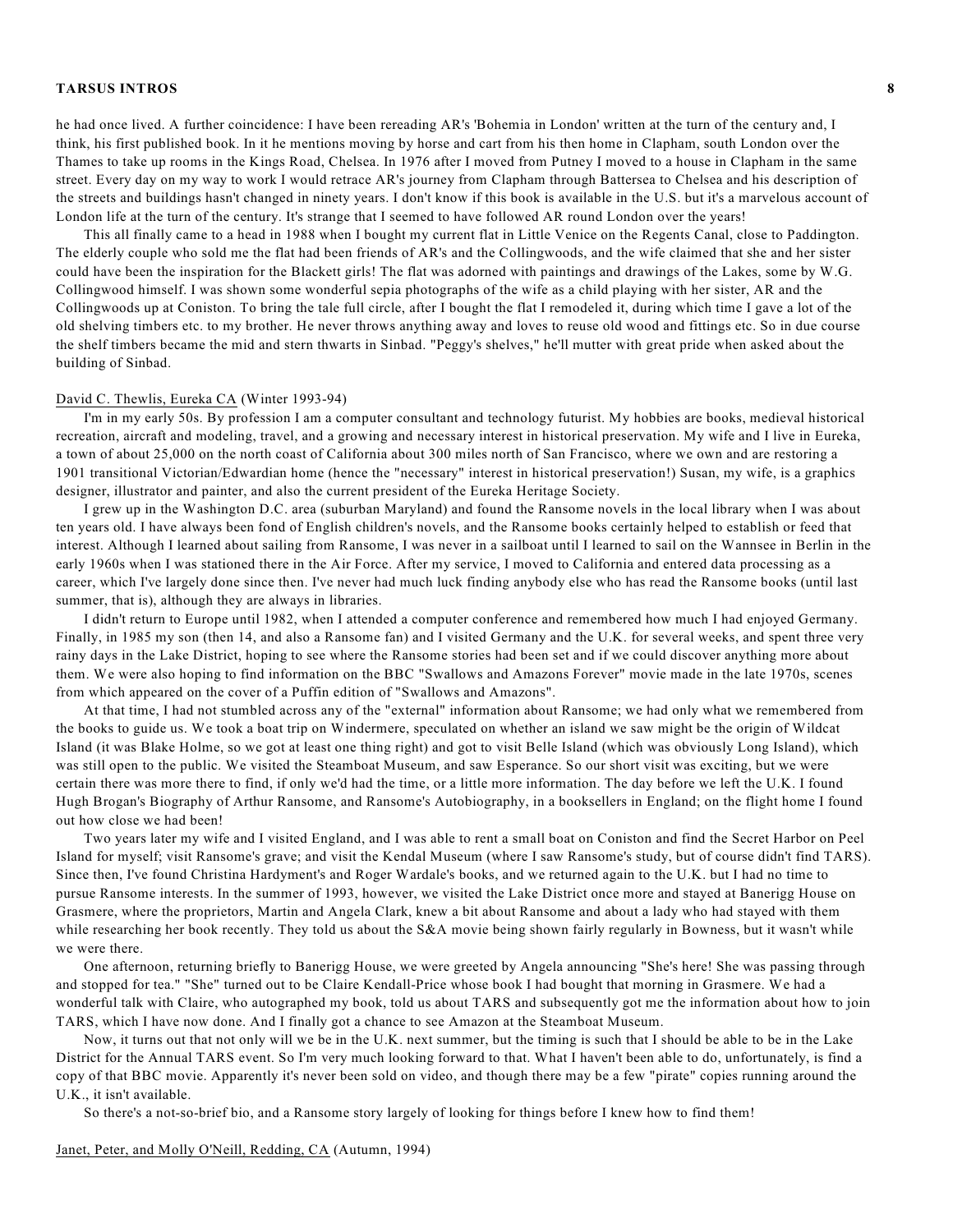I'm Janet O'Neill, the designated family biographer. This story really involves all of us equally, so the fact I'm writing it in no way suggests my role is in any way bigger than that of the others!

I'm a journalist by profession, currently working a bit less than full time for Redding's only daily newspaper. For years I worked as a reporter, editor, features writer and photograph depending on where I was, until in late 1993 I decided it was time to slow down, spend more time with Molly and fiddle around with fiction writing. Molly has fared better than the fiction writing, but I've loved finally having time to get to know her better. I've worked part time for the past year, but am temporarily back at the paper almost full time while one of our features writers is on maternity leave.

Peter teaches middle school, specifically seventh-grade English, reading and social studies. He's been at it about six years, having gone back to school after being self-employed as a general contractor in the summer and fishing guide in the winter. His specialty is carpentry, and one year he built an 8-foot sailing dinghy. We were deep into "Wind in the Willows" at the time, so it was christened the "Minnow". Peter has enjoyed a lifelong interest in sailing, and in the mid-1970's crewed on a 38-foot ketch-rigged trimaran from Hawaii to California.

Molly is a 10-year-old fifth-grader active on the swim team. She's just finished her first soccer season and plans to start basketball in January. She's also a voracious reader and spends much of her life in the company of a book.

As it turns out, Molly was our link to Arthur Ransome. Last Christmas my uncle, in his 60's and recently retired from a career in the astronomy department at UC Berkeley, gave her a copy of "Swallows and Amazons". We'd never heard of it, but he had fond recollections of reading the series as a child. His daughter, Cynthia, has also read the series, and the books mean a great deal to her too.

What followed was remarkable. Soon Peter and I were involved, and we ended up in the Lake District in August at the Red Lion pub in Lowick Bridge with several TARS members from Britain and Japan. Included in the group was Dick Kelsall, which was especially meaningful as Dick had been Uncle David's favorite character in the books. Everyone was exceedingly kind to us and generous with their time. The next day we scaled Kanchenjunga and saw the plaque honoring AR that's since been removed to Holly Howe. Also, we visited the "Amazon" in Bowness, the Ransome room in Abbot Hall in Kendal, and Ransome's grave in Rusland.

We'd had considerable difficulty obtaining the books prior to our trip, so filled out our set in England. Molly has completed the series, and Peter isn't far behind. I'm in third place. So far I like Titty best.

### Jane Laninga, Kailua, HI (Spring, 1995)

I really cannot recall how I first met Arthur Ransome's delightful characters. Since I do not own a copy of S&A I suspect I read it first as a library book. I do recall, like Ellen Tillinghast, that at first glance I presumed the book to be about birds in South Am. How glad I am that I was interested enough in birds in S.A. to pick up S&A! Thereafter I was hooked. I read and reread the other books as they were issued in paperback in the early 70's by Penguin Books. All my books are in England; how I wish I had them with me now! Three cheers for Robert Barcus and his letter to National Geographic, because that is how I first heard of TARS. Up until then I had never met another person who recognized the name Arthur Ransome and to whom the books meant so much. Pleased to meet you all!

Let me tell you something about myself. I was born in Australia but went to school in County Durham, England, just over the Pennines from the Lake District, from the age of 10. I met my husband, who is an artillery officer in the U.S. Marine Corps, six years ago when he was working at the American Embassy in Amman, Jordan and I was working at the British Embassy there. We are on a 3-year posting to the Marine Corps Base Hawaii at Kaneohe Bay on the Windward side of Oahu, about 15 miles from Honolulu, and loving every minute of it. We have one year left--if any members are passing through, please feel free to get in touch. I think we are pretty good at being tour guides.

At the moment I am a senior, majoring in accounting at the U. of Hawaii. My graduation is projected for May of '96, and shortly afterwards we will be transferred to another post, we know not where. Then I shall be looking for a job in the tax side of accounting. Military life is never dull, if one enjoys traveling and seeing new places and if one is prepared to take the good along with the bad. By the time we leave Hawaii my husband will have been away from home for half of the three years we spend here.

So back to AR. My mother, who was left alone with myself and a younger brother to care for, often would load up the car with camping gear, and off we would go over the Pennines to camp in farmers' fields in the Lake District. I distinctly remember the first time we went driving down the winding road which approaches Ullswater and wondering how she knew the way. Later I realized that she didn't know the way; she was exploring! Over the years our camping gear became more sophisticated and our knowledge of the Lakes more comprehensive. I recall always taking a home-made fruitcake with us. "Yuk!" the Americans will say. "Ah, but this was English fruitcake," I say, "and quite different to that stuff everyone makes jokes about in America." Jolly convenient stuff it is too; keeps for ages in England's climate, travels well without crumbling, and can be cut into chunks to be eaten out of your hand with a large mug of hot tea. (Recipe upon request.)

My acquaintance with the Swallows and Amazons began after I had visited the Lakes several times. I was delighted to meet such a charming group whose adventures took place in the very same Lakes I visited. I wanted to be a Swallow and have adventures like theirs. In this day of violence and viciousness, the Swallows and Amazons are genuinely nice and decent people who have some exciting adventures without swearing, vandalism or mugging anybody. How novel! I was always very impressed with the relationships of the Walkers to each other as well as the Blacketts to each other. My brother and I were brought up to be caring and civil to each other like they were. For a long time I thought we were the only siblings in the world who didn't constantly bicker and fight.

My brother and I longed for a sailing dingy so we too could camp on an island, and eventually we got a Wayfarer which is now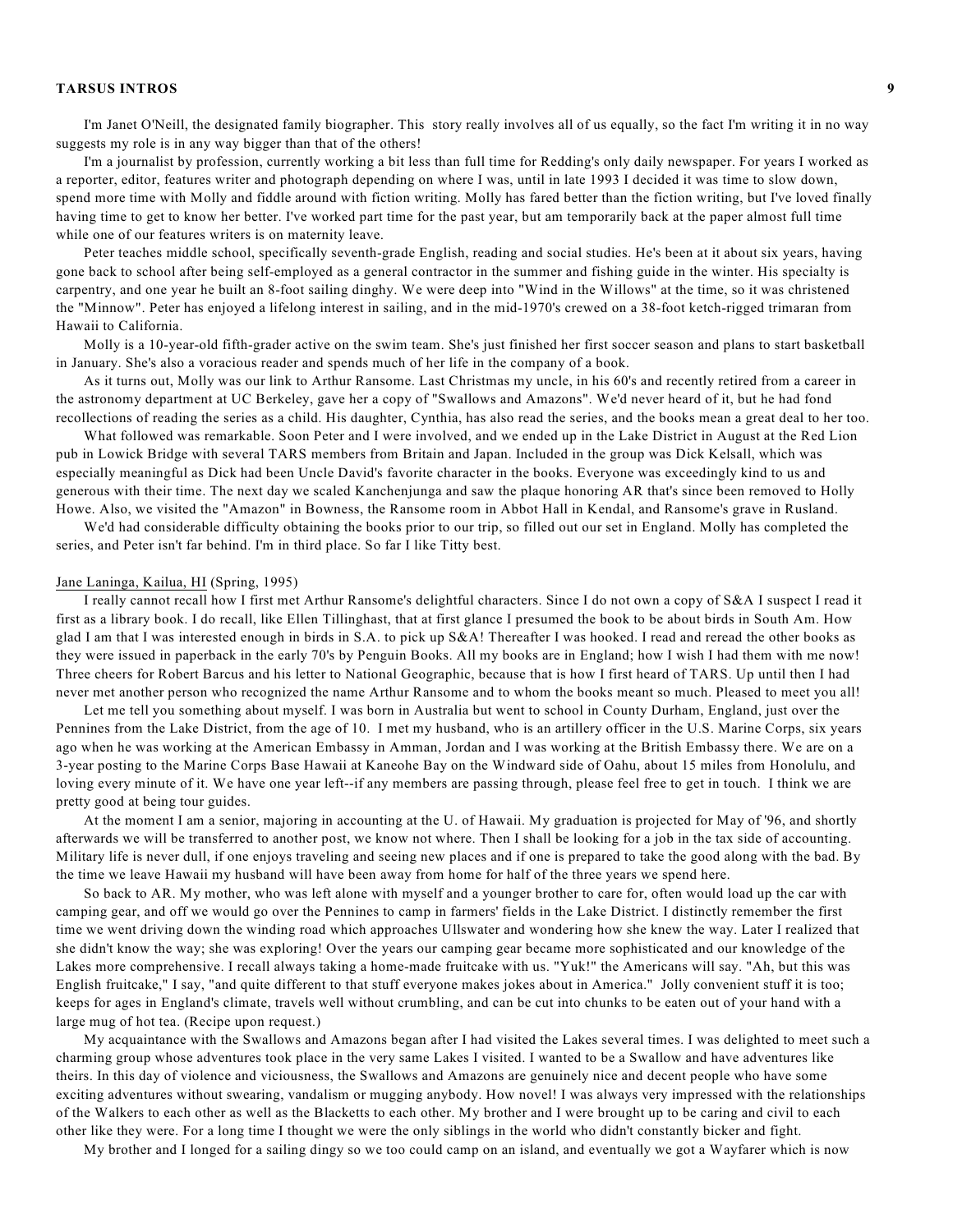stored in Mum's garage in England since my brother is living in Australia. I'm sure one of us will one day get it out again and trundle it over the mountains to launch it on one of those beautiful lakes. Such a lot of our childhood was spent there and such a lot of our good memories are bound to the Lakes. My brother says he gets homesick for the Lakes, not for the small market town where our mother lives (James Herriot country for all you Anglophiles). I remember how humiliated we were the time our tent blew down one windy day. I remember Bobby, our Bearded Collie, who died earlier this year at the grand old age of 17, never thought much of the camping lark. He preferred to sleep in the car, but he adored boats of all shapes and sizes, and was always the first one to get his feet wet in the icy water of the Lakes. I remember climbing the Old Man of Coniston for the first time. Mum was petrified of heights, but she never told us. I can picture her now as she came face to face with a Border Collie stepping surefootedly down the mountain, while, with her hands on the ground, she clambered up those last few steep feet to the top. So you see TARSUS is a nostalgia trip for me, and next time I go home to England I shall be bringing my AR books back with me. Perhaps if I put them in our living room bookcase someone will ask a question about them, and I can tell them all about TARSUS. Thank you, Arthur Ransome, for so many good memories and such good yarns. Swallows and Amazons forever!

#### Betty Jo Baerg, Lincoln, CA (Spring, 1996)

My trip to the U.K. in 1988 was a dream come true. I visited as many of the Swallows & Amazons sites as possible. Discovered Christina Hardyment's and Roger Wardale's books while in the Lake District, and they helped me find Holly Howe (Bank Ground Farm), where I met Lucy Batty, the current owner, who was so gracious to me.

I cannot describe how I felt as I caught my first glimpse of Lake Windermere, Coniston Water, and Peel Island (otherwise known as Wild Cat Island!). I brought home a little bottle of Coniston Water, so I can stick my finger in it whenever I like. I never expected to see it all again, so it was a thrill to find myself at a barbecue on Wild Cat. Island in 1991 with other TARS members. To sit on the Amazon and the houseboat was something I had never even dreamed of getting to do--but I did! Low Ludderburn is privately owned, so I was very fortunate to get to visit it. I stood inside the barn where AR began the Swallows & Amazons series. He wrote "I used to hate everything else I had to do (except fishing and sailing), and I used to get away into my room in the top of the old barn and wonder what was going to happen and how." At night he would take the manuscript to his bedroom, so that he could reach out and touch its cover as it lay beside him in the dark.

Rusland Church Yard was as green and isolated and peaceful as when AR saw it and said he would like to be buried there under a particular tree, with the sound of the wind in the pine needles. In his book "Racundra's First Cruise" he said, "Master and Owner of the Racundra--in moments of humiliation, those are the words I shall whisper to myself for comfort. I ask no others on my grave." But they are not there. . . I know because I looked.

I found Pin Mill all by myself in 1988 and explored it between rain showers. Bought several books at the Yacht Chandlers next door to Alma Cottage. When I had the people who sold them to me autograph them, they said it made them feel like celebrities.

I read my first book by Arthur Ransome before I was ten, and then all the books to my own six children as they were growing up. My father ran summer camps for children all my childhood, and we camped and hiked a lot, which is probably why they appealed to me so much. I was reading "Swallows and Amazons" aloud to my children for the umpteenth time the evening I received the call that my father had been killed in an automobile accident. Now I am reading the books to my grandchildren.

Was thrilled to purchase a copy of the video of "Swallows & Amazons" in London in 1991, but had to have it converted to the U.S. system before I could see it, of course. I never was able to visit the Norfolk Broads, but the videos "Coot Club" and "Big Six" have given wonderful glimpses of that area. They all follow the books quite closely.

It would be wonderful to go back to the real places, but if I never make it again, I still have all the books. And they have a way of taking me there again and again!

#### Alan J. Truelove, Annandale, VA (Additional Details, Spring, 1996)

WH was read to us in school in England when I was 9, in 1944. I was put off by the references to the North Pole, not realising this was just a name, but subsequently read all the books. I then dragged my Father on camping trips to the SW, WD, and Lake District locations, having the usual difficulty in finding Beckfoot (but, as a result, finding the really great bathing beach at the top left of Windermere, which has served us for 60+ years). My Dad inscribed the books with an account of these trips, and the practice of dragging spouses and children to the Lakes (and further inscribing the original hard-cover books) has been followed by (so far) two complete generations--e.g. my son Graham dragged his new wife to the top of Kanchenjunga, the long way from Torver. Our favorite site is Tilberthwaite Quarry/Carpark near Coniston (PP area); Dogs' Home is next on our list. Our hotel of choice is Kirkstone Foot Country Hotel in Ambleside.

My youngest kids are made--with some protest--to read from the books on long car trips, and this is a good way of learning some new words and englishisms.

I suspect it is only a matter of time before an AR Web page is started, and I'm willing to help. (Or do the whole thing.)

#### Tom Grimes, Muncie, IN (Spring, 1996)

It has been a long time since I first read S&A--I was in the second grade then, and I am 60 now. I lived in Detroit, Michigan at the time, and the branch library that was three long blocks from my home would issue a library card to any child who could sign his or her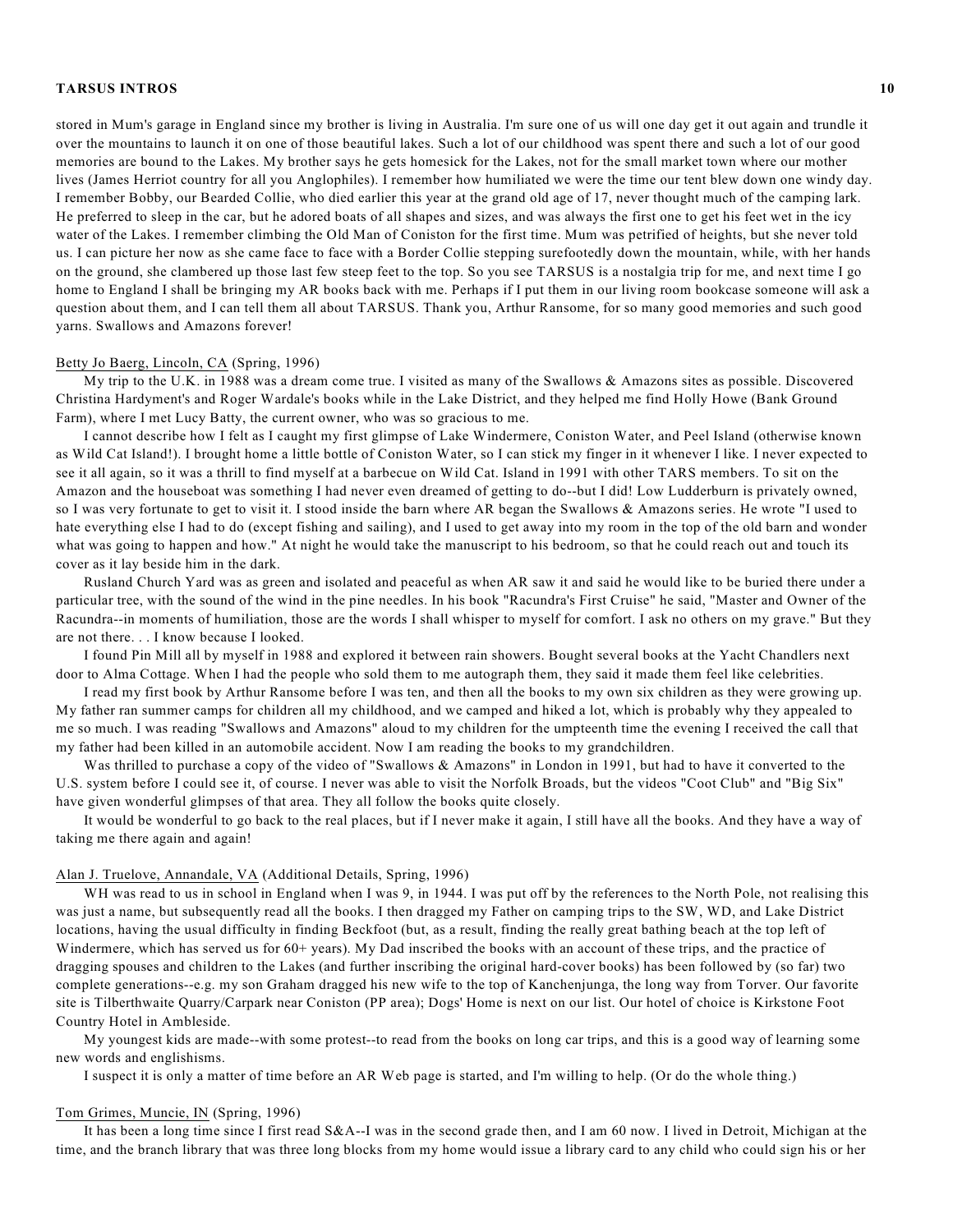name. I read all of the books then several times, as I remember. I was just old enough to receive a cop of GN? for Christmas when it was newly published.

The children and their adventures were very real to me then. Fully as real was the dream of having a boat and sailing. It took me until I was in my late thirties to realize that dream. By that time my own children were young. I found used copies of S&A, SD, and WD and read them to my children. I filled out my collection with Godine paperbacks as far as I could and bought the rest on a trip to Canada. One thing that I'm looking for now is a cheap supply of paperback copies of S&A to give to the young children of friends.

I would have liked to have had sailing, exploring, and camping adventures like the Walkers and the Blacketts, but the important thing was the sailing--all the rest went along with that. When I was eleven, my parents moved to a small town just outside Dallas, Texas, and that pretty well put an end to any dreams of sailing. After that college, work, and a family took all of the time and money. It wasn't until I was in my late thirties that I was able to buy an old dinghy, fix it up, and learn to sail.

I still sail. I've had several small boats, and I've been fortunate enough to be able to take the latest one to northwest lower Michigan each summer for the last ten years. I sleep on the boat and sail from harbor to harbor probably much as AR did on the east coast of England. The weather on Grand Traverse Bay is far more pleasant (at least in the summer) than it is on the North Sea coast, though.

Another dream that I've had is to go to England and see the places that AR wrote about and set his stories in. It is very interesting to know from the TARS publications that I can really find those places and see them for myself. I particularly want to see Amazon and the harbor on "Wildcat Island" and Pin Mill and the Nancy Blackett. One day I'll do it.

#### Marilyn Marshall, Larchmont, NY (Spring, 1996)

My introduction to Arthur Ransome came as an adult. On a visit to London in the mid-1980's I spent two nights in a B&B in Camden Town owned by a couple whose children were grown. I slept in a child's room, no more than 6 or 7 feet square, where one wall was filled with children's books. Hard cover editions with the jackets still intact. Needless to say, I spent a few happy hours poking through the books. It was there than I discovered the Jonathan Cape editions of Ransome's novels. I read the first few pages of Swallows & Amazons and was hooked. At the first opportunity I bought the Puffin edition in Hatchard's and, as my trip in England progressed, bought a few more. Of the twelve books, We Didn't Mean To Go To Sea is my favorite. I've also read Racundra's' First Cruise, and Christina Hardyment's Arthur Ransome and Capt. Flint's Trunk. I discovered TARS while browsing through The Encyclopedia of Associations.

My immediate reaction to the books was that they were the idealized childhood of the author. The children seemed to be very responsible and adept at the things they did, whether it was sailing, camping or feeding themselves. As the youngest of five children who grew up in the Indiana countryside, I had many adventures with my older brother and sisters, but we weren't quite so organized about it. Although we lived within half a mile of where the rather unsalubriously named river, Burns Ditch, meets Lake Michigan, we weren't sailors. Our Dad had a motor boat which he used for fishing and that was the extent of our life on the water. We may have had too many distractions -- the square mile that contained our house also included the beach on Lake Michigan, the docks on the river, sand dunes, corn and soy bean fields, a few impressive shade trees on our lawn, forest and a macadam road which was ideal for bicycle riding. We read a lot and embarked on many adventures -- specifically hunting for evidence of the Potawatami village that reputedly existed near our home many moons ago. Had we read Ransome, what kind of adventures would we have had?! Hard to tell. But as an adult, the books inspire me to pursue my small passions for all the enjoyment they deliver.

Ransome got the kid politics right. The hierarchies and frustrations among children (especially siblings in large families) are complex and he manages to be faithful to that important aspect of childhood. But he elevates childhood experience by the purpose and drama he gives to the activities of the children. It is interesting to me that although he never had children of his own, he was able to be a parent through his books by providing his readers with a guide to having a productive and fascinating adolescence. He is careful (most of the time) to show that the children are acting with parental permission, and, best of all, they manage to live their lives free of teenage angst.

On the whole, Ransome made a very worthy contribution to the literature of young people and his books deserve to be wider known -- aside from TARSUS, I have never met anyone who has read his books. As an organization, we should perhaps adopt as our mission the introduction of Ransome to new readers. I see that some of our members are librarians (I'm a librarian turned technical writer). If anyone is interested in brainstorming this idea, please drop me a line or send an e-mail to marshal21@ix.netcom.com.

### Vance Bradley, Port St. Lucie, FL (December, 1996)

The following is exerpted from a letter that Mr. Bradley wrote to The TARS Secretary in September, 1996

The Secretary, TARS, Friday, September 6, 1996

I have been reading Arthur Ransome on Fishing rather than catching up on my correspondence as I am supposed to be doing. Ransome, even as told by Jeremy Swift has that effect on me. My wife, to her credit, is far less apt to shirk our responsibilities with such self-indulgences, much less allow me to. She has, in fact, given me about her number 3 basilisk stare on the subject of untended letters (a number 6 stare is reputed to turn hapless recipients to stone). So, to work!

By way of introduction, let me just tell you briefly that my wife and I are natives of Tennessee, are Florida immigrants of long standing, and have done some exploring ourselves over the years. I have been lucky enough to spend a fair portion of my working life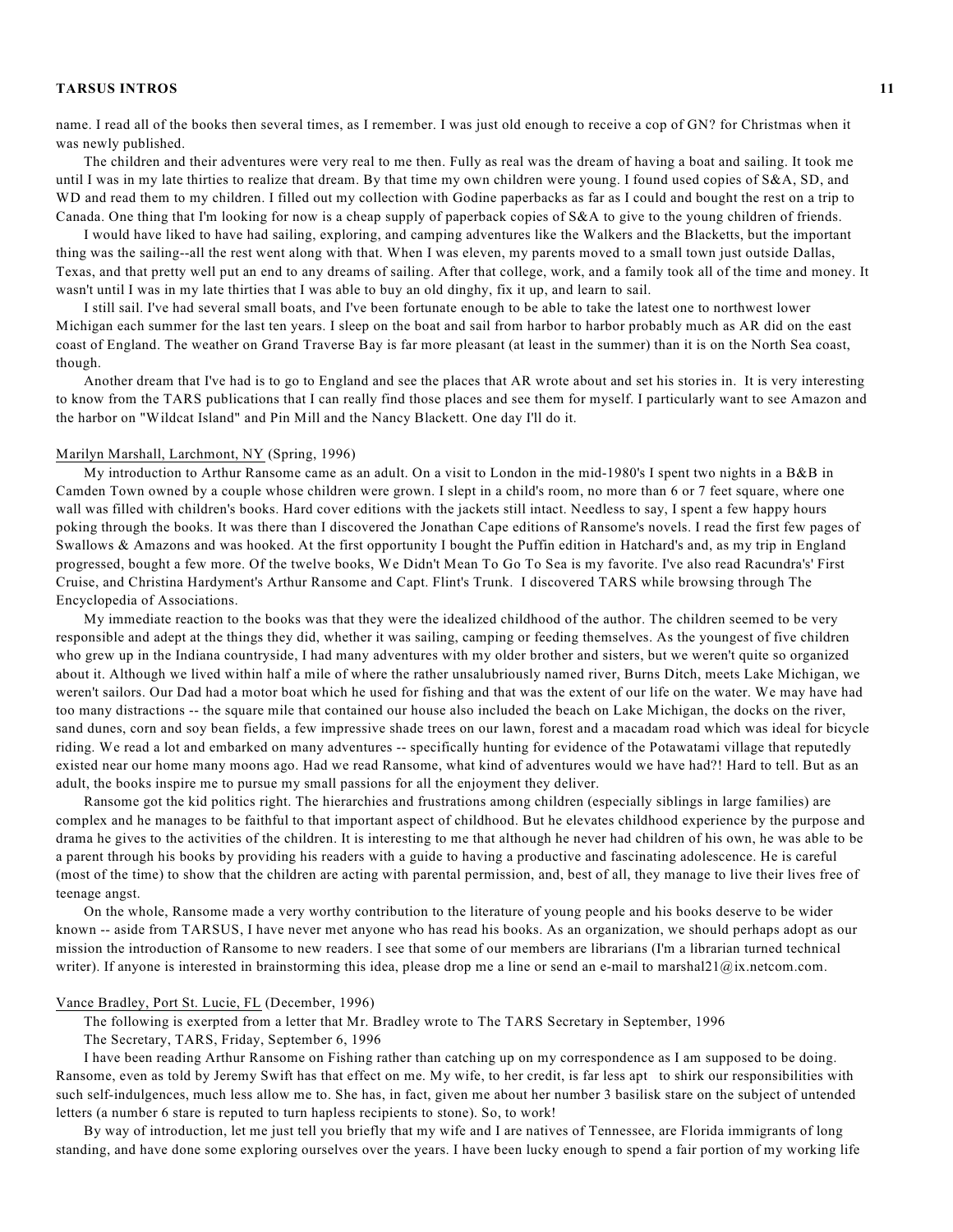at, and under the sea. My childhood as a wild indian on the rivers, lakes, creeks, quarries and whatever else came to hand in Tennessee have stood me in good stead and, as I get older (we are 49 each this year), I find that my interests are waning from the jillion dollar submersibles and ships, and back toward those smaller (and quieter) pleasures of my childhood. The last dozen and a half years, I have worked ashore, but at least ashore near the shore so that we may continue to potter about on the water doing a little fishing, a little diving, a little sailing, and a lot of not much at all (as being on the water is sufficient excuse, generally speaking).

I stumbled across the first of Ransome's children's books (ha!) almost by accident (they are being reprinted quite nicely, 1 per year, by the Godine group in Boston). I phoned the American group number listed in my first book and spoke with a very pleasant and genuinely enthusiastic Mrs. Tillinghast in Vermont. She seemed to be a sort of TARS secretary for the US. She was preparing for a trip abroad and we unfortunately lost touch. Since that time, my family has been contending with a chronically ill daughter (now on the mend) and there the matter lay until this year when time and energy were once more available in sufficient quantity to allow me to think of something other than emotional and fiscal water treading. (Not until you can float on your back without one foot on the bottom, Roger). Unfortunately, when next I attempted to contact the lady in Vermont she was, alas, ".... unknown at this number" - moved away, I suspected, or worse -- and me with a trip to England upcoming! Well, never mind. Things have a way of working out.

Speaking of our vacation to the UK.... We managed three days on the Broads as it turned out; one ashore at Horning and two afloat on the Bure and the Ant. I know that many people have wandered around with Ransome's books in hand and a smile on their collective faces, and I did the same. I certainly don't begrudge the company, either. It was great fun.

On another note, are plans, line drawings and/or offsets available for the original Swallow? I am what is wryly termed a recreational boatbuilder in my spare time and want to build a sailing and rowing skiff for use in teaching my 4-year old grandson (and reacquainting his mother with, perhaps?) the ways of the water. Our family sloop is too large for what I have in mind. We live on the East coast of Florida near the broad Indian River Lagoon and there are, quite literally, miles and miles of winding rivers and backwaters, mangrove edged marshes, a gross or so of small islands and dozens of tiny beaches where no one but a small explorer and his doting grandfather might have ever set foot. One needs a sturdy little boat for such expeditions to the wilderness, of course -- ours will probably fly the Swallow flag regardless of her hull form -- but is would be very nice to have Swallow herself (or a close cousin). It might be just the ticket for us. - I have, in fact, a set of plans in hand for a lovely little knockabout sloop of 14-feet with centerboard that would serve perfectly well, but wouldn't it be fun to have one like the original? I may be running the risk of surrounding myself, as they say, with insurmountable opportunities, but the project appeals to me more and more as I think about it. I shall hold up on the 14-footer until I hear from you.

Mr. Bradley supplemented the above with the following from a letter to Dave Thewlis, December 8, 1996

...Let me also add that I did not pursue the plans for Swallow or Amazon this fall, having found a suitable little boat in the interim. So you will know, it is a modified dory-skiff from Harry Bryan's fertile head, modified from the John Gardner semi-dory 14-foot sloop which was the precise boat I mentioned in the letter. This little skiff, which Harry calls "Daisy" is 12 1/2 feet long, modified to carry the boomed lug rig so beloved of AR readers, and should weigh about 130 pounds without rigging. Wish me luck, as it is the first planked boat I have tried. Harry says go ahead, no problem. Easy for him to say up there in the north woods somewhere, but I will undertake the little ship this winter and spring, given a few spare minutes and dollars with which to do so.

As to choosing a favorite AR -- no chance! I find something special in each one of them. Have, in fact, just reread the dozen this fall. Familiarity breeds content(ment). Our grandson is a TARS, whether he knows it or not, and likes hearing about the children and the adventures. He keeps looking around the neighborhood, wondering where the Walker children are! At 4, he is not quite ripe for the stories, but the imagination part is in full song already. One hopes the little skiff and the little boy are ready at about the same time.

# Charles B. Preston, Manchester, CT (December, 1996)

In 1939, when I was in the sixth grade, the school librarian introduced me to SA. After devouring that first book of Ransome's, it was back to the bookshelves for any others available from the school or public libraries. I clearly remember reading SD, WH and PP. The others, I think, had not found their way to my small Midwestern city (and, of course, some had not yet been written).

Naturally, reading about the children's adventures created the desire to own a sailboat. Finally, in the mid-1970's, I took the step and bought a twenty-five foot sloop. I had a great time with it, but after 5 years I came fully to realize three things: a sailboat requires a lot of work; crew is not always easy to come by; and anyone who waits until almost age 50 to learn to sail is not likely to advance very far beyond the duffer stage. I no longer have the boat, but it was a wonderful experience.

I carried the memory of Ransome's stories in the back of my mind for 50 years, but had no more contact with the books until I discovered, in the late 1980's, that all twelve were currently in print. By shopping several sources, I was able to pick up all of them, and I read them aloud to my granddaughter. Then, in 1993, my wife and I paid a short visit to the Lake District, and were captivated.

The next step was to introduce my wife's niece and two grandnephews to the books. As soon as I had them securely hooked, I proposed that they, my wife, and I join the crowd making pilgrimage to the Lake District to find the Ransome Places. Armed with the books by Christina Hardyment and Claire Kendall-Price (and later, Roger Wardale's book) we spent a week in 1994, and another in 1996, at the Coniston Sun Hotel (a small inn which we highly recommend, at the foot of Kanchenjunga) as a base for exploring the land of Swallows and Amazons. Our finds included High Topps, Slater Bob's Mine, Roger Wardale's Swallowdale and Horseshoe Cove, the Dog's Home, the Igloo, Wildcat (Peel) Island, "Amazon" and "Esperance", Abbot Hall Museum, Ransome's grave, and several farmhouses of the stories.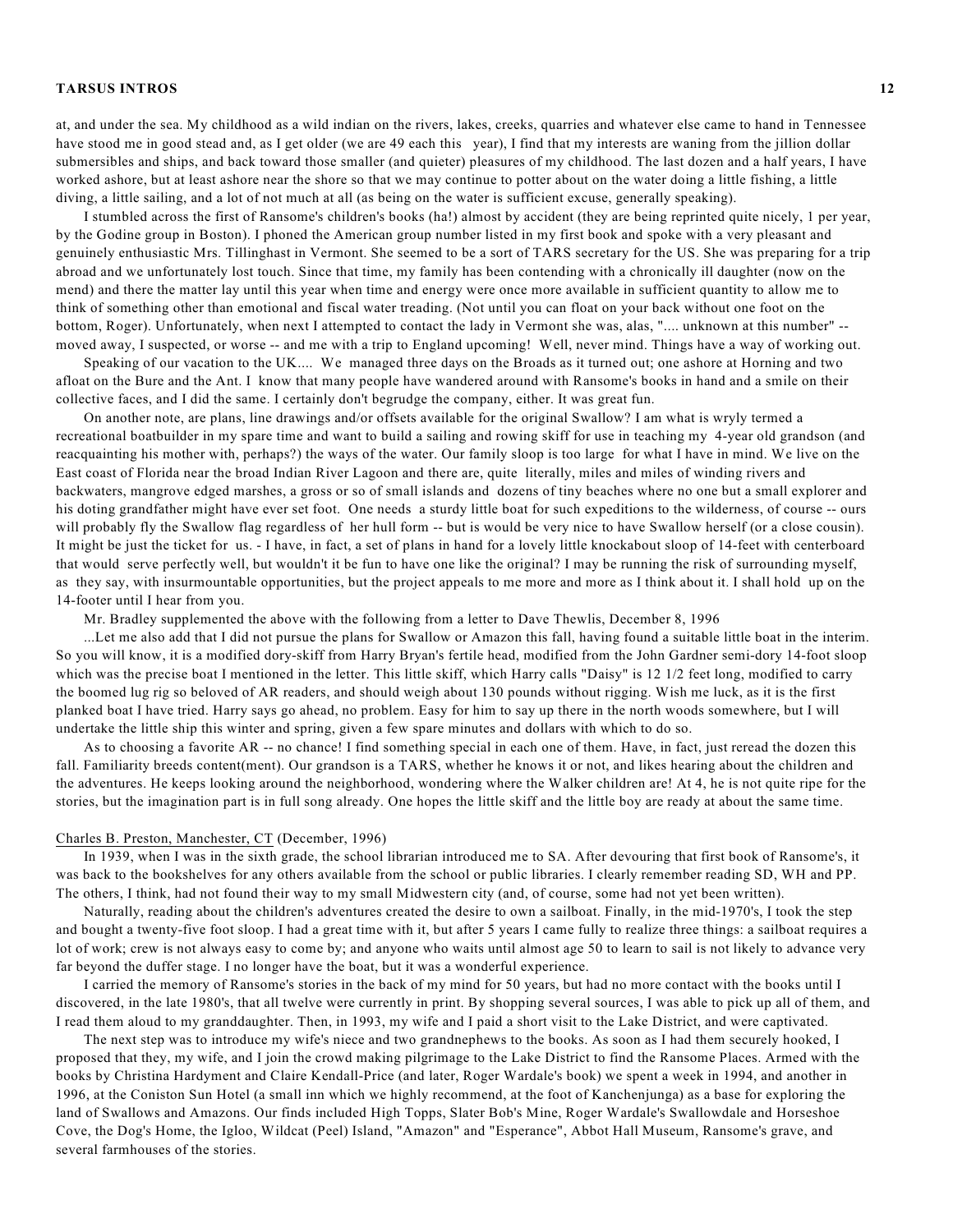In 1995, we had "Swallows and Amazons" week at our summer cabin in New Hampshire. Attending were all the above mentioned crew, plus four other young adventurers. Lacking sailing dinghies, we had to settle for sailing canoes, which worked out reasonably well. Other activities were hiking, semaphore, archery, exploring and mapping (as in SW), piratical practice, and a Corroboree (complete with an eel totem and human sacrifice).

Now that I am retired from my career as a financial executive, we have time for adventures like these, and the AR books provide fertile ground for ideas. In 1997 we plan to attend the AGM in The Broads. Then maybe we'll think of other S & A projects -- or start over again. SWALLOWS AND AMAZONS FOR EVER !!

## Carlton A. Brown, Newburyport Massachusetts (January, 1997)

It all started when as a boy of ten I was browsing at the town library and the book Swallows and Amazons caught my eye. I can still remember the smell of the pages. I devoured the three or four books that the library had available. I was fascinated by the differences in the use of the English language and in the social interactions of the natives and S&As compared to what I was used to. When I first read the books (probably the 1930 edition because they did not have all the illustrations), they had all been rebound and looked old compared to all the neighboring books. Our library had a habit of culling old books that were not being circulated and therefore I took it upon myself to make sure that I checked each book out at least once every year or two (a practice I continue to perform almost forty years later!). This past year I found that Godine Publishing had reprinted most of the series, and I have bought myself and the library a complete set of what is available.

While writing this resume, I look back and realize what a tremendous influence that AR had on my life. I remember re-reading passages to keep the geography of the story straight and of using maps for the first time. Secret Water fascinated me the most with the mapping of the island. I learned to use a compass to map my youthful world, using Johns methods. I am sure that AR was partly responsible for my becoming a land surveyor, a profession that I still love after twenty- five years.

When I was younger the youthful characters were my role models. I realize now that a most important role model was the way that John and Nancy were equals. For the biggest problems or tasks, it was always John and Nancy handling it together, not just Nancy helping John. When I was 11, 12 and 13 I spent the summer at my parents camp at the biggest lake in New Hampshire with about a dozen kids whose parents had camps in the area. My best friend was a girl the same age as me. We were never boyfriend and girlfriend but were always best friends and allies. Together we would swim, roller skate, play badmitten for hours, explore old trails and mountains in the area. I feel that ARs influence over me was to say it was okay and normal to have a girl as a best friend, to be like John and Nancy.

ARs youthful characters were role models, but I now realize that Uncle Jim and the various parents are the role models that I have strived to follow as an adult. Their non- judgmental approach of allowing the children to do things on their own, allowing them to fail and triumph based on their own decisions must have influenced me in my handling of child, grandchildren, nieces and nephews.

In conclusion, I would like to thank TARS and TARSUS for giving me a forum to finally say THANK YOU to AR for having been such a big part of my life.

### Ben Matlick, Sunnyvale, CA (April, 1997)

My name is "Bernard" (rhymes with nerd, not nard!). Until the age of 24 when a new engineer in the B52 Wing Group, I went by the nickname "BUN". This was beyond my Boeing supervisor's capability of understanding so he continually called me "BEN", as did everyone around - so I became Ben. This bothered my parents some, but my (now) wife and kids are glad.

I am now (1997) into my 71st year and retired from Lockheed here in "Silicon Valley". My first memory of giving a book report is on SWALLOWDALE in third grade that went on-&-on. This was in Normal, Illinois (130 miles south of my birthplace Chicago) where I lived through my school years until joining the U.S. Navy upon graduation from High School in 1944. Like every boy, and even some girls, I wanted to fly-- but by that time of the War, what were really needed were infantrymen to march across Europe. So I joined the Navy before turning 18 to keep from being drafted! My sea duty was on a Dock Landing Ship (LSD18) and a Troop Transport (AP115) spent, with the rating of "Fireman", down in the engine room spaces. I did get to see much of the U.S. plus a bit of the Panama Canal, the Philippines and China. The two years in the Navy gave me enough "Gl Bill" time to put me through the University of Illinois and end up with an engineering degree plus a private flying license.

The flying license wasn't used much but the engineering education led me to work at Boeing Seattle & Wichita for 2-1/2 years and the Navy Department in Washington D.C. for 9 years helping to redesign the British-invented steam catapults for use aboard U.S. carriers (this may be inaccurate as the inventor Sir Colin Mitchell once sternly informed me, after some gaff of mine, that he was not an Englishman but a Scot!). I ended up at Lockheed Missiles and Space in Sunnyvale, California (to put missiles aboard submarines) and retired after 30 years. I also acquired a wife (in Wash. D.C.), four children, and now, two grandchildren!

Early in our marriage, I persuaded my wife Mary to read each of the Swallows books (I'd ordered a full set from a London bookstore) which she dutifully did, skipping over all the parts having to do with details of sail or boat handling (!). The only one of my children to read all of the books is Sally, my oldest; she is now reading them as a family project with her husband and two children.

My actual experience sailing is minimal: while my parents had a small cabin on an Illinois lake, I only had a metal rowboat to use (but worked as a printer's apprentice nights after high school to get an outboard motor for it). I think that there was only one sailboat on the lake--which I finally managed to get aboard for a nowhere ride with little wind. After the War, I built a small 11-1/2 foot plywood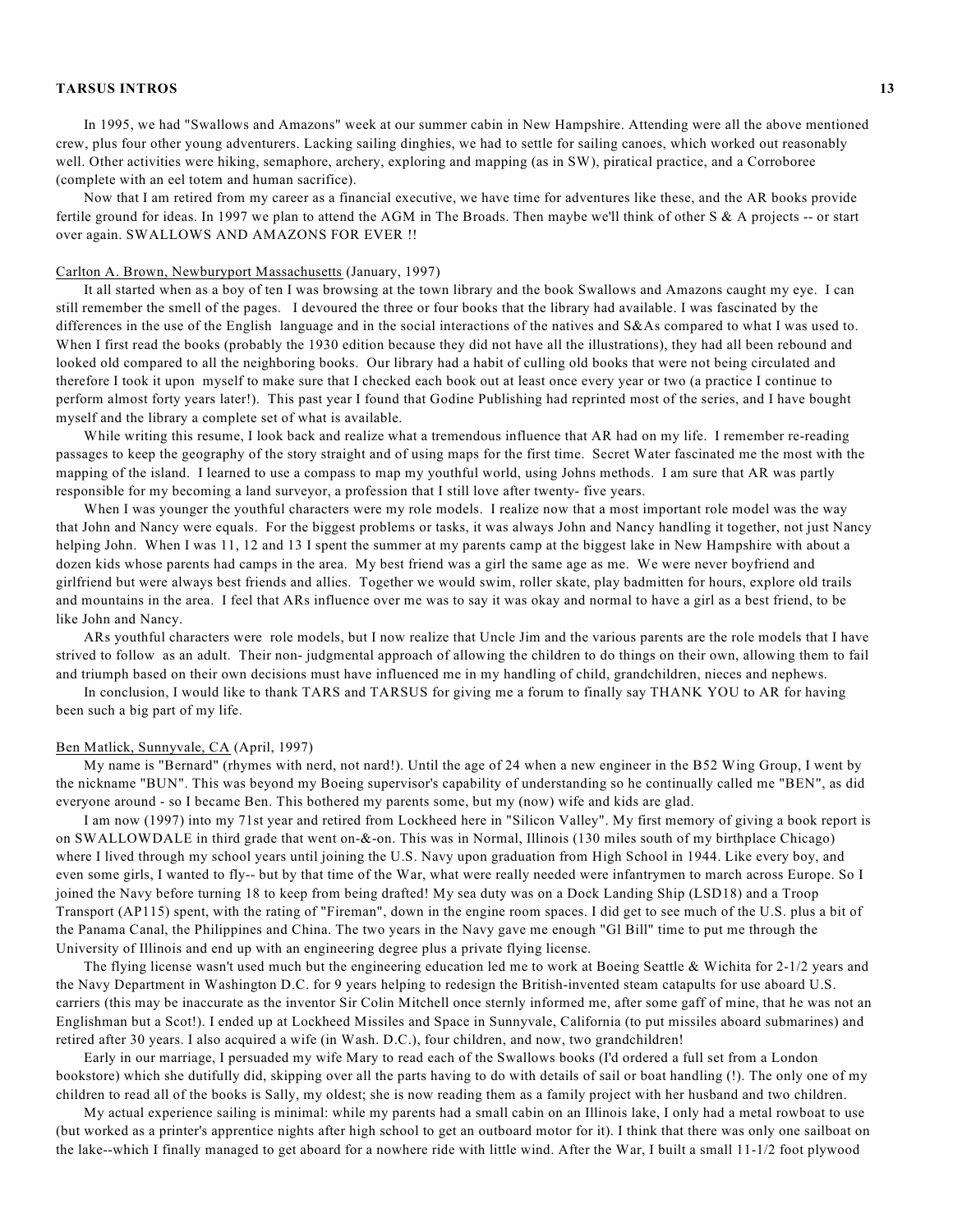sailboat from plans in "How To Build 20 Boats" on weekends when not at the college. My Mother made the sail from a surplus WWII parachute; that's when I learned something about "bias" in cloth! The rig was a standing lug type, not unlike Ransome's "Swallow" sketches. "Poco" wasn't a good sailer and my Dad sold her to a fisherman when I left for Boeing.

Although I like to think of myself as knowledgeable about sailing, I find, in my "september" years that real experience is sadly lacking. In the early 50's before marriage, I would spend vacation time sailing out of Camden, Maine on old coastal schooners without engines (you paid and helped sail--but not steer). The ships I sailed on 45 years ago are still available for sailing out of Camden: Mattie and Mercantile. both built in 1916! I also rented sailing dinghies sailing on Lake Washington (Seattle) and the Potomac (Wash. D.C.).

But I entered into the usual ratrace: work-marriage-children-house and suddenly found I was forty-five with a wife, a mortgage, four kids and no BOAT! So we got ourselves a 13 foot "Boston Whaler" (a very fine and much copied outboard boat) with a 40 HP motor that taught the kids (Sally, Brett, Wendy, & Cameron) about boats, about water skiing and about the lakes and Delta of northern California. The Delta is an area east of San Francisco largely created by Chinese laborers after the Transcontinental rail system was completed; it is the junction of the two main state river systems and supplies most of southern California's water. It has characteristics very much like the Norfolk Broads without the windmills. After 16 years or so, the whaler ("Merry H") was no longer powerful enough for the boys--so, with some tears, it was sold. Also by then, the two older kids had gone to college, moved and married (this sounds like a soap). Brett, now 36, recently bought himself a "Mastercraft" special ski-boat with a 250 HP inboard engine. After some training, I was allowed to drive his boat on the Sacramento River--l guess there will be no sailors in this family.

To have something to keep me from television when I retired, I bought a 16-1/2 foot "Com-Pac" sailboat (with trailer, two bunks and porta-pottie) at the 1990 Seattle Boat Show. Mary humored me and helped me drive it down from Seattle. She and the boys (separately) have helped me sail it on a number of the lakes; Cameron even went with me on a windy sail on San Francisco Bay! But, feeling my age, the boat mostly sits on its trailer in my driveway and I'm back to reading, TV, and this exasperating computer.

Mary and I have been to Bowness and the Lake Country twice and hope to go again. But I have trouble with the roads; narrow and lined with sharp slate fences. And tour bus drivers that won't back up--or look you in the eye when there's no room to pass!

I have some "wonder why's" about the Ransome stories:

1 ) I wonder why Ransome avoids mentioning anything to do with "WC" in any of his books? He does mention "a simple and efficient closet " behind a cupboard on the starboard side in RACUNDRA'S FIRST CRUISE (also shown on the plan in Wardale's NANCY BLACKETT), but all the ship plans in the children's books have no such space. And of course there's nothing on Wild Cat Island or at Swallowdale. Is this because that is standard for children's books, or is this a Victorian holdover?

2) I wonder why no one (but me) apparently sees similarities in the Ransome books with the great English spy novel published in 1903 called THE RIDDLE OF THE SANDS by Childers. The 1903 book is full of charts, details of sailing techniques, has no mention of a space for a WC, and has a great trek by compass in the fog (Titty in SWALLOWDALE?).

By the way, my boat out in the driveway is named "Coot".

### Jim Reeds, New Providence, NJ (May, 1997)

(This resume is exerpted from a letter Jim originally wrote for inclusion in Signalling to Mars, the electronic newsletter)

My wife Karen has been an AR fan for 40 years, and I ever since our marriage about 25 years ago. Of course our two children had the canon read to them, and for a while identified with Nancy and Titty. Karen (in her Native or Eskimo life) is an historian of science (specializing in medieval and renaissance botany) and I am a mathematician working for a telephone company.

About twelve years ago we went to the Lake District for the first time, simply because we had been reading the books aloud to our six-year-old. The kids have not been back but the grown ups have been back several times. We rode on the steamer on Coniston Water (highly recommended), visited AR's grave, visited High Topps, discovered Mary Swainson's grave in Coniston churchyard, climbed Kanchenjunga, got rained on, got hailed on, got chilled by the wind, almost lost a boot in squishy squelchy mud, and so on. We have not been to the Broads. On the way back from our first visit Karen and the kids were stranded in Gatwick airport for eight hours with baggage. Fortunately Karen had the wits to concoct semaphore flags from drinking straws and paper napkins and had the kids sending messages back and forth across the waiting lounge (consulting Winter Holiday for every letter, we are ashamed to admit).

Here in northern New Jersey the local bus company is "Lakeland Buses." Each time I see one of their buses on the road I think to myself that it would be nice if one of the routes, one of the stops, would take me to THE LAKE, and THE MOUNTAIN, instead of the grimy old Port Authority bus terminal in Manhattan. I've said this out loud often enough for my family to become sick of the joke. But they would hop on quick enough, too, if ever they saw the right bus.

One final tidbit. My mother went to school with a daughter of the Mrs Henry Clay that WDMTGTS is dedicated to. One day her friend (still one of her best friends) invited all her school chums to a boating picnic with AR. My mother hated the idea of boats, so declined the invitation. In such ways does glory slip one by.

S&A Forever! Jim, Karen, Elizabeth and Anne Reeds

### Admiral Taylor Rhodes, Beverly Hills, CA (December, 1997)

HOW I BECAME THE ADMIRAL OF THE UNITED STATES BRANCH OF THE SWALLOWS, AMAZONS & D's For the most part, I grew up in a small town in southeast Kansas in the thirties. Then, there was no television to turn a child's head. In its stead, I read voraciously. One day (I believe it was fairly early in the year of 1938), the librarian of the children's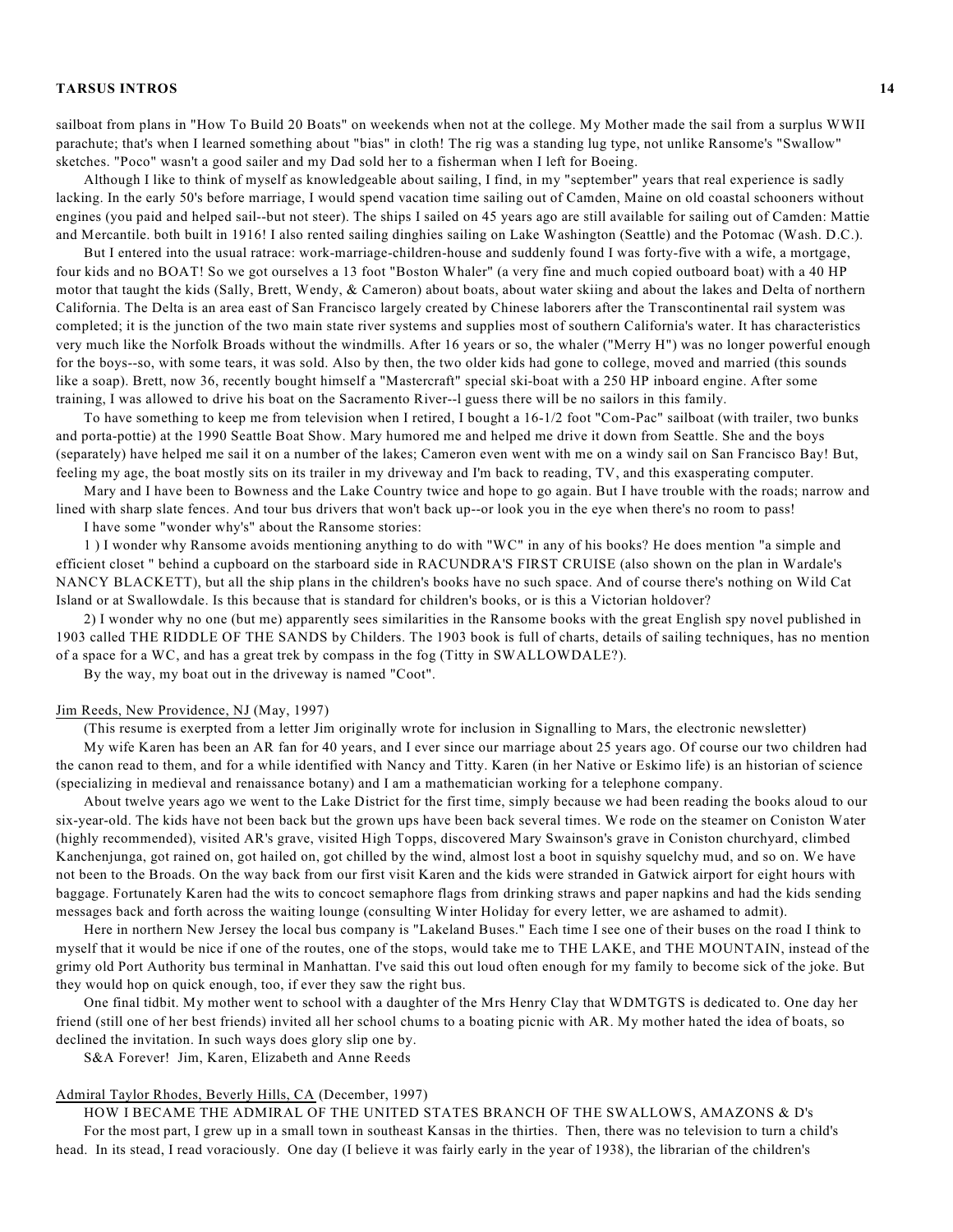department of our local library handed me a copy of We Didn't Mean to Go to Sea, and said she thought I might enjoy it. That was my introduction to Arthur Ransome and, I confess, that I was deep into the volume before I became interested in the story and its characters. But by the end of the tome, I wanted to read more.

I was the perfect age to be introduced to Swallows and Amazons, for I was 9 when the librarian first placed Mr. Ransome's most recent literary effort into my hands. By the summer of 1939, now age 10, I had read all his Swallows, Amazons & D's books published to date, and enjoyed them so much that I was moved to write to Mr. Ransome.

Some weeks later, while I was yet a few days from my eleventh birthday, a letter arrived from England; my first letter from another country. That was exciting enough. But you can image my astonishment when I opened the envelope to find one of Mr. Ransome's famous illuminated cards upon which was inscribed my official appointment to Admiral of the United States Branch of the Swallows, Amazons & D's, and a drawing of my official flag. That Mr. Ransome took the trouble to do a pen and ink sketch of my admiral's flag on the reverse of the card, I find, attests to his sincere interest in his young readers.

The text of Mr. Ransome's note follows:

#### Dear Taylor Myers,

Thank you for your very nice letter. I am glad you like the books. You are hereby officially appointed Admiral of the United States Branch of the S's, A's and D's, with the right to fly the skull & crossbones with one white shot in the top corner of the hoist (see over). Given under my hand this first day of August, nineteen hundred and thirty-nine. Arthur Ransome

(You will note AR's salutation is to Taylor Myers. That was my name at the time. My mother remarried approximately two years after, and my new stepfather adopted me, thereby changing my legal name to Taylor

Rhodes.) Last spring, my wife and I visited the Lake Country for the first time, and my fond memories of AR's stories, made manifest by my proximity to many of their settings, prompted me to reflect on why these stories were so important to me. I list three factors that explain Mr. Ransome's significant to me:

First and foremost, Arthur Ransome was a wonderful storyteller. He never talked down to his readers and, as an additional compensation for me, he provided an introduction to some English customs and phrases.

Second, with the possible exception of We Didn't Mean to Go to Sea, nothing fantastic, nor even especially



extraordinary happens. Arthur Ransome's stories involve incidents of the magnitude that can and do happen to children everywhere and everyday.

Finally, over the years, I have come realize that the real spirit of the Ransome books is the simple truth that, with a little imagination, you can have a good time wherever you are. That is what John and Susan and Nancy and Titty and the rest did. Certainly, they were fortunate to visit the Lake District, but they used those superb surroundings a a springboard for their fancy, and therein lies the lesson for the day. I have been plopped, both as a child and adult, into some pretty dull situations. When I forgot to use my imagination, I was bored. When I remembered, what happened became memorable, also.

I never wrote another fan letter. To my way of thinking, how could I possibly top this one?

Taylor Rhodes, Adm., U.S.B.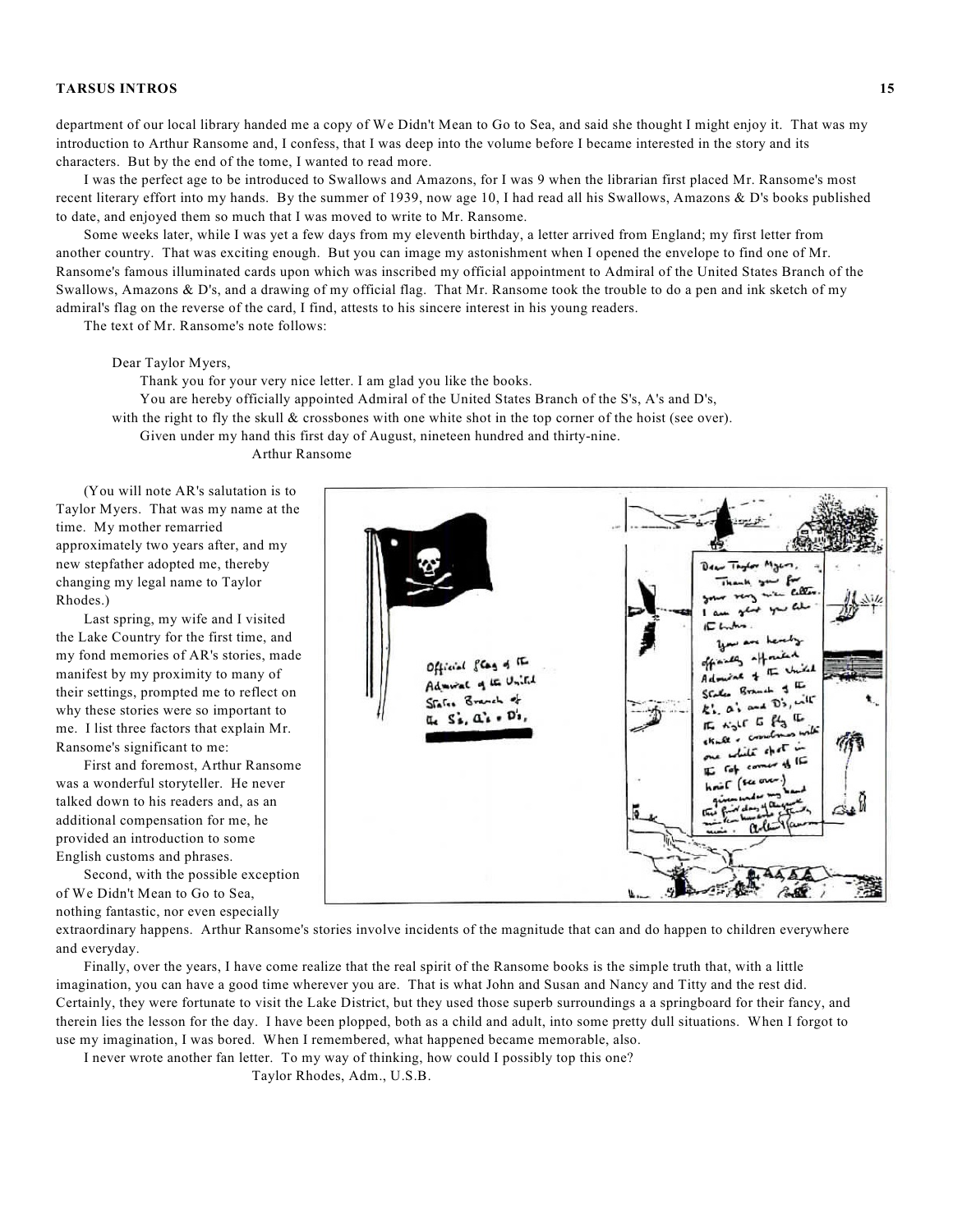#### Mark Vladick, Baraboo, WI (Summer, 1997)

My first contact with the Arthur Ransome stories was not through one of the usual early books. I loved reading, but like most ten year olds, my taste left something to be desired, and I mostly read children's mystery stories. After learning about card catalogs and exhausting every , "The Mystery of the ...", I started on a new heading, "The Secret of...". Although I was an imaginative child, Secret Water, with the seriousness of John and the surveying, contrasted with the Eels really being like savages frankly puzzled me. It was an odd introduction to my favorite author. But I liked it enough to remember the author's name, and next year in a different library, I found the American Lippencott editions of Swallows and Amazons, Swallowdale, and Winter Holiday, all with the wonderful illustrations by Helene Carter. The style of both the writing and the illustrations left me with the impression of the characters as being young adults, not children. I was somewhere in between the characters' ages, and when I reread the books, I still feel younger than Nancy! I suspect that all of us Ransome fans, like our Author, retain a youthful enthusiasm, and never quite grow up!

When I read in Hugh Brogan about being drawn into the books and acquiring, "a vision of nature and society which may color their outlook for the rest of their lives", I recognized myself. But the books reinforced something I already had. Even before reading Swallows and Amazons, I had my "lake in the north". One of my earliest memories is being pulled on a sled across a frozen lake to see the site of a cottage my father would build the next year. The lake had an island covered with big pine trees, and a sign saying , "State owned island, camping allowed"! Unfortunately, I had overprotective parents, and never was able to camp there before the cottage was sold about seven years later.

We continued "going up North", a phrase describing the area of northern Wisconsin and Minnesota that is covered with forests and lakes. And later during the Vietnam years and a sort of semi-voluntary military career, I discovered a kind of ultimate "up north" in the southeast. No, not Southeast Asia, but Southeast Alaska! I wasn't being shot at there, but was nearly drowned, electrocuted, and eaten by bears, (though not, of course, all at the same time). It was a wonderful island and fjord world, and I feel that I owe my survival there partly to what I learned from the Ransome books. While in Southeast, I also found an island that was very much like the composite Wildcat Island that until then I thought existed only on maps in the books. And yes, Dave, I will do an article for you and TARSUS about this eventually.

My electronics training in the Coast Guard enabled me to get an instructional technology type of job at one of the two year campuses of the University of Wisconsin. That slowly evolved into audio and video recording, and lately, computer support. I am also interested in the architecture of Frank Lloyd Wright, (Taliesin is about 45 minutes away), and have been on the board of a couple of Wright restoration groups. I designed a house overlooking a river, somewhat in the Wright style for my late wife Jill and me, and I still live there. Jill and I enjoyed camping up north with a small travel trailer. (She loved the woods and water too, but insisted on her "comforts"). And recently, I purchased a hill top in the woods, surrounded by streams and a swamp, and made it a base of operations to explore the big flowages and chains of lakes in the area.

Both Jill and I had wanted to visit Britain all of our lives. Luckily, someone at the main campus of the UW has an interest in Ransome. Some of his early works are there, as well as the later biography and books about Ransome and even Taqui's books. There was even an older collection in the basement that had many Lake District books including Collingwood's. So, when we finally got to England in 1988, I was prepared. We stayed three days in Rio, and I spent a lot of time driving around to find Rusland plus lots of the locations from the stories. I waded to Blakeholme and bought a rubber raft to paddle across to Peel Island, now one of my favorite places on earth. I didn't find Swallowdale, but I did add a rock to the cairn on Beacon Hill before going down to Trout Tarn. We also visited the Norfolk Broads and stayed at Wroxham. We rented a small enclosed cruiser, since it was raining or drizzling the whole time, but it was fun to see Horning and some of the northern waters. I had left my name at Abbot Hall as being interested in a future Arthur Ransome society, and next year received a letter from Christina Hardyment that enabled me to take part in the Mavis/Amazon restoration. But a variety of difficulties kept me from joining TARS at its inception, so I am glad that I found it on the Internet last summer!

About the same time as finding TARS, I found a special boat that I bought last fall. It is a 22' C-Dory, an enclosed boat with a rounded cabin top and front visor that reminds me of the fishing boats I saw in Southeast. It is a sea going boat, but its dory hull also has a shallow draft so I can use it on the smaller lakes up north as well as on Lake Superior. This summer I plan to spend time on a big wilderness flowage, as well as plan later trips to the Apostle Islands and to Isle Royale too. No it is not a sailboat, so instead of being a sort of Captain Flint, I'll identify with those helpful young men of the Cachalot and Bonnka who showed that people in cruisers can be nice too. And if we in TARSUS can ever get events going in the US, I'd love to use my C-Dory as a support boat for some kind of camping/exploring event in this part of the country. Now all I need is a Nancy or Peggy to share it with!

In the last few years, I have gotten involved with technical support for a musical group that plays folk and original music at Rendezvous gatherings and reenactments. I learned more about traditional camping, and have some beautiful wood candle lanterns and a wrought iron grill with uprights and hooks for cooking over a campfire. And by the way, getting involved with TARS has been such an inspiration that I put my new equipment to good use at the end of summer. I went back to that lake in the north from my childhood and camped on the island! The experience was every bit as wonderful as I expected it to be.

# Amy, Tom, and Andy Roy (Fall, 1998)

During the summer of 1996, when Andy was five years old, we had the great good luck to meet a retired Canadian school teacher who used to read the Swallows and Amazons series to her classes. At the time, we both had small sail boats at Fern Ridge, a lake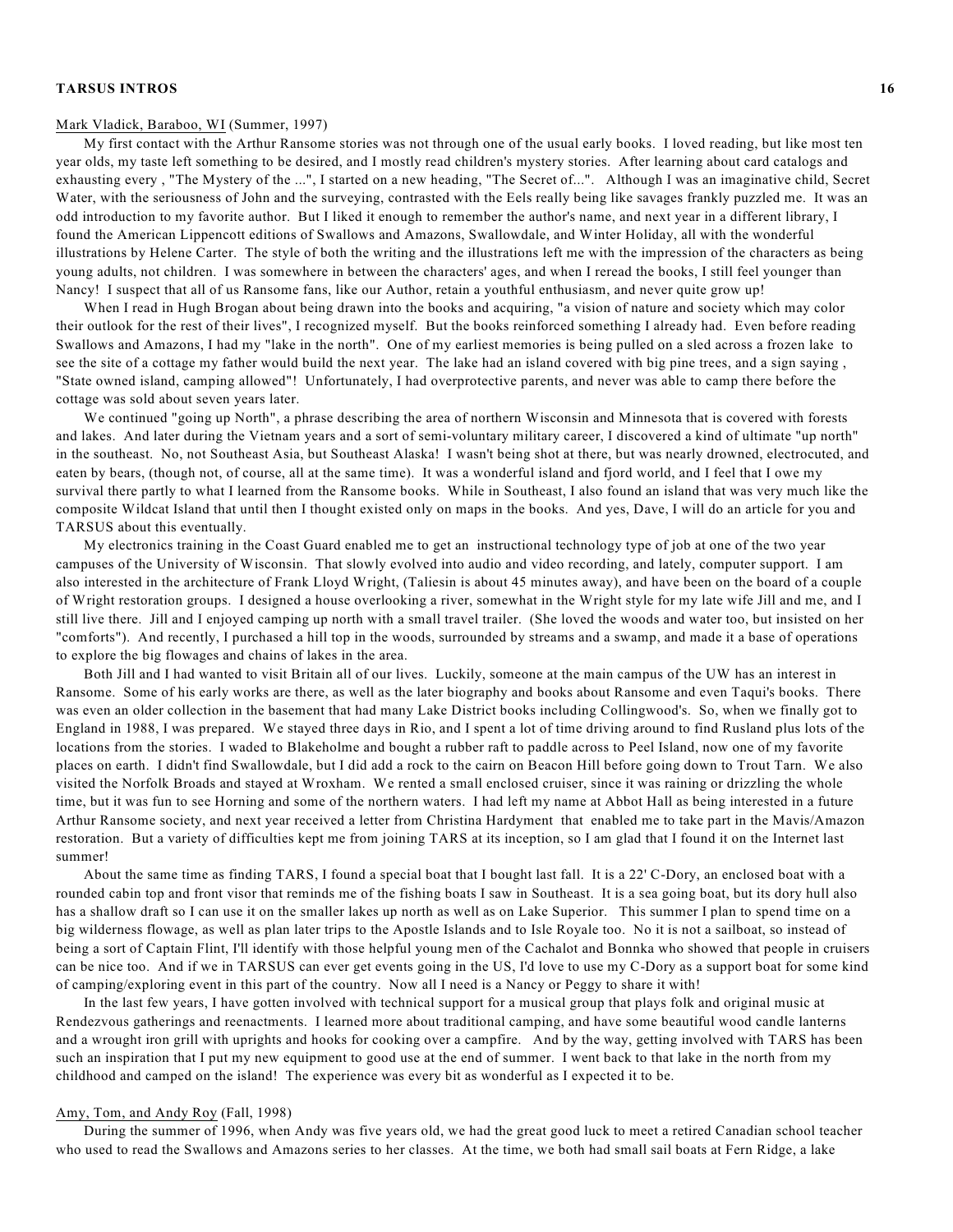about 30 miles south of our home here in the Willamette Valley of Oregon, and our new friend graciously described the books to us and encouraged us to look for them at the Corvallis library.

Over the next year, as we read the series aloud to Andy, the whole family became so enchanted by the Ransome spell that when we got the chance to fly to the UK to visit Amy's brother and his family (living in Aberdeen at the time), we made sure to include a week on the Broads in a hired boat, plus a few days in the Lake District on the way up to Scotland.

So October 1997 found us on the Bure, the Ant, and the Thurne enjoying the most fun vacation that any of us can remember - even the weather was perfect. At the Broads Museum in Potter Higham, we stumbled across some TARS information. We joined up as soon as we got home, and what a lot of fun we have had reading all the great publications that we have received this year.

We have since sold our small sailboat, and we now have a medium-sized one which we keep at Pleasant Harbor, on the Hood Canal, Olympic Peninsula, in Washington. If any TARS are planning to be in that area, please let us know and perhaps we can arrange to meet and go for a sail.

Amy's brother and family are now in Paris, but if we get the chance to go visit again someday, by unanimous vote we are stopping for another week on the Broads!

### Roger and June Sykes (Winter, 1998)

It is truly awesome -- all these folks worldwide caught up in the Swallows and Amazons mystique. Until I found out, just recently, about TARS I never imagined there were so many people as wrapped up in the stories of these children as I have been all my life. And mostly University educated Professors, Librarians, all seemingly quite well off (even one Doctor who sounds more like an "anti" than a "devotee") but, as the name of the Society implies, everyone seems more interested in the life and times of the author than the children and their many adventures. Granted, without his tremendous talent, the stories would not have captivated so many so completely. I always believed that Uncle Jim was the author's way of writing himself into the stories.

My two brothers and I were pre-teen, living in Southwestern Canada through our great depression. A third brother being much older was thought of as a grown up and never included in our shenanigans. We were poor but didn't seem to know it (well, it didn't bother us or slow us down much). We lived in a very basic house a mile up the hill from a small town on the big, muddy Fraser river (definitely not for sail boating).

Our overly stern father was mostly away in the military, and our mum - a religious, sensible, easygoing person (thus able to cope with her wild boys) would never let us think we were anything but pretty well off. She would pick up the Swallows and Amazons books at the library and read them to us over and over -- we could never get enough of Swallowdale, Wild Cat Island, Peter Duck's Cave, the Dog's Home, etc.

Where we lived there were few other houses -- hills and fields and woods went on forever and these we roamed and had adventures without end, much as the Swallows, Amazons, D's and Coot Club. Occasionally we would build a raft and pole it down the slough or around one of the small ponds. We were great fort builders -- many, many tree forts, the higher the better -- underground forts (with leaky roofs like the igloo) -- forts in the hayloft of our grandfather's barn -- and snaking through the bracken to "lurk" when a native was spotted. We made bows and arrows, slingshots, tin-can-string phones -- and codes -- boy did we make up codes. We would dam up one little creek or another to make a little swimming hole.

Like Dick, I have always had a keep interest in birds and wildlife, and as a boy would often follow a new or unfamiliar bird for great distances until it had been identified exactly or it had flown too far out of sight.

I had no desire (or the wherewithal) for a University Education -- Art School and a career in commercial art was my dream. Even this was sidetracked when I got into Sign Painting and Graphic Arts, which I have now practiced and enjoyed for more than forty-five years and, although I never got rich in the trade, my wife June, our children Patti and Brian, and I have lived very comfortably, lacking for nothing. June and I were married shortly after high school -- about the time I was starting my Sign Painting career. We acquired our set of Swallows and Amazons books soon after and June became as much of a fanatic as I, reading them over and over.

In 1962 we emigrated to Washington State in the U.S.A. where we bought a home and raised our family. We have managed to find videos of "Swallows & Amazons," "Coot Club," and "The Big Six." We think these are exceptionally well done and wish there were videos available of all the stories.

...As newcomers to the Society we are still confused, but slowly catching on to the many different places -- Bowness-on-Windermere/Rio, Peel Island, Coniston Water/Wild Cat Island and so on. Plus the searches for Swallowdale, Peter Duck's Cave, Slater Bob's and more. In our blissful ignorance we always supposed these places, as well as Holly Howe, Beckfoot, Swainson's, etc., were all on Windermere (which we early on presumed was THE Lake where Houseboat Bay, Shark Bay, Horseshoe Cove, etc. were located and many of the Adventures took place. But of course, being fiction, the author could lump together all his favorite places into one spot and thus enhance the magic?

Can't wait for the next package of goodies. Swallows, Amazons and Coots forever - Roger and June Sykes

#### Peter, Beth, Salim, Keziah, Polly and Barnabas Furth, January 1999

We are a homeschooled family from Milton, Massachusetts, near the city of Boston. Peter is a professor of Civil Engineering at Northeastern University; Beth teaches the children, Barnabas (6), Polly (10), Keziah (13), and Salim (16), at home. Our general interests include reading as a family, acting, swimming, sailing, skiing, hiking, and "dromedary" riding.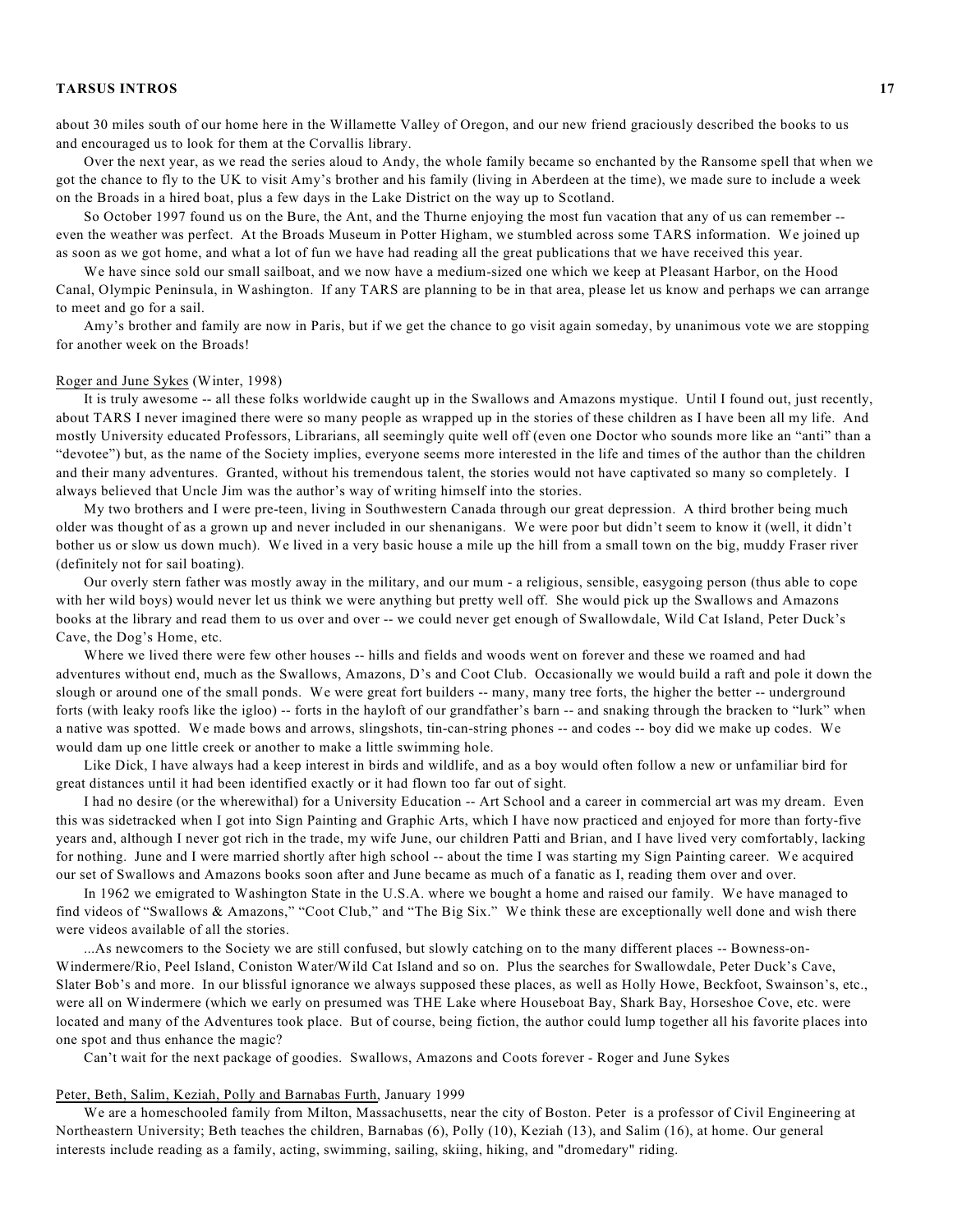When I, Salim, was 6 or so, my mother purchased our first Swallows & Amazons books from a homeschooling catalog. She was immediately enthralled, and soon began reading the books out loud to me. Among the many influences that shaped our identities growing up were Ransome's books, which we lived out in our daily lives. When my mother read the books out loud to us for the second time through (7 years ago) she began substituting our names in - John became Salim, Susan Keziah, Roger Barnabas, though Titty's becoming Polly caused some confusion when the parrot was present. However, when we played Swallows and Amazons in the woods, or sailed on the pond, Ransome's characters' original names substituted for ours.

Several years ago we discovered our own little "lake in the North" right in the nearby Blue Hills. We stay often in cabins on the lakeside and have gone to sea in a variety of borrowed craft - kayaks, canoes, a Sunfish, and two different sailing dinghies. Starting with the local map that an ancient explorer left burned into the oaken table in our first cabin I followed John's example of charting trails, curiosities and even prevailing winds (always shoreward) onto my own map which is still in progress after years of hiking. The underwater rock chain make the pond a treacherous place to sail; once we found and tried to buoy a pass through the rocks. Places on our map are often reminiscent of the Swallows' locales; Cormorant Rock was named before we ever saw a cormorant there!

Last year we all spent a year in Holland for my father's sabbatical leave. To facilitate visiting Ransome sites we joined TARS and read Christina Hardyment's and Roger Wardale's excellent books about the Lakes. In May of 1998 we ferried across to England and spent two weeks discovering the hidden treasures of the Lakes. Largely following Wardale's guide we unearthed the Dog's Home, the houseboat, a few museums, Wild Cat Island, Rio, Kanchenjunga, fog, Slater Bob's mines, cragfast sheep, stone walls, "Beckfoot", "Dixon's", High Greenland, squashed fly buns, and a very convincing Swallowdale. I found that the little valley was, as Titty said, utterly invisible from outside, and paid for the knowledge by tramping through bracken for 15 minutes trying to get back! While in Holland we of course visited Flushing and found the oldest of the port's four harbors. Ransome's "forest of masts" is now thinned to a scattering in the small, almost landlocked harbor. It is now called the "Vissers Haven" (Fisherman's Harbor) or the "Engelse Haven" (the English (!!!) Harbor). Every nuance and detail is as Ransome described: the green slimy, white-capped piles, the ladder-like fence near the entrance, the pilot boats, the characteristic Dutch town.

I was absent when the family visited southern England and Norway in July, 1998, where they saw the genuine Fram in its Oslo museum. In England they visited the Broads, and my sisters attended Coot Camp at the Horstead Center there. Sailing was the main subject of the camp, and they were taught the art not far from where Dick and Dot first learned. Again, Ransome's description was completely accurate. Needless to say, every moment spent in Ransome's world was worthwhile and instructive. Though it can be disillusioning to have your own mental bubble popped by reality, reality in the Lakes was pretty good itself! Having now returned to the USA, we are glad to be members of TARSUS, and hope to connect with other members.

#### Salim Furth

Salim has described very well our family's romance with the world of Arthur Ransome. I just want to add a personal note as the mother of four children whose development owes a large debt to Mr. Ransome and the characters and adventures he brought to life for us.

When other children their ages were playing computer games, my kids were snaking through fields, whispering "Lurk!" When others were abandoning their siblings in preference of big kid cliques, mine were cheering each other in the water, "Go it, Titty!" There were many occasions over the past ten years when we would agree to cast schoolbooks aside in order to see "what happens next" in whichever S&A book we were at that time reading as a family.

Our visits to the Lakes, the Broads and to the Fram were not so much to see the real thing or to discover the actual settings of the S&A stories as to say "THANK YOU!" to Arthur Ransome. Those trips were a pilgrimage for me, an acknowledgement of the significance of one man and eleven books in my children's lives. I will always be aware that my children are who they are at least in part because of Arthur Ransome -- and for that I am forever grateful.

Swallows & Amazons For Ever!

Beth Furth

#### Edwin Kiser (Winter 1998)

(Note: this entry is excerpted from his detailed answer to the "Distilled Enthusiasms II" questionnaire)

I was quite ill, but was making recovery from a rather tricky bout of pneumonia in the late Winter of '42. My mother brought home from the public library a copy of Swallows and Amazons for me to read while I was getting well. She said the reason she selected this particular book was that she noticed there was a map inside the front cover, and thought that would make it easier for me to follow the story. She had never heard of Arthur Ransome, and was not at all familiar with this series of books. I am forever grateful that she just happened to make that particular selection....

It took many years of searching in book stores (to acquire the whole sequence). The very last one I finally obtained was just this last year. That was Great Northern? I asked AMAZON.COM on the Internet to search for this out of print book, and when they found it, that completed the set. Imagine my delight in discovering, this many years later, ANOTHER Ransome book that I had not read! The set is now complete.

I find it rather sad that here in the USA, the Arthur Ransome series is not all that well known. It is so very rare to find anyone that has even heard of any of these books. When I meet someone with young children, it is a very common thing for me to bring up this topic and to recommend that he get Swallows and Amazons from the library for his children.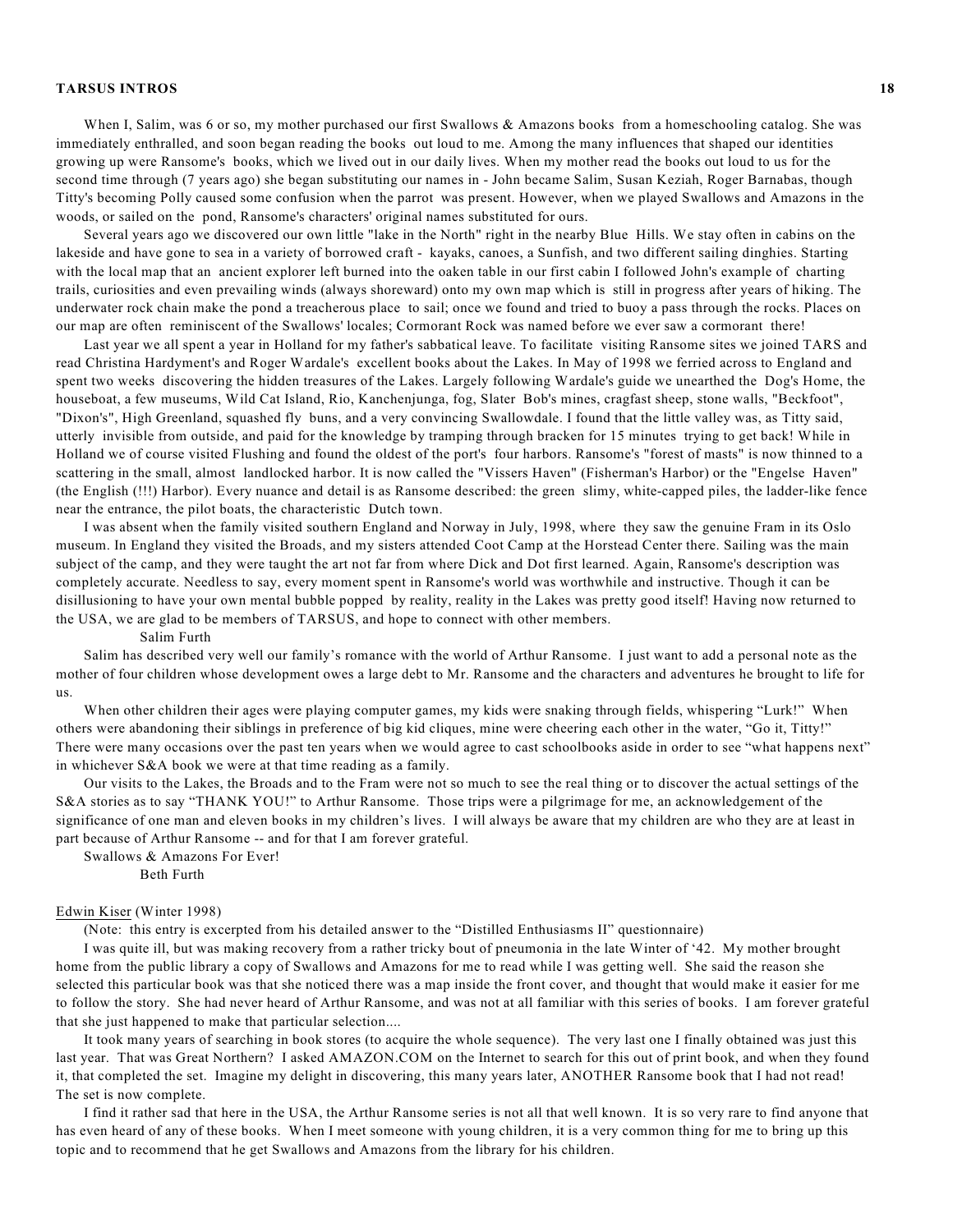The thing that got my interest started from the very beginning, and I am so glad this is true for ALL those books, is the presence of the MAP at the front of each and every book of the series. I was but seven when I started, and from this series developed an interest in all kinds of maps. I credit Ransome for starting this interest for me. Maps were very much a part of our daily lives, as I was growing up during the WWII years, with the newspaper having daily on the front page a map showing where the battles were taking place. I learned a lot of geography just from looking at the morning paper, but it was Ransome that got me started looking for maps. Even when going on a trip in the car as a child with my family, I was the one wanting the road map spread on my lap, calling out the towns as we came to them, identifying the road numbers as we went on the way. Ransome taught me to appreciate a map, and I still do to this day.

It was amazing to look back on it, to realize how much I feel I have learned from reading his books. Certainly signaling with two flags was very important to them, so it became important as a child to learn how to do it and to teach it to the kids in the neighborhood. My best friend's father was in the Navy in WWII., and my friend learned the two flag semaphore code from me. And when his father came home, that really impressed him that his son had that signaling ability. The flags semaphore was important in several of those books, with a page of stick figures to explain the alphabet. I have wondered though, why there was never a page of alphabet codes for the dots and dashes, even though the characters could use the Morse code and used it on several occasions. These stories did however make me want to learn that too, but I had to dig that up from some other source material.

When I first bought my sailboat, a 4 meter catamaran with mainsail and jib, I rigged it and sailed it that first day having had NO INSTRUCTION whatever except for what I had learned from reading these stories. I felt confident that I knew what I was doing. It was as if I were hearing Nancy say, "Fingers, Fingers!" so stopped gripping the tiller but handled it gently. Even coming about smoothly I learned to do, remembering their instructions in the books, to avoid jamming the tiller over suddenly as that just stops the boat. The kind of boat I had meant it had a pair of rudders, so there were two sits of pintles to be properly placed into the gudgeons. So nice to impress my wife with such techy talk while shipping the rudders. I knew about watching the flag at the peak of the mast to judge the wind direction, to keep the flag and the sail on the same side to avoid a jibe.

It was quite a delight to discover that Knight's Sailing was available on the Internet. I downloaded and printed off that reference work that John and Dick had so diligently studied. But that reference book was not available when I first started sailing, as that process was learned just from reading Ransome's stories. I got along fine with that sailboat, and loved every minute of it. Such a delight to go "messing about in boats."

Now at age 63, I am not too old to occasionally take down one of those precious volumes and slip back into my childhood and go sailing again with my playmates of those years. It was as if those Ransome characters were my personal friends. I knew them well and loved them all as they were dear to my heart then -- and continue to be so to this day.

These books make me feel I have been to those places. Being in the USA, I have never been to either the Lake District or to the Broads in England, but I feel I know what it looks like. When I see pictures of the real places as provided by the Internet Arthur Ransome Society pages, what I see is quite as I expected it to be, just like the images that have been in my mind just from the word descriptions of Ransome. He was able to describe the environment without making you feel he is describing it which in some authors is a boring tedious hunk of verbiage.

People who think they might become authors should first read Ransome and learn from the Master.

It has been a distinct pleasure and indeed a privilege to have read his stories. I am thankful Ransome made them for so many to love.

Edwin M. Kiser.

#### David Edwards (Spring 1999)

I joined TARSUS in the Fall of 1994 and, at the time, being firmly resolved to contribute to the Society's stock of member resumes without delay, over four years later I'm finally getting around to it. I learned about TARSUS as, no doubt, others have done, through Robert Barkus's letter in the National Geographic issue of December 1994 and have been enjoying the association of other Ransomeites ever since.

Swallows and Amazons came into our household in 1934 - the Lippincott publication - and was followed on Christmases and birthdays by Swallowdale, Winter Holiday, Peter Duck, and all the rest. My older brother and I did much of our early reading in AR -indeed I seem to have jumped directly from having A.A. Milne and Stevenson's Child's Garden of Verses read to me to reading Ransome on my own at the age of five. Or perhaps it was six; anyhow I can't recall reading any other children's books en route. Naturally I identified wholeheartedly with Roger, so much so that for a misbegotten year or two[ declined to answer any of my mother's summonses unless she recollected herself and addressed me as Roger. As time went on I outgrew Roger and formed special relationships with certain of AR's children - Titty, of course (who wouldn't?), Nancy Blackett, who after all these years still overawes me, Dick Callum, whose absent mincledness seems somehow all right now as I enter my seventieth year. Maturing, I found Captain Flint more and more to my liking. Other grown up characters also come to mind - Jim Brading, Squashy Hat and regrettably, the GA!

Like many other Ransome readers, I learned some geography from my early readings and was actually quite disappointed to discover in my teens (much later to be confirmed in Christina Hardyment's book) that The Lake and its environs were semi-fictitious creations. But the Norfolk Broads, Lowestoft, the River Stour and Pin Mill, the Naze, are all true to life and are firmly fixed in my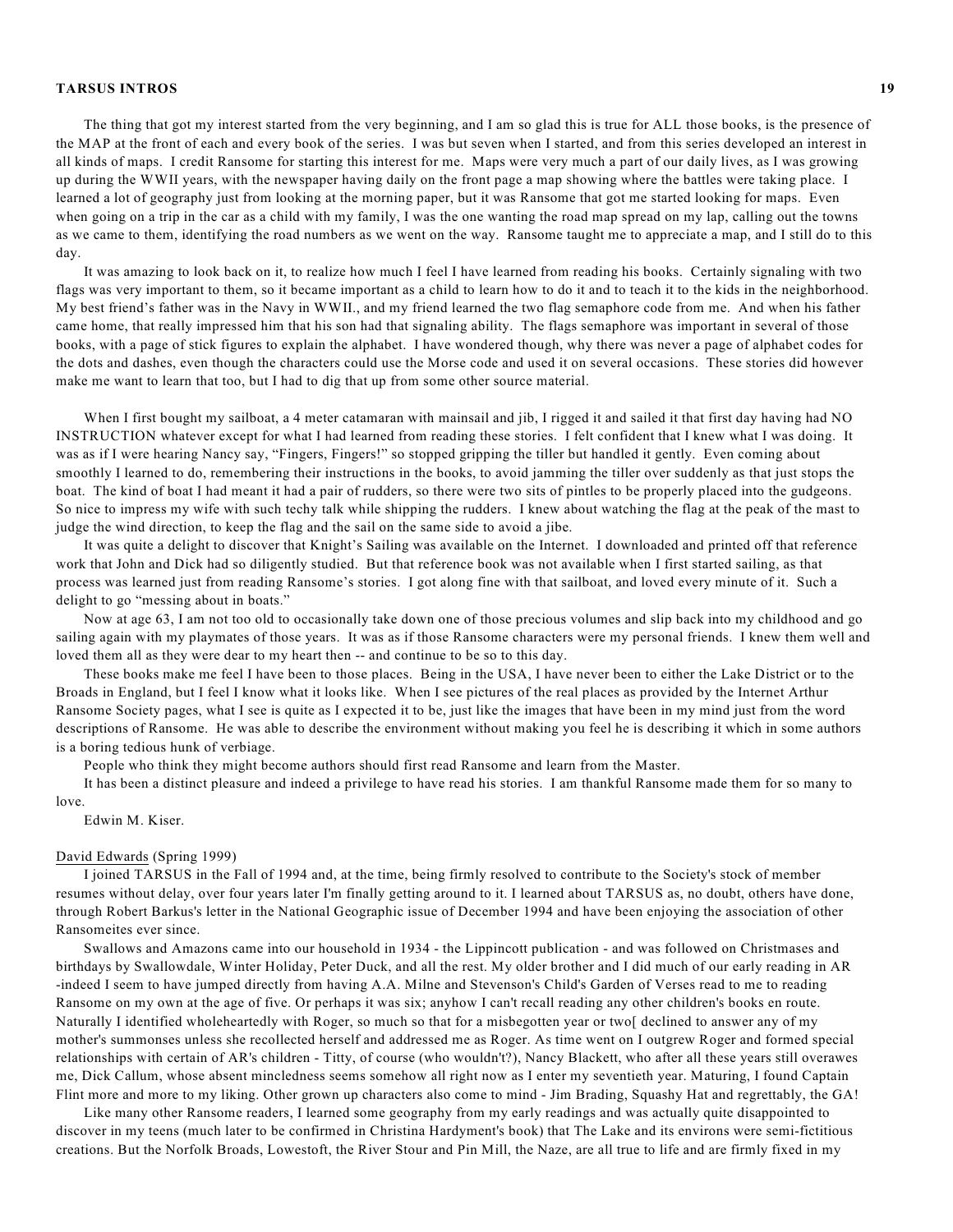#### store of geographical knowledge.

More important was what Arthur Ransome taught me about sailing. In a word everything. As children, my brother and I had to be content with a canoe and an odd little sloop rigged contraption that I believe our father bought through Montgomery Ward. There was no real sailing in my life until my thirteenth year when I attended a summer camp near Chestertown on the Eastern Shore of Maryland. We sailed St. Michael's Scows, Hampton one-designs and, on one thrilling occasion a Chesapeake Bay log canoe. Years later a family friend got me a ride aboard a New York 30 and my college roommate had me out on an Atlantic class sloop. It wasn't until after marriage and well into my career that I (rather, my wife and 1) had a boat of our own, a little Interclub frostbite dinghy, which was followed in subsequent years by a succession of larger boats to accommodate our growing family. For fourteen years we cruised the New England coast aboard our 36 foot Little Harbor yawl Evensong. Thank you, AR, for all your wisdom about wind, weather, helmsmanship, sail trim, navigation and simple good sense about sailing.

I have read with interest and a bit of envy about all those TARSUS members who have made extended AR pilgrimages. Many years ago we spent a day aboard a rented half-decker out of Wroxharn but that was the extent of our opportunity during a very limited stay in England. Maybe next year. Meantime, I'm thoroughly engaged with two friends building a power launch that might well fit comfortably into any of AR's tales, a very traditional, long, slender plank-onframe design. We work at a relaxed pace, so with luck she may be commissioned by the millenium.

As to my present reading tastes, they're eclectic though I do like to immerse myself in familiar stories of adventure - Scott, Stevenson, John Buchan - but I also return at least once a year to some of my favorites in the Ransome canon. Naturally, the current TARS Despatches (Spring 1999) made me reach for Missee Lee with a renewed appetite for AR's most exotic adventure tale.

### Steve McRobert (Winter, 1999)

I am not sure when I started reading the Ransome books, but I do remember getting to the end of Swallowdale and finding that, much to my annoyance the last page was missing from the copy of "pidgeon post" that I had borrowed from the library of Andover (Andover in OLD Hampshire, England that is) grammar school!

I was not much of a Ransome enthusiast for a few years after that, even though we had moved to Cantley on the river yare in Norfolk. On Saturdays I earned a little money scrubbing the hulls of the hullabaloo's motor cruisers in Brundall, and the boat yard where I did the scrubbing was old-fashioned enough to provide lug sail dinghies as tenders. Once the work was done the boat yard allowed us to borrow these dinghies if they were not being used. This allowed me to take my first tentative steps into sailing, with sails not very different from Swallow's or Amazon's. After that I did a fair amount of sailing in more modern dinghies.

The rebirth of my enthusiasm for AR actually started at Wroxham station (where Tom and the Ds got off the train in "Coot Club") when I bought an old Jonathan Cape edition of one of the books in a secondhand book sale. I decided then to try and acquire a complete set of 12 of these early editions (the only one that I do not have a nicely old copy of is "Missee Lee"). A friend of mine then gave me a copy of Christina Hardyment's wonderful book and I have been hunting down everything by AR and about him and his boats ever since, even though I have been living in the San Francisco Bay area for the last nine years.

I am afraid to say that I have never really visited the Lakes. One weekend I drove through cartmel and along the shore of one of the Lakes in the course of helping a friend get his boat into the water near Barrow Island. I have been to the butt and oyster, but not to the "secret water".

My best effort so far to re-live one of the books was to rent a 27 foot yacht (mine was called narcissus) from Horning for a week on the Broads in 1994. My plan was to recreate the journey of the Teasel in "coot club". I did almost make it (I did not get down to Beccles or Oulton broad), though I found it to be very difficult sailing indeed, with gusty winds, confined spaces, currents up to 5kt and the frequent need to lower the mast to go under bridges. My big advantage over the Teasel (and Racundra) was that I had a diesel engine that worked. Only one cylinder, but 100 percent reliable.

This was just as well when I nearly took the mast off by misjudging the current coming down towards a closed bridge. If the engine had not started immediately we would have been swept under the bridge. Very poor seamanship on my part. I fear that if Ransome had seen it he would have labeled me a "tripper". This really made me think how much more difficult sailing was in Ransome's day. Do you remember the part in S&A, during the race, when someone says how difficult it is to go to windward in a calm? In modern boats which point well you go fastest by going to windward in light winds because of the greater apparent wind. I blanch at the idea of being in the position that John is in after passing the beach end bouy in "wdmtgts". No radar, no (workable) engine, no echo sounder, no flares, no (workable) navigation lights, no radio, no visibility, no dinghy, no main anchor and no electronic Navaids! No life jackets either, but that is the same in all of the books.

One ironic thing is that the "big radio mast at Bawdsey" referred to towards the end of that book was in fact part of the British experimental radar system. Ransome knew it was there (it was rather hard to miss) but did not know its purpose. That was one of the most closely guarded secrets in England at the time

The last part of my "Ransome resume" so far is that I finally (belatedly) joined TARSUS. I would like to get together with other tars members in the San Francisco Bay area. I quite often rent sailboats from Cass's Marina in Sausalito and I cannot think of a more appropriate way to meet other Ransome enthusiasts than going sailing.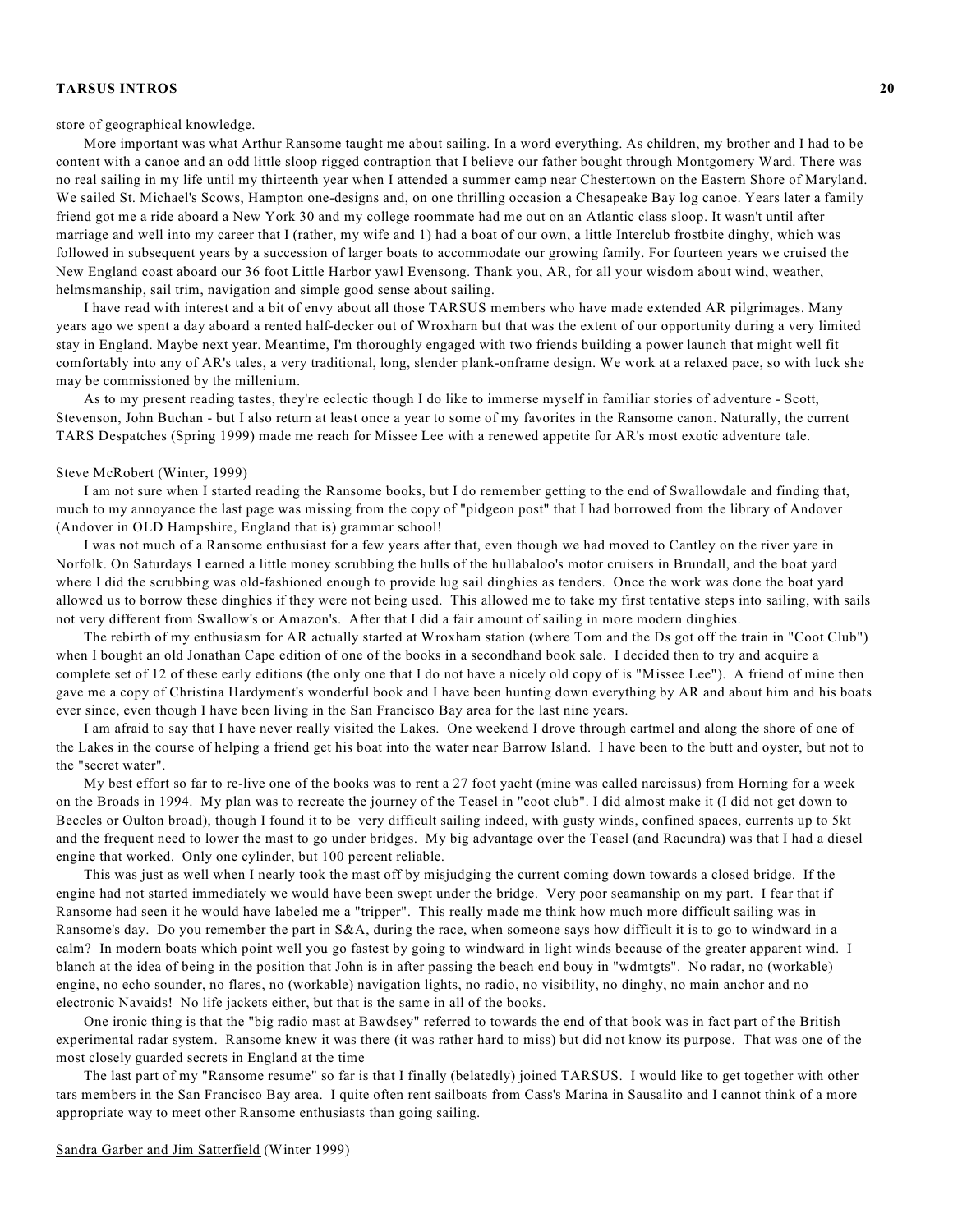How did it begin??? Perhaps when Sandra was sailing long ago with Adele at the helm, she may have mentioned "Swallows and Amazons" to Sandra. Or perhaps it came from our exploring Britain with a copy of Joan Bodger's "How the Heather Looks" in hand. Regardless, we discovered Arthur Ransome's wonderful series of books.

About the same time, I was reflecting on our canoe. It wasn't being used much. I had seen a canoe being sailed about 40 years earlier on Cayuga Lake in New York. Perhaps the sailing canoe image burned into my brain. I went to the internet where I discovered the world of canoe sailing, got in contact with the American Canoeing Association, purchased their ACA standard class lateen sail, built a sail rig, and got ready to sail. But Sandra was of the opinion that some classroom/water instruction would be highly desirable before this old fool killed himself or injured others.

We enrolled in a basic sailing course, got on the water in a sloop-rigged boat, and then I felt secure enough to take the canoe out for a trial run. Oh, I flipped the canoe on the first day, and have flipped it since. But I enjoyed the many expeditions I made last year in the good ship(canoe) "Tarka".

Sandra hasn't had much time to participate since she is continuing to pursue a wonderful career. I am retired, so I have time to piddle. Together we are building an 8' dingy/pram (THE OTTER) which Sandra will row...and aid me in getting back if I am becalmed. I also plan to build a 12' "Semi-Dory" (the A. RANSOME) which will have a sprit sail. These boats will all fly TARS burgees.

We have enjoyed all of Ransome's books, and continue to delight in the adventures of the characters as well as marveling at the accurate descriptions of sailing. I plan to have an annual TARSUS event on Lake Allatoona each year for our grandchildren and others who wish to come.

### Jim Satterfield

#### Bill & Jane Jobe (Spring, 2000)

We have been members for a couple of years, but have never sat down to write a resume. I, Jane, read my first Ransome book in about 1939. It was Winter Holiday. Growing up in San Mateo, California, I was close to the water, but my family were not particularly interested in boats or sailing, so I enjoyed those pleasures vicariously through Mr. Ransome. I eventually read all the books. I think my favorite for a long time was Coot Club. It was not until many years later when I was a real sailor myself that I really appreciated We Didn't Mean to Go To Sea, despite its rather contrived ending.

I went to the University of Washington for four years, getting even closing to great sailing and cruising waters. At that time I went so far as to answer an ad in the paper for a small wooden sailboat, looked at it, but then a reality check told me that I had no place to keep the boat, and didn't know how to sail anyway.

Time passed. Early in my first marriage I was in England, and persuaded my husband that I couldn't leave without spending a few days on the Norfolk Broads. It was really exciting for me to have tea on Horning Staithe, and watch a small sailboat race in progress. Port and Starboard were much in my mind. Later on that same trip, we were in the Lake Country. I had no idea which lake Ransome used as his inspiration for the S&A series, but enjoyed the views of all of them.

As my children learned to read, they went all through my Ransome books, and liked them as much as I had. I was divorced at about age 40, and decided it was then or never, and bought myself a 40th birthday present, a Klepper Master, which had a 12 ft mast and leeboards. Friends taught me and the kids to sail, and the boat was used on Sierra Nevada lakes, and some San Francisco Bay waters.

I married Bill a couple of years later, had him read the AR books, and he immediately took to sailing. We sailed the Klepper on Tornales Bay, Lake Washington, Sequim Bay, and the Sierra Lakes, Caples, Silver, and Kirkwood on Carson Pass.

Before long we got a new boat--a 19' Flying Scot. With it we ventured onto San Francisco Bay, Monterey Bay, Lake Tahoe, and more of the inland waters of Puget Sound. While it lasted in San Francisco, we were members of The Dinghy Cruising Association, and did several weekend outings with them. (Drascombe Luggers were the boat of choice.)

The big leap was in 1984 when we bought a quarter partnership in a Catalina 30 and learned big boat sailing. We sailed up and down San Francisco Bay, and up into the Delta.

Three years later, the dream came true, and we bought our own Santana 37 sloop. Now retired from high school teaching, we sailed to Mexico and spent two winters cruising the west coast and the Sea of Cortez, and four long summers in Puget Sound and British Columbia. Farthest north in British Columbia was Mackenzie Sound. At the end of one of those summers, we sailed back down the coast to San Francisco Bay.

The Ransome books were never far from our minds, and we would have called the Santana the "Arthur Ransome" except that we had bought it from friends and kept their name. While anchored in the Octopus Islands, B.C., for a few days, just at dusk we saw several wooden dinghys full of 8 to 12 year olds circulating among the nearby islets, climbing stealthily through the trees, and generally having a wonderful time. The S&As and Ds would have loved the islands of the B.C. Inland Passage.

More time passed, and we regretfully sold the big boat a couple of years ago, but still have the Klepper and the Flying Scot, and still sail in and near the Sierra Nevada mountains. And none of this would have happened if it hadn't been for AR.

Jane Jobe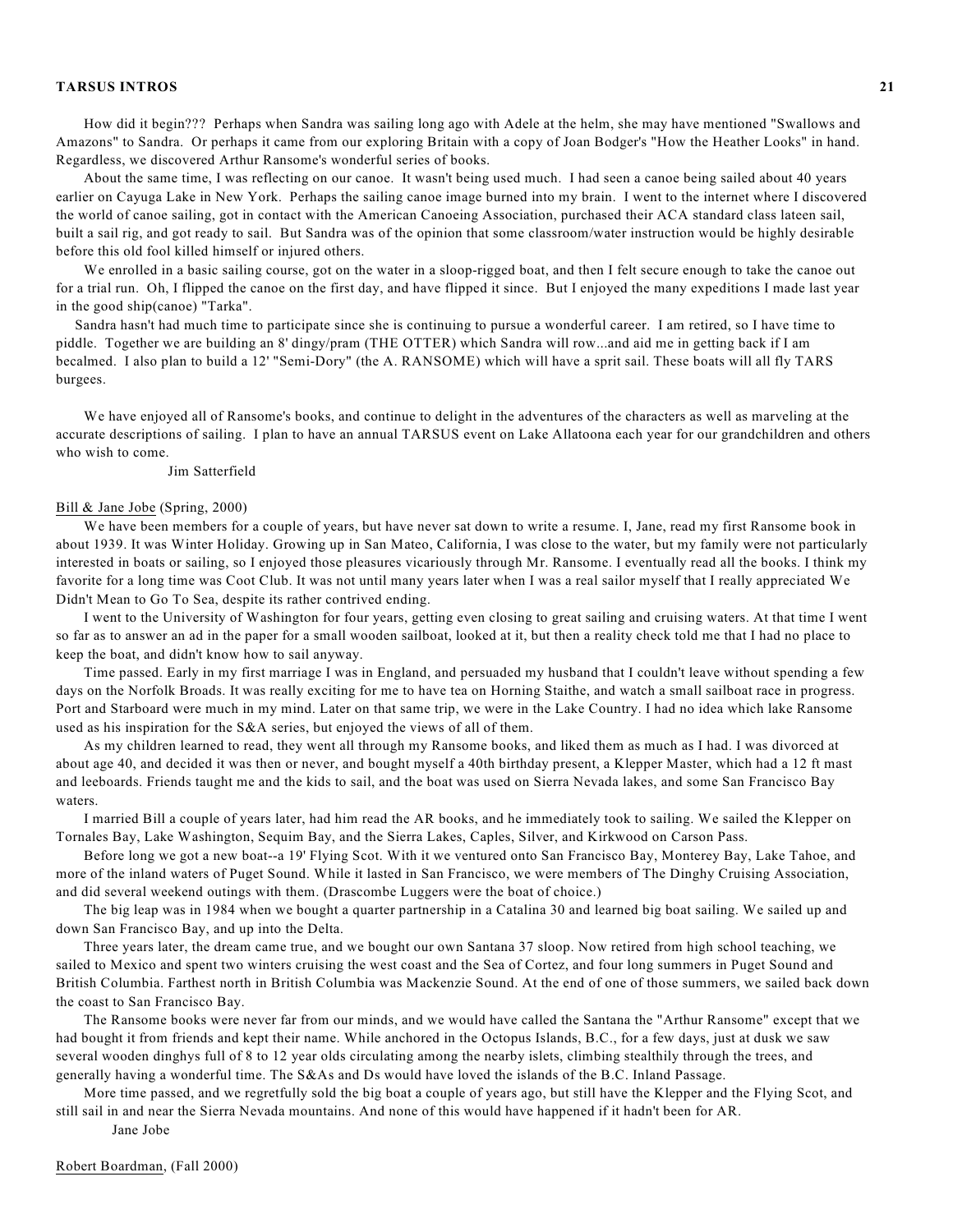My older brother, John, received all of the Swallows and Amazons books pretty much as they became available on the American market, roughly from 1930 through 1947. In due course they were passed along to me, and of course I enjoyed them immensely and still own and read them on occasion. We owned a small, flat bottomed, centerboard sailboat which of course was named "Swallow" and she proudly flew a swallow pennant which my mother had made for her. My brother was very much the skipper, emulating in some respects John Walker, though on occasion he seemed more like Captain Flint at his most native. We had no sisters, and I was not at the time very keen to assume the role of Roger to my elder brother, but at least the initial is correct.

In 1949, my mother took me on a trip to her native England, and among other places, we visited Windermere. I had spent a good deal of time in advance, reading again descriptions of the lake and Wild Cat Island and various other places, and carefully tracing all the maps of the lake I could find in the books. Some cousins owned a small outboard motor boat on the lake in which we sailed to an island which at least was in roughly the right location and had a bit of the right topography, so as a 15 year old boy I was quite happy to think that I was indeed walking the shores of Wild Cat Island. Of course I have since read of another original of the island on Coniston Water, but that does not diminish my childish pleasure and sense of adventure and discovery.

The books taught me a great deal about sailing which was useful to me in later years when I sailed my own 27 foot sloop on many happy cruises. I had absorbed a good deal of the sense of self-sufficiency and self-reliance which came out so well in the stories, and in particular I tried hard never to be a duffer. I did, however, draw the line at believing that even large steamers should give right of way to small sail boats, especially at night, as suggested in "We Didn't Mean to go to Sea."

Thank you again for refreshing past, pleasant memories, and I look forward to the regular publications in due course. Please feel free to use any of the foregoing as you might wish if you think it might be of interest to others.

Karabadangbaraka,

Robert O. Boardman

### Tom Napier, (Winter 2000)

A pre-boomer, I grew up in Scotland in the austere years immediately after World War II. My introduction to the Ransome books came when an aunt gave me The Picts and the Martyrs when I was about ten. It took me a while to get around to reading it since I thought it was a history book. Once started, I discovered the friends and adventures I didn't have in the real world. I was about twelve before my parents could afford to buy me a second-hand bicycle (sorry, dromedary) much less a boat.

My father was a minister, which meant straitened circumstances but ample vacation time. The family often camped for weeks in the depths of the country. We always had a latrine tent off in the bushes and I too was puzzled by the absence of such facilities in Swallowdale. I was filled with admiration for children who could spend all day float without a pit stop.

Being interested in science, I identified with Dick and, since our family had an archetypical great-aunt living with us year-round, I had great sympathy for Nancy and Peggy. Eventually I found the other books in the library and got to know the Swallows too.

Then came a long gap. I graduated in physics and worked for a while at Leeds University. I spent a weekend near Lake Coniston in 19657 without, as far as I can remember, ever thinking of Arthur Ransome. After three years in Holland working in the European space program I moved to CERN in Switzerland where I learned to sail on Lake Geneva. Off one of the Greek islands I discovered two things about dinghys. One, if they have severe lee helm they can start to go about, then suddenly flip back and capsize. Two, in shallow water the tip of the mast can stick in the sandy bottom and you can't right them again. Luckily the shore wasn't far.

Since 1981 I've been living in the U.S. where I have both married and divorced, showing just how acclimated I have become to American ways. Semi-retired since 1996 (Thank, you, stock market.) I still do some electronics consulting. I am becoming known for my articles in electronics hobby magazines. My pet unpaid activity is pointing out the flaws in pseudoscientific theories (see, for example, www.phact.org) so it pained me to see Ransome giving credence to dowsing in Pigeon Post.

Sine I discovered the Godine reprints in 1999 I've been reading and rereading the books I knew as a child. I haven't got a full set yet but I'm working on it. I found TARS through buying some Red Fox reprints on a recent visit to Britain.

Tom Napier

# Susan Bruce, (January 2001)

In 1992, my husband and I took a brief work-related trip to England, leaving our two young children behind. Every evening, the eight-year-old daughter of friends we were visiting would retreat from adult conversation into the private world of Swallows and Amazons. I had never encountered Ransome before, but in keeping with our theory that one can never have too many books, we set out immediately to acquire a few titles, just in case they were not available in the US. I was certain that our two would eventually turn into just that sort of child, never without a book to read and re-read. I was only partly right, because although they read around the clock, the Ransome series turned into special books that we could only read aloud together, curled up on Emily's bed one night and Stephen's the next, with an ever larger assortment of special pillows and blankets, stuffed animals and dolls. (Alas, my husband, who has exceptionally good taste in literature, took to washing the dishes every evening at about this time. So he missed out on Ransome entirely, and still doesn't catch the occasional literary reference.)

You can detect some nostalgia in this account, because our kids are now 14 and 15 years old, a bit beyond reading together at bedtime. But in between then and now we have had some Ransome adventures. In 1996-97, we carried several books with us to China, where we lived for three months in two small rooms in Beijing, and then on to Australia where we spent four months on sabbatical. Ransome was a great cure for homesickness. It was in Australia that we noticed mention of TARSUS in the back of one of the books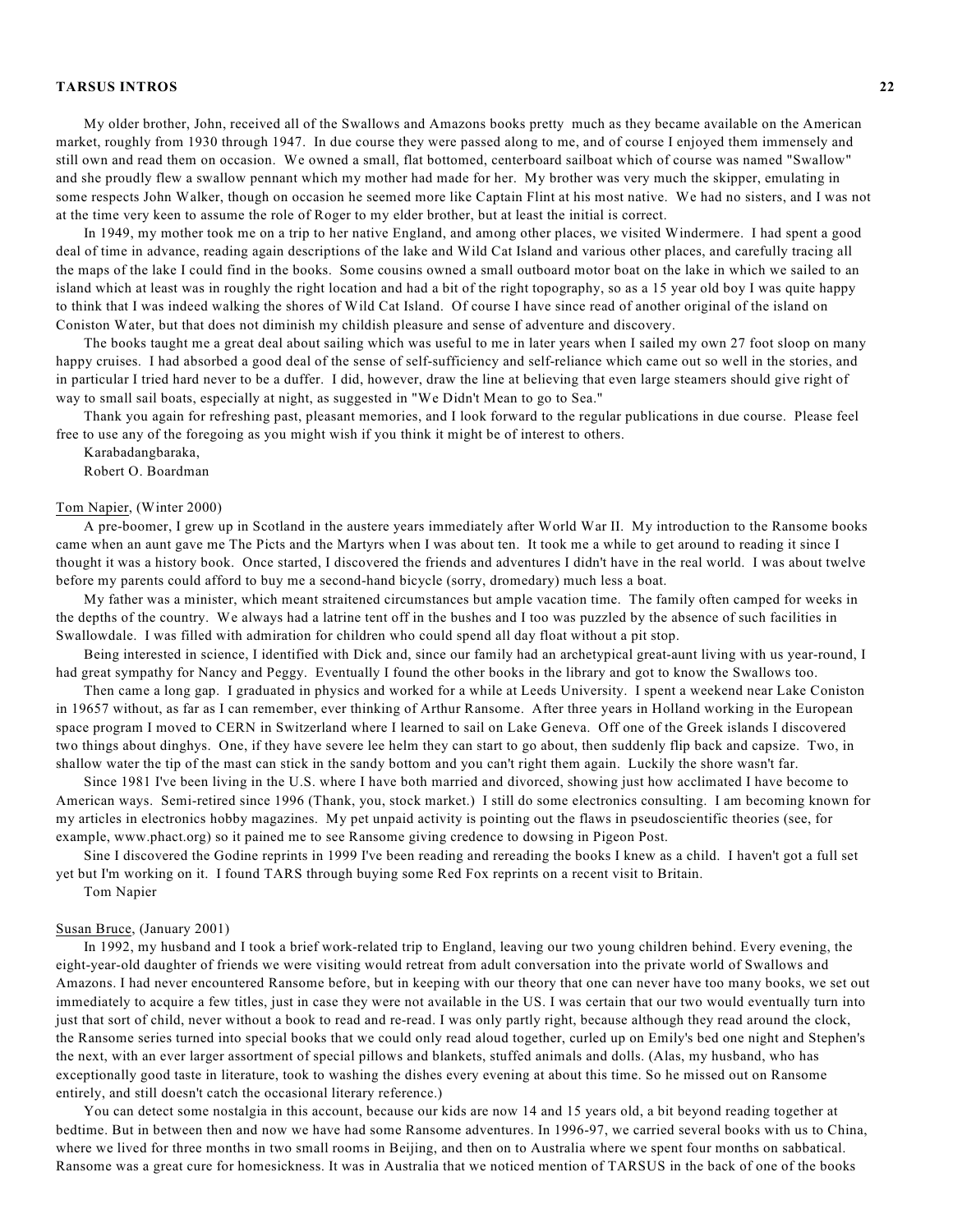and made our first contact via email. Since the parents had planned this long year away from home and familiar places, we gave the kids the option of choosing a country to visit in Europe en route back to the US. Stephen planned two weeks in Italy, Emily chose England and Wales.

Thus, one rainy evening in May 1997 found us driving through the Norfolk Broads, looking for a houseboat to rent for two nights. Emily was quite certain we would find one, with a dinghy attached, and that there would be a coots nest to discover the next morning. To our great astonishment, we did and there was. What's more, when we explained to the boatyard owner why we were in the Broads that wet evening---that it was a Ransome odyssey---he quietly took us to a shed, pointed to a small black boat, and said, "You know what that is, don't you? That's the Death and Glory." It was the boat used in the BBC series, which was filmed nearby.

This experience gave us great confidence a few days later, as we were hiking in the Lake District, that we could indeed find Swallowdale, the Igloo, and Wildcat Island. It was too cold to sail in early May, but otherwise it was a wonderful time to explore the region. If you plan a trip---and I would heartily suggest you do---be sure to get a copy of In the Footsteps of the Swallows and Amazons, by Claire Kendall-Price. On one of the walks mentioned in the book, you may come across the hut we built out of stones and driftwood. If so, you'll find that we left you a map there that will lead you straight to the Igloo .

Susan Bruce Urbana, Illinois

# Eric Abraham (Summer, 2001)

You asked for new members to please submit a resume. I don't think you want my full 5 page professional resume. I will, however, say here that professionally I am a ceramic artist, and have been for the past 40 years. You may have seen me sometime last year on the Lynette Jennings Design show on the Discovery Channel. I do porcelain sculpture in the style of the Baroque and Rococo period. Some call it "Neo-Rococo" or even "Okie-Barokie"!

(If you are interested, you can see my work on the web at www.strecker-nelsongallery.com and www.jaynegallery.com)

When I was eleven years old, I had just moved to Enid, Oklahoma and had not made any new friends at that time; but in the school library I discovered a whole new set of friends - the Swallows and Amazons. I proceeded to read all the books. I think between the school and the local Carnegie Public Library they had all 12 books. In the summer of 1949, my father broke his leg and every day after visiting him in the hospital I would go to the lake in the city park next door and rent a row boat from an elderly nautical looking man that I pretended was Peter Duck. Since I was a regular, and there weren't very many boat rowers, he would let me stay for much longer that my paid-for 30 minutes! In my mind I was re-enacting the adventures of the Swallows and Amazons on tiny little lake about 100 by 300 feet!

This has been my main experience with a physical boat, other than the evening I was taken out on Lake Michigan from Chicago in a small sail boat a few years ago - I was allowed to steer, and thoroughly enjoyed it. I later did many drawings on my own (I still have many of these, drawn in ink on tracing paper) of the Goblin and other related boats and adventures, even making up my own stories about all my new friends. I started reading all I could find out about England and finally visited there when I was stationed in Germany. I didn't make it up to the Lake District due to time considerations, but thoroughly enjoyed London, Bournemouth and Penzance.

Recently, a friend found a copy of "Swallows and Amazons" in a Boulder, CO bookstore and that started me back on re-reading the entire series. I have purchased all the Godine paperbacks of the series that he has published. I hope that my grandson, aged 4, will find these stories as much fun as I did/do.

I finally found the Arthur Ransome web site and have been reading the entries on TARboard, learning much about the stories, the characters and their environment. It would be great to join the group on one of the camping and sailing activities. I just won a large-ish award in an art show, and have thought that it should be spent on something very special. Maybe a small sailboat? We have a large lake near Manhattan, Kansas.

I keep thinking that these wonderful stories would make a great series of ceramic wall pieces. Check out the two above web sites for some of my work. I have done several "sea mirrors" which are almost directly influenced by the "Swallows and Amazon" books.

As you can see, my experience with boats and sailing is rather short, but my love of the adventure and excitement was certainly stimulated by these books. I look forward to being a member of the Arthur Ransome Society.

Thank you,

Eric Abraham

### John Pappas, (Fall, 2001)

It was in San Francisco, about 1954, and I was about ten (10) or eleven (11) years old. I was looking for something good to read in our neighborhood branch library at 23rd Street. I saw an interesting book jacket; it was colorful and looked like a map. It had a really neat border and lots of interesting sites marked on it. There was a beautiful drawing of the sun, and Octopus Lagoon, and Rio, and other wonderful places on the map. Of course, it was Swallows and Amazons, the American edition.

I remember it was hard to understand the first part, with this boy named Roger beating against the wind towards Darien. And the part about duffers and drowning was enticing but hard to understand for this ten year old. However, the more I read, the more I was captured by the sheer feeling of adventure and imagination in the book. I loved it! And I read every book the library had by Arthur Ransome. Many of the adventures had information that was over my head, but I could not get enough. There were a couple of the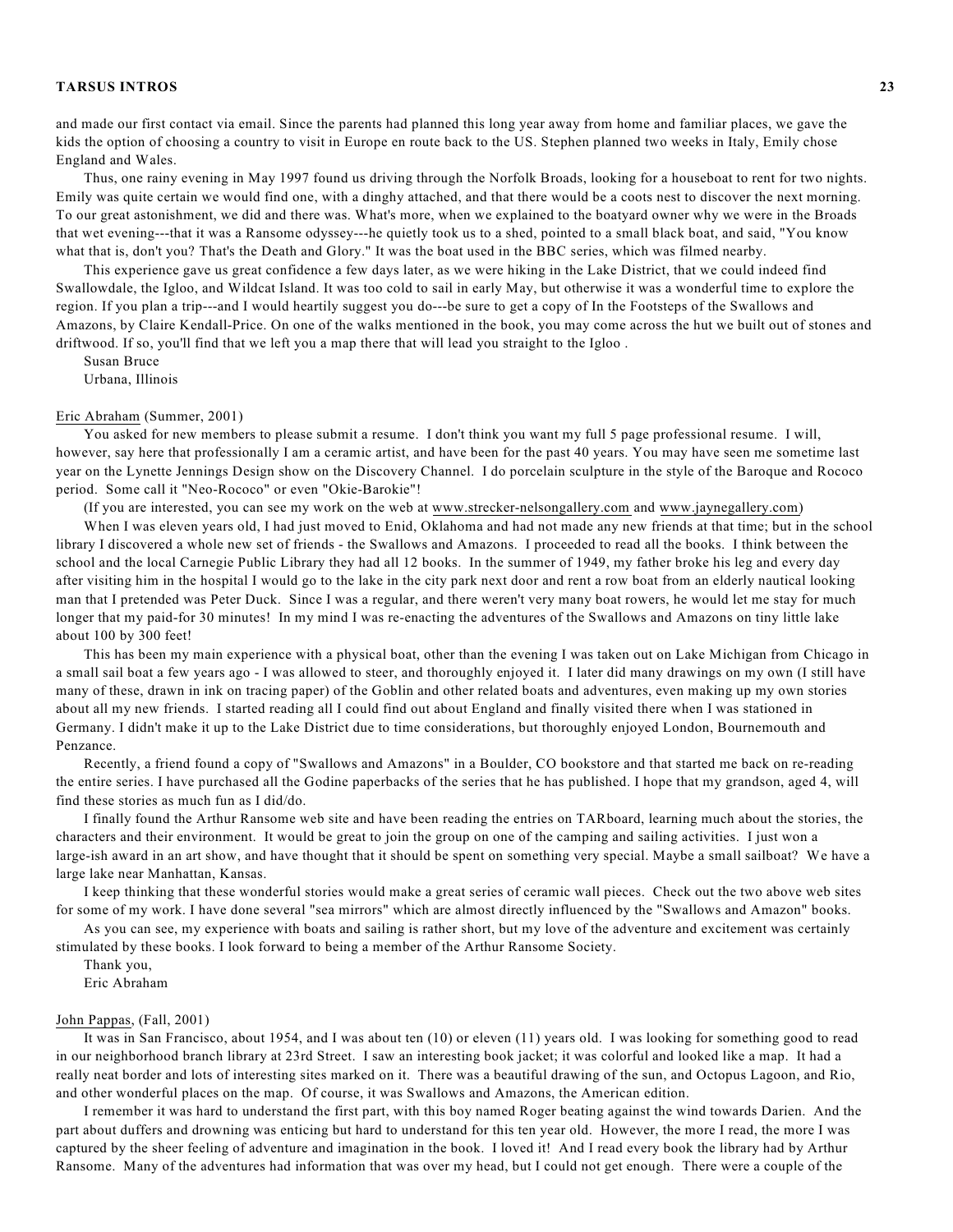books that I never found then, but I never forgot the wonderful worlds of the Lake District or the Broads.

As an adult, I found a couple of used hard cover editions of some of the Ransome books. My wife, Paula, loved to hear me tell her about the Swallows and the Amazons. She had always wanted to sail, and so had I, and so we always had that as a dream for the future. Later, we had two children, a daughter and a son. I ordered copies of all the Ransome books from my bookstore here in Stockton, and each night I read a chapter to the children as bedtime stories. We eventually read all the books that way. They were as entranced as I had been with these wonderful stories.

Around 1985, Paula and I took sailing lessons, we bought a 25 foot McGregor sloop, and we named her Swallow. The day we launched her, a flock of swallows came and flew around our mast top. (The absolute truth!) My mother-in-law, who was a great seamstress, sewed us a burgee with a blue swallow on it, and we were on our way. We learned to sail on the San Joaquin River, which is very similar to the Broads in the Coot Club books. In fact, we always had coots swimming around our mooring at the Stockton Sailing Club!

Some of our greatest adventures were with another couple who were our friends. They lived with their twins on a houseboat on the Calaveras River, just off the San Joaquin River. They had read the Ransome books also, and their twins were about the same age as our son and daughter (11 - 12 years old), so we sailed together. Once, we all sailed to Spud Island for the weekend. We camped, and the four children spent the entire time making a map of this "Secret Water" island (as the characters in the book had done). It was a real thrill to see these children creating their own adventures and having lots of fun.

It is still our dream to visit the Lake District some day. We also hope to meet some of the other members of TARS soon. SWALLOWS AND AMAZONS FOREVER!

John Pappas Stockton, California

# Maureen Eichner (Winter 2001)

I cannot remember the exact period I was introduced to Swallows and Amazons. I believe that my father read the books when we were living in Maine. I would have been about three. Several years ago however, someone in my family (probably my mother), rediscovered the books. After reading SA I was in love. While I still haven't read all of the books, I am eagerly awaiting the Godine books publications. I'm pretty sure I'm right around Missee Lee. When we (my sister and I) first read the books we immediately decided to reenact them. I chose Nancy, my sister was Peggy, and my little brother was Roger. We took an old hammer and "mined" for gold on some rocks in the back yard. We also mapped our yard, an extensive undertaking, especially in snow. While vacationing in Mystic, Connecticut we discovered a set of hidden paths in the tall reeds at a beach. These we named Swallagonian. We initiated our cousin, who promptly became Titty. Now, however, due in part to native troubles ("So when are you going to play Swallows and Amazons again?"), that segment of SA history is gone. But we all enjoy the movie and have shown it to several friends. One especially enjoys the scene in which Roger wants to know what scurvy is. She sometimes walks up to me out of the blue and says, "' Sailors die from it like flies!'" This can be rather unnerving.

When I'm reading a book it is my favorite. Question: This frequently happens to me with series of books. Am I the only one? However, I especially enjoy Pigeon Post and We Didn't Mean to Go to Sea. During one rereading I was upstairs, my father was downstairs. I made him rather nervous because gales of laughter were issuing from the room. I was probably at the end of WDMtGtS. I love the part when Titty says, "We'll all be hanged at Execution Dock, chains jangling in the wind. Oh I say Jim, do prosecute! Nancy'd be simply delighted!" Titty is actually my favorite, although I try to be faithful to my former character.

Karabadangbaraka

Maureen (Nancy) Eichner

# Elly Hendricks (Winter 2001)

I was born (in 1935) and raised in Toledo, Ohio, but spent all my summers in the North, in a cottage in Mackinaw City, Michigan, on the Straits of Mackinac. [I still get up there for some time every year.] I first read Swallows and Amazons and Secret Water, which were my brother's books, and then Swallowdale and Great Northern?, which were gifts to me. Then I found all the other books, except Peter Duck, in the Toledo Public Library. I always thought I wanted to learn to sail but my parents were not encouraging, an opportunity never arose, the Great Lakes are not the English lakes, and my only sailing is in the imagination.

In the fall of 1975 I visited (for 2½ weeks) American friends who were living in London for a semester, and we went to the Lake District for 3 days, staying in Windermere and Keswick. What a revelation it was actually to see fells and becks and tarns, the S&A landscapes come to life! I bought, in paperback, all the books except the four hardcover ones I already mentioned and so, finally read Peter Duck. It was not until after that visit that I learned that specific places in the beloved books could be identified in reality, and I vowed to return.....but the years went by.

In 1994, 1998, and 2000, my friend Nancy (her real name, not an attempt to be ruthless) and I attended the July Beatrix Potter Study Conferences held in Ambleside, each time spending a couple of additional weeks traveling elsewhere in England. In the past 10 years (in no particular order), I have joined TARS, read The Autobiography of Arthur Ransome (a gift from my ever-loving brother), visited Abbot Hall in Kendal, taken Claire Kendall-Price's walk #11 (Head of the Lake and Jenkin Crag, from Ambleside), replaced 2 of my 1975 paperbacks that disappeared, acquired the videos of Coot Club and The Big Six, bought and read more books such as Roger Wardale's In Search of Swallows and Amazons, Christina Hardyment's Arthur Ransome and Capt. Flint's Trunk, and Coots in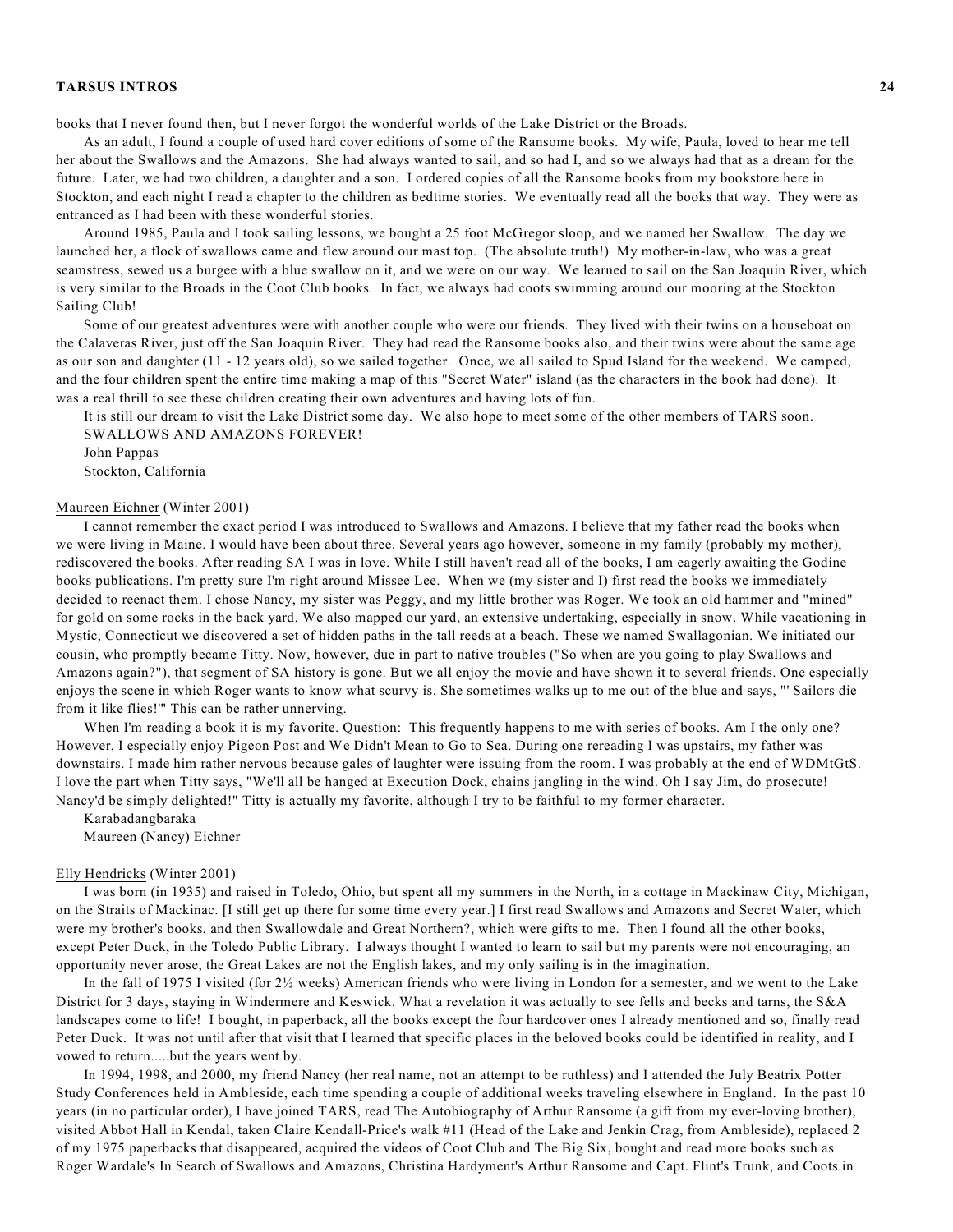the North and other stories by Arthur Ransome.

Highlights in the year 2000: 1) taking the Swallows & Amazons tour on Gondola on Coniston Water and therefore finally seeing (from the boat) Wildcat Island up close (including the secret harbour) also feeling somewhat embarrassed to realize that I, a serious (?) educated American 60+ adult, knew all (or almost all) the answers to the Captain's quiz about this series of English children's books from a couple of generations ago also being happy to note the apparent appeal of those books to children of today! 2) finding (Roger Wardale's) Swallowdale on Blawith Fells a great climb, great view, and great feeling of achievement! 3) visiting Norfolk, first time for many things, mainly just getting a feel for the Broads: climbing the tower (89 steps, 2 ladders) of Ranworth church for the view, taking a cruise out of Wroxham on the River Bure and Wroxham Broads, seeing coots and an old wherry, dining at the Swan Inn in Horning.

I feel very fortunate to have been able to travel in England, to see childhood (and adult) literary scenes become real, and to share such literary enthusiasms with other!

Swallows & Amazons forever!

Elly Hendricks

#### Bob Herbert (Winter 2001)

Twice, some years ago, Arthur Ransome was a morale-booster for me.

I was nine in 1934 and in the age that knew nothing of penicillin and other wonder drugs, I was unfortunate enough to have mastoid a serious bone infection behind the ear, and in the long hospital time around the operation, and return hospital time for subsequent blood poisoning, my morale was about as low as it could be. A family friend gave me a book she thought might help. With Winter Holiday it was love at first sight and AR became part of the family.

In 1943 I was in Poona, India, doing training with the American Field Service, volunteer field ambulance to be in Assam my first year with the British 14th Army and 8th Army in Italy the year following. I was not homesick though India seemed a good bit from home. I was a high school drop out and remember our nit reached Bombay on a decrepit troopship the same day that my class graduated.

I was browsing a bookstall in Poona and came upon my old friend, Arthur Ransome! I am a fast reader and Swallowdale was familiar so I finished in time to make it back to the barracks. After the war, I told my parents about that wonderful afternoon and they said that A.R. might like to know about it. The result which you see (below) I pasted in Winter Holiday which was where the happy relationship began.

The Herberts are a four generation Arthur Ransome family. My parents appreciatively read the books as they came into my library. My children two boys and two girls built their own libraries. (I would give them new copies but not part with the originals.) And finally, the grandchildren.

We built a 26 foot sloop from a Lugar kit, whose name you can probably guess. One of my sons, Rob, who has professional University degrees in Marine Biology, naturally became a professional boat builder and is in the process of building a sixteen foot cop of the Swallow for me. The plan is Swallow insofar as we and Swallow scholars can make. The one big change is the addition of two feet to her length, added for the fact that the original Swallow had a crew of four plus kids, while this is apt to have an older crew.

By the bye, my original TARS membership came from Rob and his equally marine minded wife Buffy. You can see what wonderful things A.R. has done for our family.

Swallows and Amazons Forever!

Bob Herbert, Pensioner Crew Member #2405

(Bob Herbert wrote to Arthur Ransome in 1948 and received the following reply, which he pasted it in his copy of WH:

"Dear Mr. Herbert, Thank you for a letter that any author might be pleased to receive. I like people to like my books and best of all I like people to find that they have not grown too old to read them. That, almost, makes me feel not too old to go on writing them. So, presuming on our chance meeting in the Indian Bookshop, I shake you warmly by the hand and am, Yours sincerely, Arthur *Ransome.")*

# Terry Kirker (Winter 2002)

When I was 8 I contracted mastoid (like Bob Herbert) and was in hospital for 6 weeks. I was a voracious reader and my parents enrolled me in the Junior Literary Guild which sent me Swallows & Amazons and made me a lifelong Anglophile and Ransome lover. As more of them came my way, I even wrote a review for Young Wings. Helen Ferris, editor of JLG, gave me Ransome's address and I wrote him. As you know, he was a faithful correspondent, and we wrote back and forth for several years. (Yes, I still have all the letters with their illustrations, etc.) I had a small toy sailboat which I sailed in the Boat Pond in Central Park (I was born and raised a pure city child in Manhattan), and which I named...Swallow, of course. I was a serious only child, with glasses, long black braids, and wanted to be a writer. Is it any wonder that when Dorothea later appeared, I was convinced that I had inspired her?

I grew up, married a native San Franciscan and moved to California, where we had a boy and a girl. My husband had always wanted a sailboat, so when the children were 12 and 10 we bought a lovely old sloop. 32' long, solid teak, a John Alden design built in Hong Kong. In spirit she was much like Racundra; sturdy, roomy and not too fast. Son Andy loved sailing the dinghy round Newport Harbor where we had a slip, while we varnished, etc. Our trips were all to Catalina, and every weekend was spent on her until Andy grew up into a motorcycle racer, and we no longer had the time or money to keep her.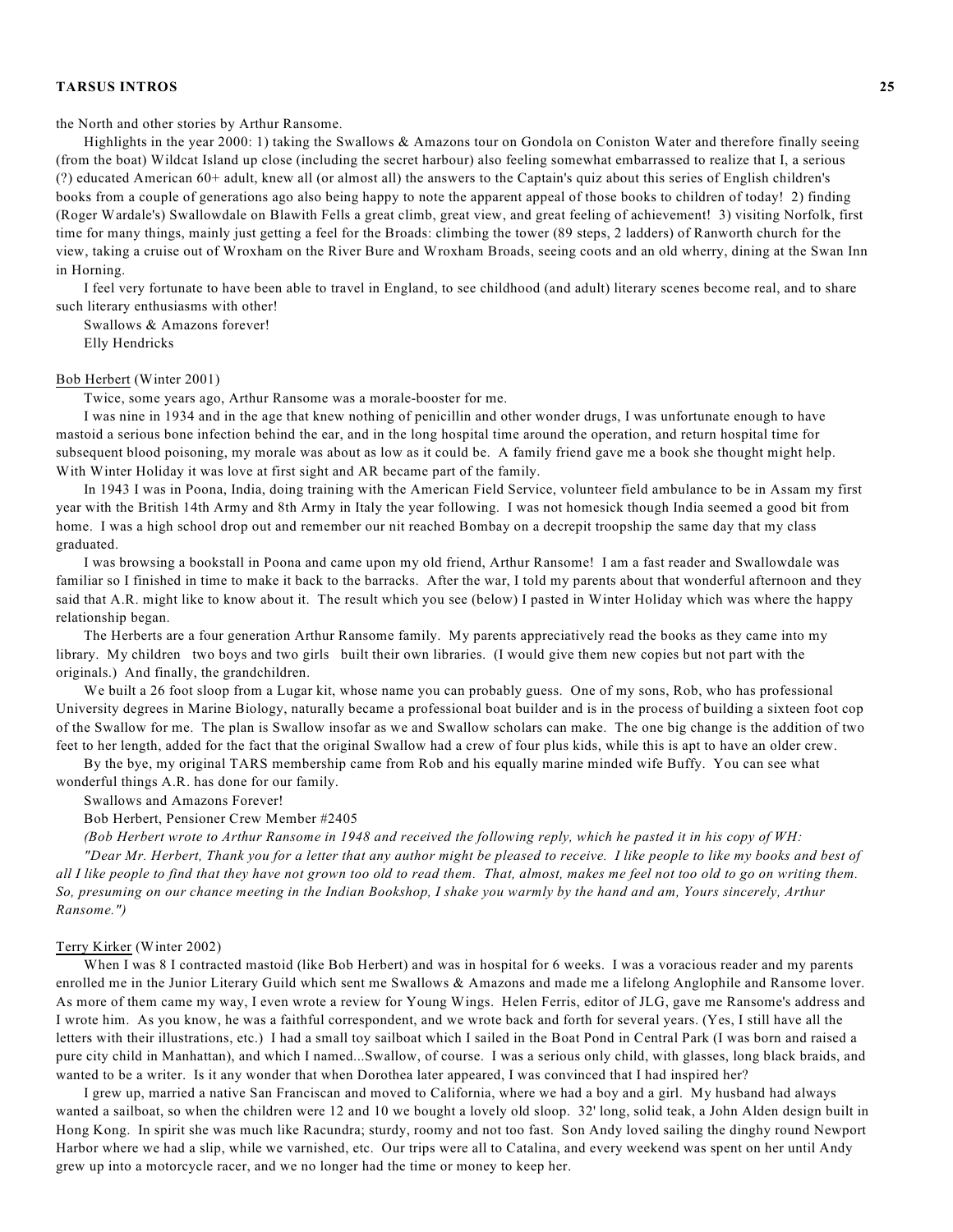In the late 70's I returned to college to finish my degree..Cal State Fullerton. There, in the main library, I found Arthur Ransome's books. NOT the ones he wrote, but the contents of his own library, which had evidently been put up for sale after he died, and the librarian there bought them! They were kept as a special collection.

In May-June of 1989 I took my husband on a trip to England, some of it a pilgrimage to Ransome country. We stayed at Ambleside, rented a car, and visited Abbot Hall where I spent some time with Miss Slowe. We even visited the grave site. When I returned home, I had the CSFullerton library make a copy of all the card entries for the Ransome Collection and sent it to Abbot Hall, so they have a record of them.

After we came home, I was introduced to one of my husband's friends named Mark Ransome. Turned out he's a collateral cousin of some sort and his sister in England has done some genealogical tracing. I wrote him about the book on the TARS Stall list, and he has just left for England (he WAS going anyhow!) and will buy it...the one about the Ransome family.

One more AR note...my eldest grandson Gavin will be 11 on Jan. 18th, Ransome's own birthday! He's already deep into Harry Potter, but I'm trying to make a sailing fan out of him.

Up to date? I've been a widow for 3 yrs; found a great guy on the internet, and we've been together ever since. In May we're going on a cruise from London to London, all around Great Britain, Ireland and Scotland. It would be wonderful if we could make the TARS meeting somehow.

If not, well, I'm so thrilled to be a part of it from here.

Terry Kirker

Whittier, California

# Wm. Jerome (Jerry) Crouch, (January 2003)

Unlike most of the other crew members, I came upon Arthur Ransome and the Swallows and Amazons late in life and from a decidedly unnautical background. I have always enjoyed certain kinds of books for children and grew up on The Wind in the Willows and thought, with the Water Rat, that there was nothing so good as "messing about in boats," even though I never really had a boat to mess about in. In the course of my work I have been a regular reader of such journals as the Times Literary Supplement and the New York Times Book Review. I remember reading, several years ago, an article on children's books in some such journal that mentioned the Swallows and Amazons stories. I was interested, partly, I think, because it was a series and not just a single book and because the stories dealt with the out of doors. But it was not until some time later that I actually got a copy of Swallows and Amazons from the library and read it. Even then it was, again, some time before I decided to look for the others. I think that my interest was really aroused by seeing them all listed in the catalogs from "A Common Reader" that I get regularly. I made up a list of the books and did find a copy of *Swallowdale* in our library but had to get copies of all the rest through interlibrary loans since neither our public nor our university library had any of them. I have also gone on to read, also on interlibrary loan, Hugh Brogan's *Life*, Christina Hardyment's *Captain Flint's Trunk*, Roger Wardale's *Nancy Blackett*, and Peter Hunt's introductory study. I have found it fascinating to read about the parallels between the books and the places and people that Ransome knew. Recently my wife presented me with the entire series published by David Godine, and I had already bought of copy of Coots in the North. So I now have pretty much the corpus ready at hand.

I think that what appeals to me about the books is the innate decency evinced by the characters (with the exception of a few villains, of course), which to me is refreshing in a world that seems increasingly indecent. I enjoy the great sense of the open air that Ransome creates so well and also the sense of doing things, of common activities that he conveys so tellingly. Readers of the books cannot but help being caught up in them, being as it were an unseen character in the stories, sharing with the other characters their activities, feelings, and experiences. And, finally, there is the locale of the stories (I'll pass over the two exotics here) the Lake country and the Broads that in Ransome's hands becomes, for me at least, a defining element of the books: though I have never seen either of the places, I feel as though I know them.

As for my personal life, I have spent the better part of it in the book business first as a college teacher of English composition, a book traveller, and finally editor for the University Press of Kentucky, from which I retired ten years ago after thirty-one years. Rather than sailing, I fear that I give my time to cycling, which I have been doing now for twenty-five years or so. It seems a more natural thing to do here in central Kentucky where we have a lovely countryside of horse farms and rolling hills traversed by many small roads and lanes but, alas, not many waterways and those with more than their share of Hullabaloos. But in Ransome's books I can feel the wind against my cheek, hear the water chuckle under the stem, and look for the small white sail down the lake.

Jerry Crouch

Lexington, Kentucky

#### Molly M. McGinnis (Spring, 2004)

To my enduring regret, I didn't read my first Ransome book until I was about 30 years old. I was a "library assistant" in a children's department of the Oakland (CA, USA) public library and one day my boss handed me a discard copy of *Swallows and Amazons* with the prophetic words "You might like this." (We were supposed to know children's literature –a great excuse to read good books!) I was hooked and it's just fortunate that when I got to *We Didn't Mean To Go To Sea* my boss was kind enough to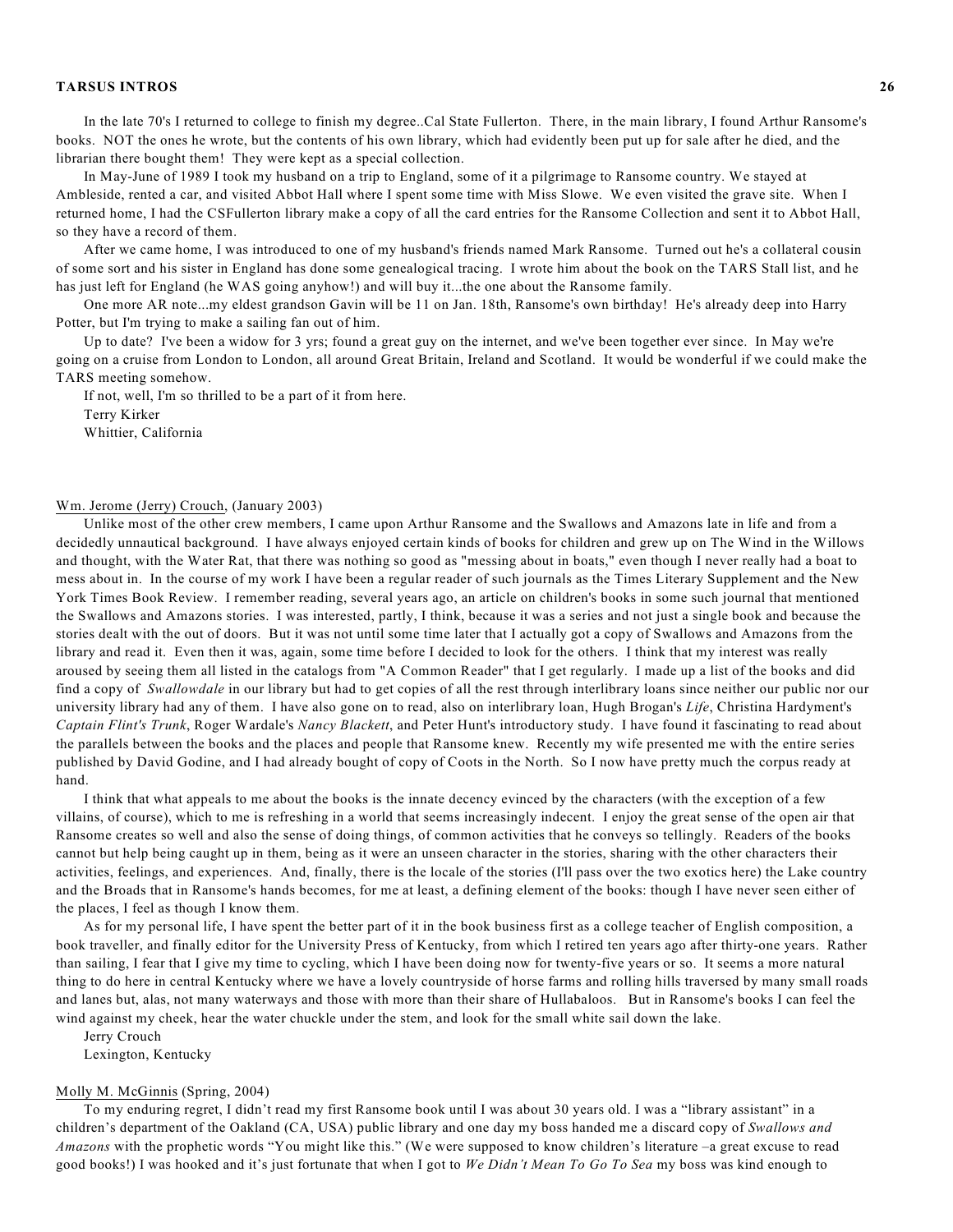pretend I wasn't there for a while, rather than firing me for taking up space while glued to the pages. It is still the book of all SA books that I don't dare pick up unless I know I won't have to put it down.

I've often wondered what I'd have thought of the books and if they would have changed my life if I'd found them when I was 9 or 10. I know I'd be a much better biologist today if I'd learned to keep a notebook, all the time, every day, the way Dick keeps notebooks. And the way Aldo Leopold, one of the most germinal biologists of the 20th century kept notebooks. (University of Wisconsin at Madison created an entire department, Game Management and Wildlife Ecology, for Leopold; the book most of us know best is *Sand County Almanac*, a collection of essays.)

Like many of the older TARS Ransome lovers, I lived in the country in an age and place (rural Ohio, late 1940's) when children could roam almost as freely as Swallows and Amazons, and I had lots of places to explore but few companions my own age. Too bad I didn't have fantasies from  $S&A$  to add to my own – I could have looked for a mine, climbed Pike's Peak, or set up Pictish housekeeping in the old sheep shed.

My husband (Dr. Samuel McGinnis) and I had a few months near Cambridge, England in 1971, where Sam had been invited to do some temperature work with pigs at Babraham, the Cambridge version of UC Davis or Cornell's Ag school. I took *Swallows and Amazons* and *Coot Club* for "location hunts" and dragged a somewhat reluctant husband and rather bewildered 3-year old around and upon Coniston and Windermere (we got a good feel for the Ransome uplands walking the footpaths from Hilltop, Beatrix Potter's home farm, too, and were convinced that a farm we looked down upon from one of the ridges was Dixon's). We had a day on the Broads in a motor launch embarrassingly like *Margoletta*, though it was quiet, and I even learned a little about rowing and steering boats in this "good nursery", just like Dick and Dorothea. (Sam is from a fishing family and a great waterman though not what Nancy Blackett would consider a sailor –no sailing!) We had the thrill of seeing masts above the reeds, masts of boats on far-distant cuts, rivers, or Waters –just the way they were in the books.

At that time I hadn't yet learned to "see" birds (If I'd read the S&A books as a child you can bet I'd have learned how to see with a birders' eye), though I do remember a heron and a few coots and ducks. Now I'm looking forward to a return to the Broads: both the bird populations and my birders' eye are in much better shape now!

We do a lot of birding and boating here in the Central Valley of California – the very best wildlife viewing comes when we wind through the rivers in a canoe or kayak (no room for sail). There are still one or two places here where a landowner keeps a boat for crossing the river, with a cable system for pulling it back and forth for access from either bank, --a very S&A arrangement. Between Sam's field biology courses, my Nature Study courses, and our business as endangered species consultants we have lots of field experiences that would make any Ransome character happy.

The more I write the more I appreciate (and envy) Ransome's writing. Nearly every word drives the plots and characters and place become by their words and actions, not by being discussed and analyzed. Re-reading the S&A books is a good remedy for stodge in the writing and I'm thankful to have found TARS and the TARS shop bookstall to enhance the re-readings. The well and lovingly written, beautifully produced books are full of information. The books about the places in the series have photos from then and now, so carefully chosen that it's even fun to read with an S&A book in one hand and a bookstall book in the other and compare as you go. Not many books of either kind will stand up to this! (Beatrix Potter's books and James Joyce's *Ulysses* are among the few –food for deep thoughts about 20th century literature--)

PS: I too have occasionally wondered where the children went "to the bathroom", especially when there got to be so many of them. After I'd read the many grumpy comments on the subject and begun re-reading the series, I realized that there is virtually no incident in any book that doesn't in some way further the plot –and it is difficult to imagine a Ransome book with a sub-plot depending on latrines! I did wonder, though, after reading the biographies and letters, if Ransome might not just have touched on the subject had his relations with his own insides not been so painful and disturbing for so many years. Maybe. There are no mosquitoes or biting flies or midges either, and I can't believe that there really were none around the lakes, the broads, or the Hebrides in midsummer...

Molly McGinnis Manteca, California

#### Les Jenkins (Autumn, 2004)

Way back in the 50's when I was 7 or 8 my Dad took me on first ever holiday, to the Norfolk Broads. My father had always been fond of birds and had passed this love on to me at an early age. We specifically wen to The Broads in search of Bittern, Kites and Avocets, all very rare birds in Britain but ones which could be seen in the Norfolk/Suffolk area. My Dad chartered a motor cruiser and we did all the Coot Club exploration type stuff that you would expect, even though at the time I'd never read an AR book, not had he.

The following year he took me to Scotland, at the time we lived in London and en route to the Highlands we stopped for 2 days in the Lake District. I had a marvelous time there climbing the mountains and wandering the banks of Coniston Water, not knowing that I was treading on holy ground.

During the following 6 years my Father and I would make more trips of exploration. Usually on Dromedaries to the New Forest some 120 miles from where we lived, and during school holidays myself and 2 or 3 friends would spend many happy weeks exploring the South Downs close to where I lived.

At the ripe old age of 15 I came across a copy of SA and fell in love with the Walkers & Blacketts and later the D's. I always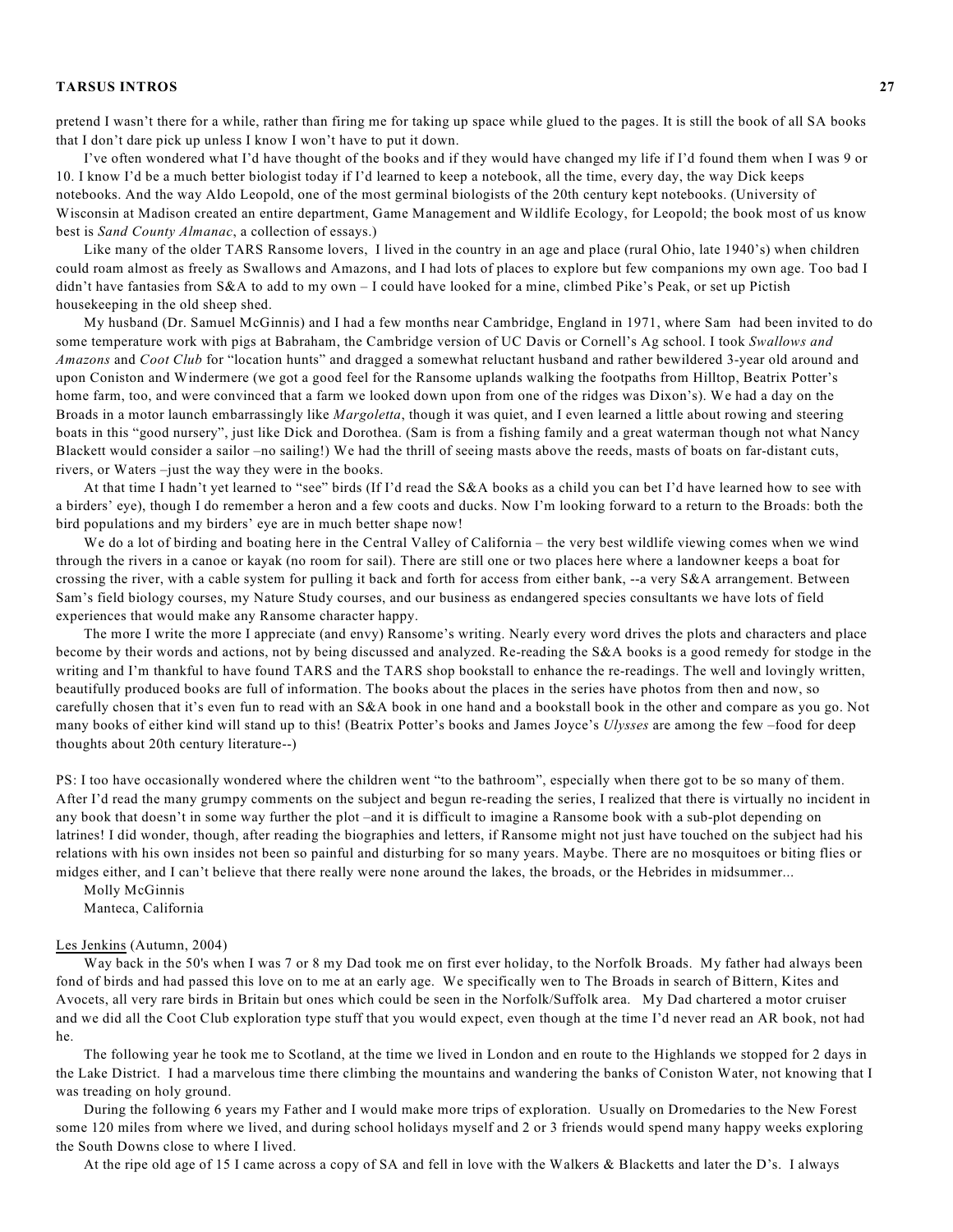wondered how different it would have been for me if I'd had brothers & sisters to share my explorations with.

I read the first 6 AR books at this time with the exception of *Peter Duck* and then like most 17-18-year-olds my interest turned to girls and cars and Swallows & Amazons were forgotten. Interest was re-awakened however when I had children of my own. Before this happened though I spent time in the Merchant Marine, mostly in the Caribbean but I did make a couple of World Cruises on the QE2 getting the opportunity to explore rain forests, volcanoes and all sorts of wondrous things, and many times I would think about the S&A and wonder if they ever got to do this sort of stuff.

In 1987 after finishing up a working World Cruise on the QE2 I moved to St. Louis, Mo. marrying a girl I had met whilst working for Cunard and I've ben here ever since. When our children got to a suitable age I tried introducing them to the S&As, but whether its computer games or just the urban environment in which they live for some reason they didn't take to them.

However as I had bought a new coy of SW, before I let my 2 boys loose on it, I had to read it again and of course I was hooked once more, and with David Godine's annual release I updated every year getting immense pleasure out of reading them again, and even more pleasure out of reading the titles that I hadn't read before. I am at present 2/3 way through *Great Northern?* and enjoying every moment, especially as a Great Northern Diver was one bird that as a kid I had always wanted to see.

I still maintain the house in Devon that my Dad left me and hope that sometime in the next 5-6 years my wife and I can explore the Dartmoor, Tarka the Otter country, and also make another pilgrimage to the Norfolk Broads and the Lake District. Meanwhile, it's great to have discovered TARSUS.

Les Jenkins

St. Louis, Missouri

### Glenn Shea (Autumn, 2005)

I have had the *Swallows and Amazons* books under my nose any number of times without taking special notice of them, particularly during a few weeks in 1986 spent walking the Lake District and five years working in the bookshop at the Mystic Seaport in Connecticut.

But a few years ago I began working at the Book Barn, a secondhand book shop in Niantic, Connecticut, read a few of the Ransomes as they came in and began talking them over with co-work Chuck Howard, another Ransome enthusiast. (The Barn almost never has any Ransome in stock because Chuck and I are always buying them up and pressing them on friends). In 2003 I used my tax refund check to order the Jonathan Cape hardcovers in parcels of twos and threes until I had, and had read, the entire set.

Once finished, I started on my second time through, Chuck got me copies of the videos, and then discovered the Ransome Society via their website.

It's been fun to read the TARSUS resumes and the newsletters and to discover that I am not the only non-sailor to enjoy the stories. It's been fun too to see people weighing in with their opinions. Though some of the books are better than others, I don't think there's a really bad one in the lot, and I for one think the oft-picked-on *The Picts and the Martyrs* to be perhaps the funniest book in the series. As for Ransome's illustrations versus Helen Carter's or Mary Shephard's, I think Ransome's own pictures hit just the right unsentimental note.

I'm a Connecticut native who has worked as a bookseller for almost thirty years. The Book Barn, where I'm working now, has three goats, two dogs, eighteen cats, twelve humans, seven buildings and over 250,000 used books and is a terrific place to visit (directions are on the store's website, [www.bookbarnniantic.com](http://www.bookbarnniantic.com).) Any Ransome fans traveling in the area are encouraged to come on in and say Karabadangbaraka.

Glenn Shea Niantic, Connecticut

# Rob Marshall (Autumn, 2006)

I am a returning past member from 97/98.

I was born in London England, though spent most my life from the age of 4 on the South Coast around the Brighton/Worthing area. In 1977 I moved to the US together with my wife and two children, for lived for a few years in Northern Virginia then to my present home in Bradenton Florida Just south of Tampa.

My Brother introduced me to the Ransome books when I was about 10. From then on I was an avid fan, and together with a school friend who was as keen as me. We explored the harbors and coast of the area trying to relive the books. Our adventures sometimes caused consternation amongst the natives of some villages we visited as we tried walking down the middle of the streets as true explorers do. Fortunately the traffic was a good deal less than today's.

As I went into my teens Swallows and Amazons seemed less appealing as ones mind was set on other things. This led to pretty much forgetting them until in 97 on a visit to England when I visited the Windermere Museum and I rediscovered the joy of reading the books again.

I had during the time of living in VA until 3 years ago been involved amateur motor sports and this tended once again make me lose interest somewhat, but a bad accident on track fortunately with no injury to me had me realize it was time to give that up. I then obtained more of the books and began reading Tarboard which made me become a True aficionado again.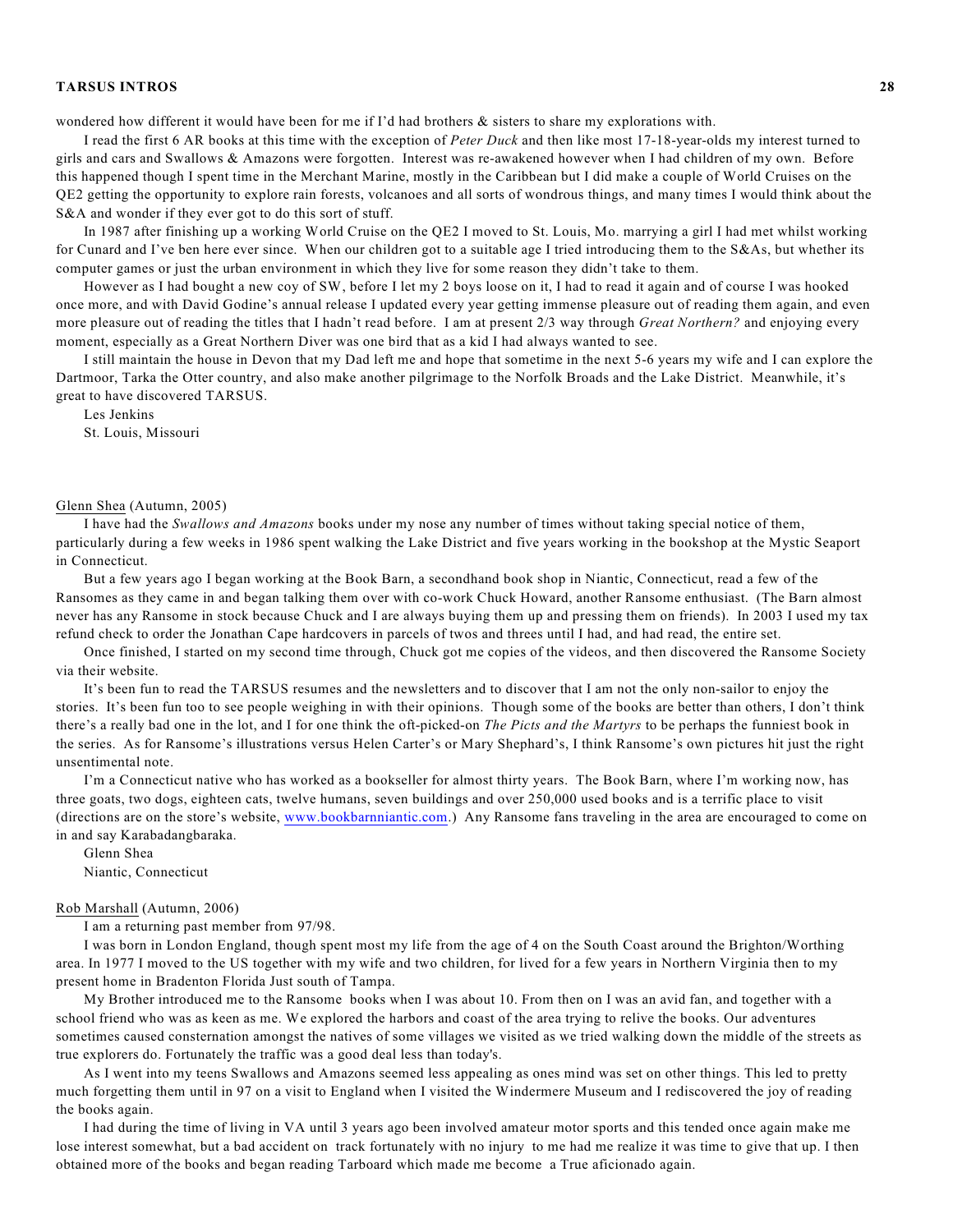Currently I am involved with a project restoring a 57 ketch the *Galatea* which is a replica of Joshua Slocums *Spray*. This is to be used in a project called Aquarian Quest to educate children on the joy of sailing and the coastal environment. http://www.aquarianquest.org/about.html

I am also a member of The Traditional Small Craft Association and the Florida Gulf Coast Maritime Museum http://www.tsca.net/FGCTSCA/ with whom I plan to construct a Sailing Skiff.

It is my dream to take my five grandchildren on this and try to show them something of the Ransome adventures

Rob

Bradenton, W. Florida

#### Elizabeth Jolley (May 2009)

I have been an avid fan of the Swallows & Amazons series since the day I came across the first book in my new school library. At the supper table, I started to tell my family all about this great new book I had found, and my mother was delighted to realize that I had stumbled upon Swallows and Amazons. She had read all of the books as a child, finding the first three or four already in her library, and waiting as each new one was published. I could not find all of the books in school or my town at that time, but on a visit to my grandmother's home, I found the rest of the series in my mother's old childhood public library. You can imagine how I spent the rest of that vacation!

The year I was in 8th grade, our class had a trip to Canada to learn about their parliamentary government, but my personal focus was on how to get to the bookstore with the money we had saved up so I could buy THE WHOLE SERIES for us to have at home. Since that time, I have read and re-read the series many times, and shared them with my four children.

In 2000, we took a family trip to England to see the spots in the books, bringing my mother along for the fun. We stayed at Holly Howe Farm (Bank Ground Farm in real life), dipped our hands in the lake, climbed Kanchenjunga (The Old Man of Coniston), boated to Wildcat (Peel) Island, climbed to Trout (Beacon) Tarn through one possible Swallowdale, and rode the ferries on Coniston & Windermere lakes.

From London later in our vacation, we took a day trip to the Broads where we had a boat tour of the river from Wroxham to Horning, seeing Dick's birds of all sorts everywhere and imagining ourselves quanting along upriver.

On another trip in 2004 (who can go only once?) we found the igloo, climbed Kanchenjunga another way, sailed on the lake, visited the island again (now an old friend) and tried out another cottage at Holly Howe farm. Tons of fun; everyone who can get to England should go see the real places!

#### Gerard Mittelstaedt (May 2009)

I have been a member of TARSUS for a comparatively short time (only a few years.) Actually I should introduce myself.... I am Gerard Mittelstaedt, 60 years old, married father of 2 children, one grown (35 yrs) the other now 14 and in Boy Scouts. With mixed success I have taught both to sail in small dinghies (actually Winnard Sabot hulls with home-made Optimist-style sprit rigs). Down through the ages I have built several small boats, and enjoy doing so almost as much as sailing them. My wife, Mona, sometimes sails with me, but prefers sailing in Laguna Madre as she is prone to seasickness when offshore.

I was introduced to 'The Swallows and Amazons' when I was a child, by a librarian in San Antonio, Texas where the family lived 1958-1963. (Dad was in US Air Force and we moved a lot.) I read as many books from Ransome's series as I could get my hands on. I convinced my dad to buy a small sailboat (an 8ft. pram) and we learned to sail together. Later moves took us to Keesler AFB, which is in Biloxi, MS. Dad and I finished building a 16ft Prout catamaran there. I really enjoyed sailing on the back bay there, using the recreational dock facilities at the air base.

After graduating from University of Texas, Austin I worked for Western Geophysical on a survey boat in the Gulf of Mexico for a year. It was mostly great fun, but not a way of life for me. I went back to University, took some courses in Library Science and a basic computer course (programs written on punch cards!) and got a job at the Rosenberg Library, the Public Library in Galveston, where I bought and lived on a 30 ft. Tahiti ketch. Then after a year and a half shifted to McAllen, TX (where my parents lived) to the Public Library there. After a few years went back to University for the needful Masters Degree in Library Science. I wandered about for a few months, mostly the length of the east coast of USA from Maine to Florida visiting most of the maritime museums on the way having a big vacation before becoming employed again. I found my way home to Texas and a job back at the McAllen Memorial Library. Over time I worked my way up to the Directorship where I worked for some 27 more years and retired 2 years ago.

So there you have it. I am a retired librarian with a great feeling for sailing small boats, and building small boats, who happens to be a Scoutmaster for Troop 583. I find that TARSUS has members widely scattered, and that is a little frustrating. I would like to meet and talk Ransome and small sailboats some time with like-minded people. I maintain a website at <http://www.stexboat.com> which is a hobby website of mine. Here I put my ramblings about small boats, etc. One part which may be of more interest is at [http://www.stexboat.com/mini\\_voyages/mini\\_voyages.htm](http://www.stexboat.com/mini_voyages/mini_voyages.htm) which describes some of my wanderings in small boats.

### Jessika Hodgson (May 2009)

I'm thirteen; my birthday is August 7th (near Bridgie's in the books). I have one sister and three bothers. I like to read, write, camp, explore, and travel (and a lot of other things, too). My favorite Swallows and Amazons character is Titty.

I live in Palmer Lake, Colorado, right in the foothills. Yes, there is a lake here, but no boating or swimming is allowed. There is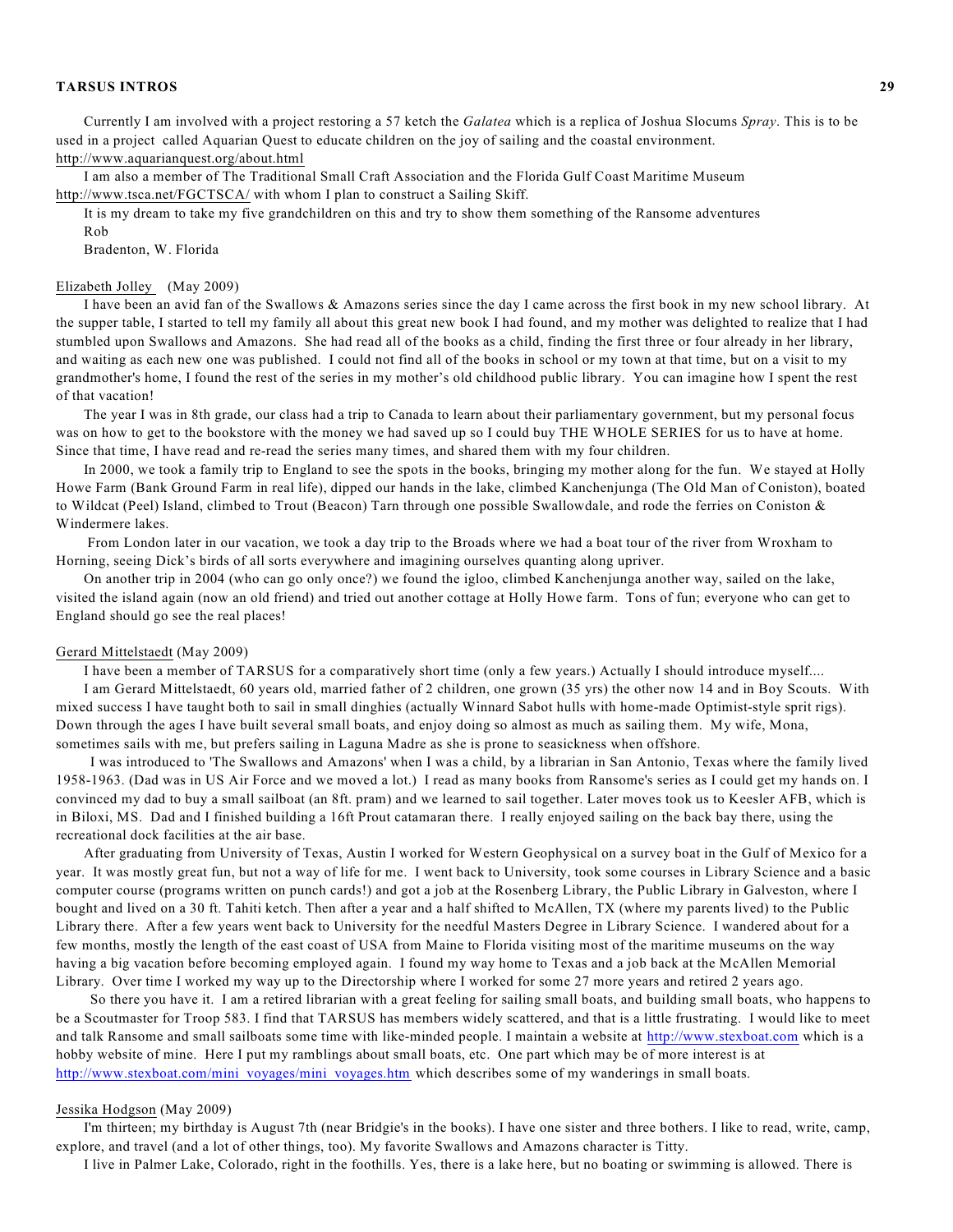### fishing, though. And lots of hiking.

I first read Swallows and Amazons when I was eleven. My aunt had given us the first two books, and my mom finally convinced me to read them. I actually thought they were the only books in the series; when I finished Swallowdale, thinking there were no more, I yelled and hit my pillow on the floor so hard it ripped in half (I have the temper of Nancy Blackett). I sure was glad when I figured out there were more adventures!

### Mikaela Springsteen (May 2009+

Hi! My name is Mikaela. I am 12 years old and live in NJ. I have an older sister and a Portuguese Water Dog. My grandpa got me started on Swallows and Amazons and is also in TARSUS. I enjoy doing many different things including boating, sailing, fishing, water tubing, hiking, camping and exploring in the summer. In the winter I like to go skiing and sledging. My dad and I built the sledge and christened her Wildcat. Year round I enjoy writing, reading, woodworking, and doing synchronized swimming. I hope you all like the first edition of Pieces of Eight and hope to hear from you!

#### Mackenzie Reid (May 2009)

Hello! My name is Mackenzie Reid and I am 14. Previous to 2007 I lived in the UK and was part of TARS. My family and I moved to Wilton, CT and instantly became members of TARSUS. I have been (I think it was 2006?) to the IAGM at Coniston, in the Lake District, where my sister and I had immense fun exploring Wild Cat Island, drinking grog, and visiting Holly Howe Farm. My mom introduced me to the books when I was about seven, and my favorite is definitely Swallows and Amazons. My Grandad used to teach in England, and then my Mom acquired the set of books. When she got a little older, she decided she didn't want them anymore; the school took them for use in the Library. After a while though, Mom decided she wanted the books back! Some had been ripped or even destroyed, but she took them all back. Our books are very special to our whole family, as they hold thousands of stories; by Ransome, and by lots of children and adults who have read them over the years. I cannot wait for the next issue of Signals to arrive! Remember; please conserve trees and energy by having it emailed to you!

#### Bennet Shaver (Autumn 2009)

#### Dear Elizabeth,

As a matter of interest, I am still sailing, at age 82, my 15 foot Marshall catboat which I keep at the house on a major tributary to the Chesapeake Bay. You won't be surprised to learn her name is "Swallow".

Any Tarsus or Tars members who visit the Annapolis area would be welcome to stop by and take Swallow for a spin. She handles just like her namesake. I visited the Lake country some 15 years ago and enjoyed a three hour sail on Windemere in a chartered 16 footer, of course.

Thanks for all you do for us. Good luck, Bennett

### Alan Scease (Autumn, 2009)

### My dear Elizabeth,

Many thanks for stepping up to the plate. It is much appreciated by all of us 'lurkers'. Gets pretty cold  $\&$  snowy here too. 10" today to join 16 on the ground from last weekend.

I backed into Ransome via WW II . I had been reading S&A's for about two years and when my sister and I moved from London to Huddersfield during the Buzz bomb problem I was able to join a Boy Scout troop there. Our billet was on the northwest edge of town. A row of houses on the other side of the street and then a steep pasture to miles & miles of moors.

It was the summer holidays. So no school and we spent every day exploring. Paradise for a 14yo boy and his sister. Found a old sheep pen built into a stone wall and had our den and adventures there.

Our parents came to see us towards the end and we bullied them into making a special trip to the Lake District.

After that I was 'hooked'. Ransome led to so many things. Sailing. I had a 34ft yawl on the Maine Coast for many years. Boy Scouts. Wasza Scoutmaster for a City of London Troop until I came to America in 1956. Books. Have 100 plus 'Ransome books' now.

I retired early. In 1989 I met Dick Weatherford{who started what became Alibris} and opened one of the first Internet search services [Lost Leaves BookSearch] and ran it for nearly 20 years from our home in Coastal Maine until my wife died last year.

I go back to England every three or four years and always spend a week in the Lakes.

Did not mean to carry on so.

Enjoy, Alan

### Hannah Hodgson (May 2010)

My name is Hannah. I don't go by anything else except the occasional "Di" or "Didi". I am the sister of the editor Jessika, if you didn't notice by the last name. I learned about the Swallows and Amazons through my sister. I didn't really have any choice. She forced me into knowing, and I hated with a passion the series until I started reading them. I still haven't read the whole series, but thus far my favorite is Winter Holiday. I am probably a mix between the characters Peggy and Dick, though I'm not afraid of thunder and I don't keep a notebook of scientific figures (though I might soon if I keep up thinking of things such as p53 genes and DNA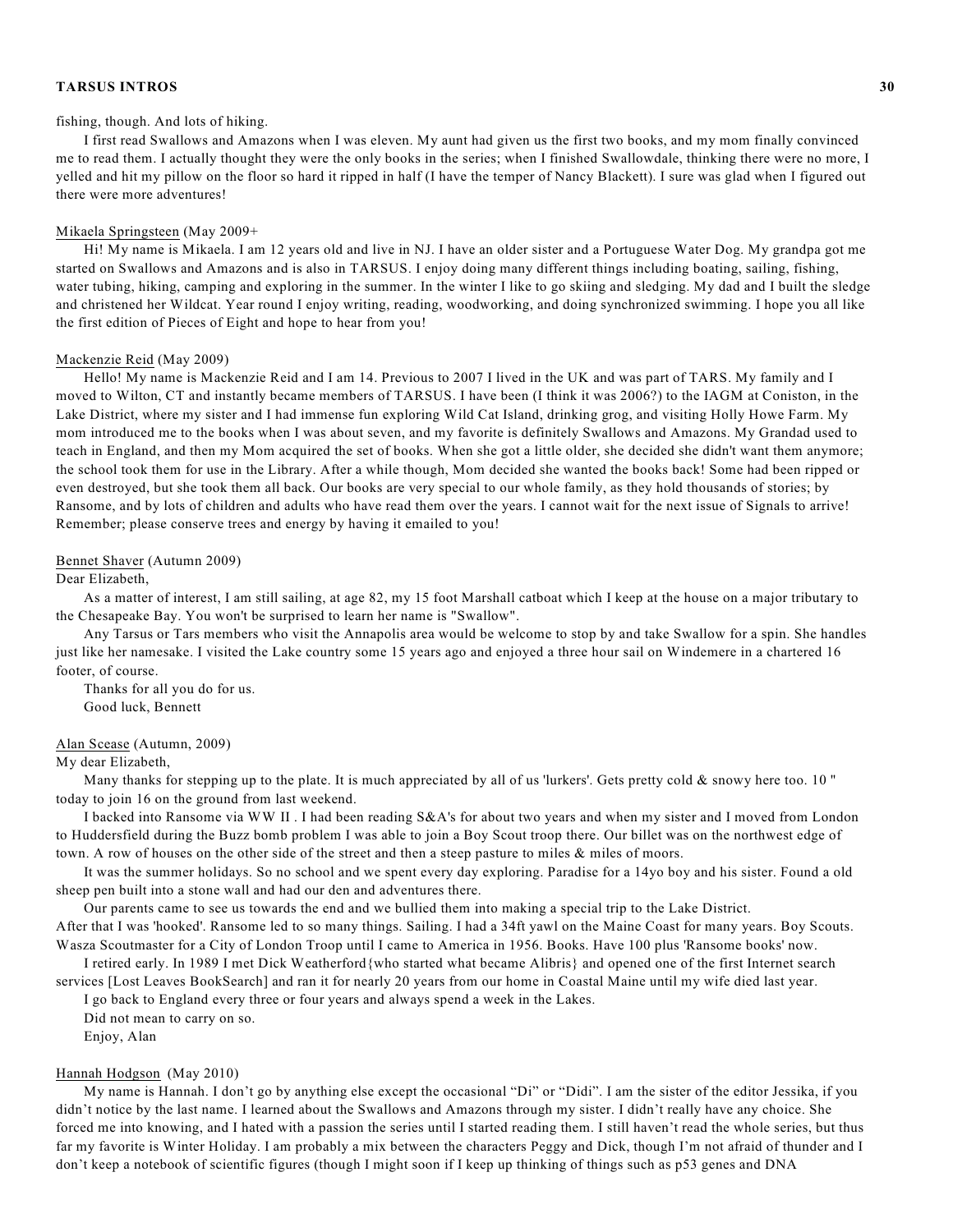

replication—that kind of stuff is fascinating!). I'd like to go and "dig up remains" like Professor Callum when I grow up. I like to think of myself as an author, and I am in the process of writing a book (maybe I have a little Dot in me too). I also like to think of myself as an artist, but I'm not really that good at drawing/painting. I play the violin. Hiking is my specialty, but I'd really like to go boating sometime. I'm a major C.S. Lewis fan, and of course I like Arthur Ransome too. Swallows and Amazons forever!

# Kristin White (May 2010)

I grew up in Maryland and my parents gave me the Swallows and Amazons series to read when I was a kid. I studied art at Syracuse University and now I am a sailmaker at a small loft in Annapolis and also an artist. I've started a blog to show my artwork. It's called Paintings and Illustrations. The address is http://kaswhite.blogspot.com Take a look at it if you get the chance.

(Editor's Note: I clicked the link and found a number of Kristin's paintings of cats & dogs, all very nicely done, and at the top of her page, this wonderful watercolor of a crofter's cabin on the Isle of Lewis, Scotland. This painting really made me think of Ransome for two reasons: 1) Kristin's hills are drawn much the way Ransome's hills around The Lake were, wavy lines showing the worn tops of the beautiful mountains, and 2) The Isle of Lewis is one possibility for the placement of Scrubber's Cove and all the action in the Scottish deerpark AR described in "Great Northern?"! Take a look at this gorgeous watercolor, and check out Kristin's site, too! *Elizabeth)*

I took the year of 2000-2001 off from college and spent six weeks that spring backpacking around England, Ireland, and Scotland. After traveling around England and Ireland, I took a train up to Inverness. I remember listening to Rush on my portable CD player. It was late April and it was so cold, the first thing I had to do when I got off the train was buy a wool sweater! There were not many tourists that year because of the Hoof and Mouth scare, and I had the youth hostels in northern Scotland practically to myself. I took a ferry from Ullapool to Stornoway and stayed in a crofter's hut on the very west coast of Lewis where I painted this watercolor. There were only two other people there. One was an elderly German gentleman who said he used to spend his vacations kayaking around the British Isles. He said that now that he was older, he backpacked instead. The other was an American in his forties who smoked a lot. The German guy and I didn't like him very much and he didn't stay very long. We thought that he ran out without paying his bill.

The land was rough, but beautiful, and the light was the most amazing that I have ever seen. Sunrises and sunsets stretched out for hours because it was so far north. The cold Atlantic crashed against the rocky beach. It was weird seeing the Atlantic to the west. There were more sheep than people. The bus only came to the crofter's hut once a day, and not at all on Sunday, but I managed to see the Callanish Standing Stones in the rain. There were two other people there-- a British couple in a rented car. I also managed to get into Stornoway often enough to keep stocked up on Cadbury Creme Eggs. Annapolis is home, parts of Italy and the Carribbean are lovely, but Lewis is the most beautiful place that I've ever been to.

# David Gilles-Thomas (September 2010)

Here's some background about me:

I lived in England for one year, 1970-71, when my father, a university professor, was on sabbatical. We lived in a small village, Brookhouse, just outside of Lancaster. I went to school, 2nd form, at Bentham Grammar School. It was here in England that I discovered the Swallows & Amazons books. I forget who gave me the first book, probably a neighbor in the village. I immediately fell in love with the books. We hiked often in the Lake District, and I was forever imagining adventures and would often wish I could join the Swallows and Amazons. As that wasn't possible, I created my own adventures.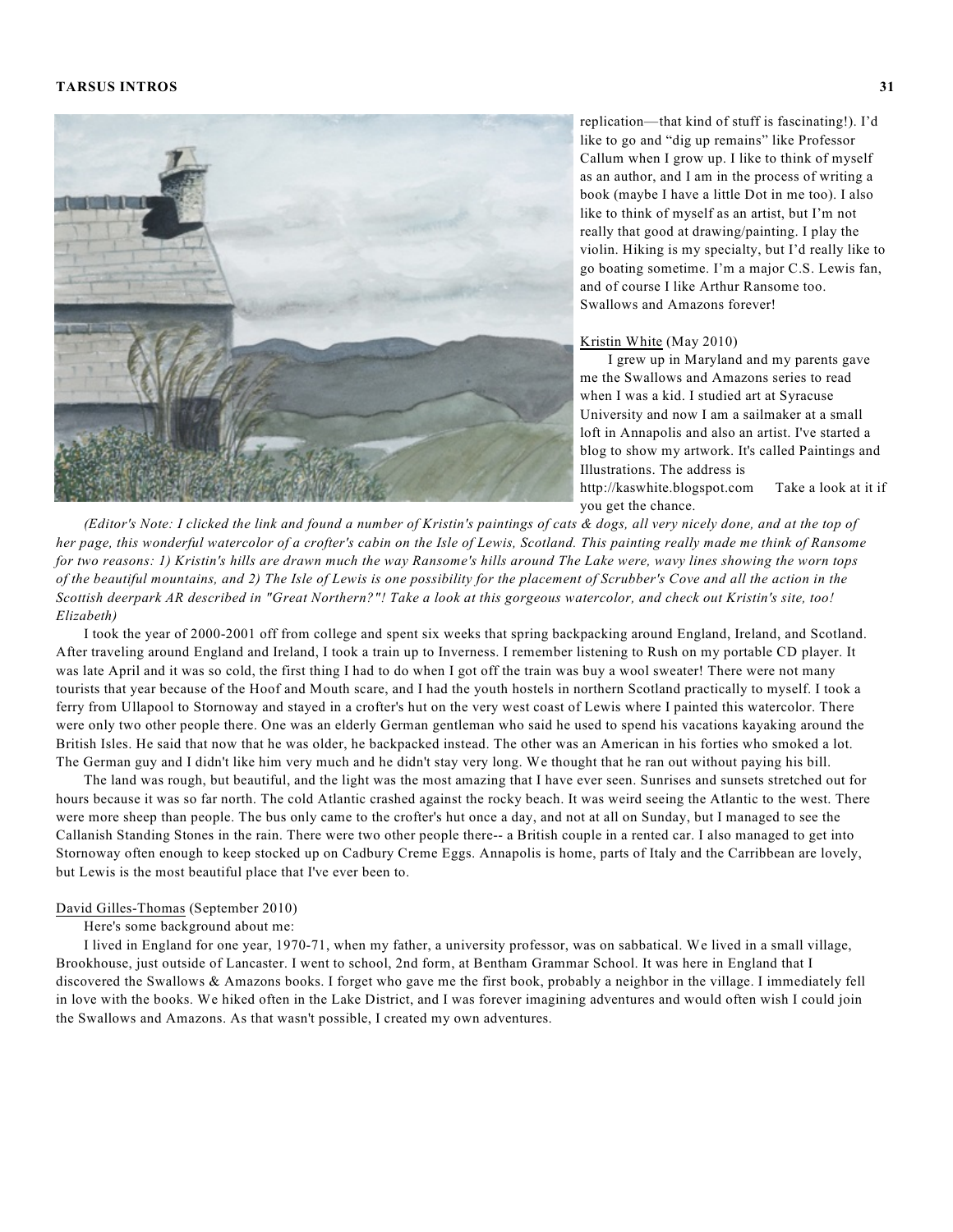

Maybe it really is a spear. You never know!!

For example, a small stream ran behind our house, up into the moors, and I spent many a happy day, alone or with my sister or a friend, hiking it, mapping it out just as they mapped out their adventures in the books. I still have those maps after all these years. I've attached scans of two of the maps; the small one connects to the top of the long one to make a continuous map. There is a house marked with "Savage Camp" (just north of "Bonfire Bend"), which is where we lived: 2 Moorside Rd, Brookhouse, Lancaster, Lancashire LA2 9 P J . The River Nile refers to the Lune River. You can find it all on Google maps! The zebras were horses, and I believe Leopard Creek was named thus because I saw a black cat there. I just visited Google maps, and I must say I did a pretty good job at the maps. I also discovered that Google maps has the entire area now mapped with their "street view", so I just took a lovely "stroll" up the street into the moors. Sweet memories. I do miss England.

When we returned, my parents bought a small sailboat for a lake they have a cabin on here in Western New York, and I was so surprised how much I had learned from the books about sailing -- I just knew what to

> do, and enjoyed sailing about the lake, although I never completely got over my fear of capsizing! Perhaps that makes me a duffer. Ha ha!

> I am 52 years old now, and have children of my own. My enjoyment of these books is being passed on to my children as we read the books together. For me, one of the greatest things about Ransome's books is that they teach us to find wonder and adventure in everyday life. When the creek behind your house can become the Congo River, and a cat can be a leopard that is quite a gift.

And so, you will see this influence in the clues for the Swallows & Amazon letterbox I created. Although not directly related to the books, the clues were definitely written with the spirit of the books in mind. Everyday events and objects take on something magical. For example the "native spear" noted on the map is just a metal pole stuck in the water of the pond. ... or is it?